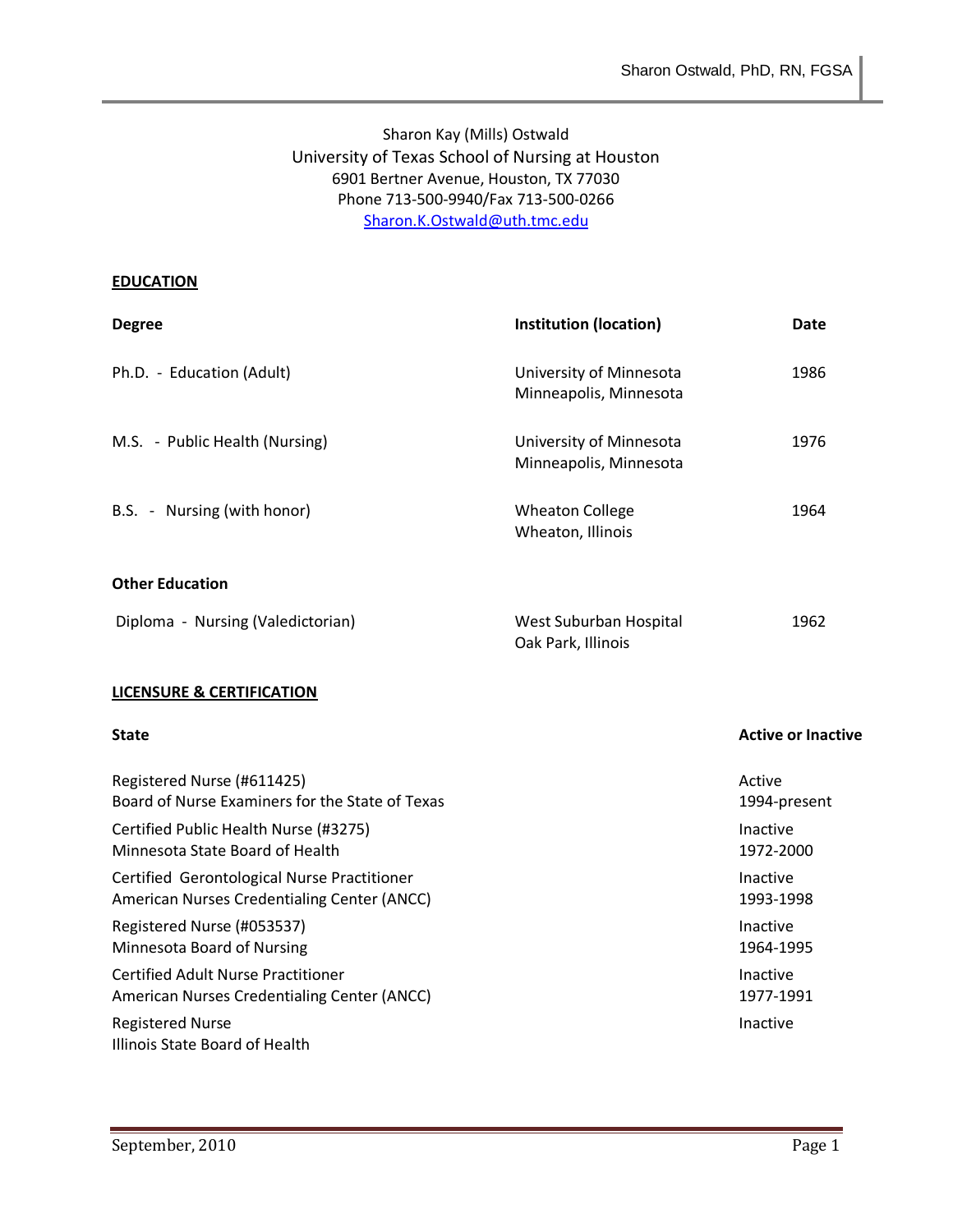Registered Nurse Indiana State Board of Health

#### Inactive

| <b>Certificate</b>                                                                                                                                                        | <b>Certifying Body</b>                                                            | <b>Inclusive Date</b> |
|---------------------------------------------------------------------------------------------------------------------------------------------------------------------------|-----------------------------------------------------------------------------------|-----------------------|
| Graduate Summer Institute in Epidemiology<br>Course work: Systematic Review & Meta Analysis<br>$(1 \text{ credit})$                                                       | School of Public Health,<br>University of Michigan<br>Ann Arbor, Michigan         | 1997                  |
| Graduate Summer Institute in Epidemiology<br>Course work: Fundamentals of Epidemiology<br>(3 credits), Cardiovascular Epidemiology (3 credits)                            | School of Public Health,<br>University of Minnesota<br>Minneapolis, Minnesota     | 1981                  |
| National Institute of Occupational Health & Safety<br>Course work: OHS for Nurse Educators (6 credits)                                                                    | School of Engineering,<br>Texas A & M University<br><b>College Station, Texas</b> | 1979                  |
| Adult/Geriatric Nurse Practitioner Program<br>Focus: Adult and Geriatric Primary Health Care<br>Clinical Experience: Hennepin County Family<br>Practice Residency Program | School of Public Health,<br>University of Minnesota<br>Minneapolis, Minnesota     | 1973                  |
| Major: Public Health Nursing<br>Clinical Experience: Minneapolis Combined<br><b>Nursing Service</b>                                                                       | <b>School of Nursing</b><br>University of Minnesota<br>Minneapolis, Minnesota     | 1972                  |

#### **PROFESSIONAL EXPERIENCE (ACADEMIC)**

| <b>Institution</b>                                                                                                                      | <b>Position title</b>              | <b>Inclusive Dates</b> |
|-----------------------------------------------------------------------------------------------------------------------------------------|------------------------------------|------------------------|
| <b>Swedish Hospital School of Nursing,</b><br><b>Medical Surgical Nursing</b><br>Minneapolis, Minnesota                                 | Instructor                         | 1964-1969              |
| <b>Lutheran Deaconess Hospital</b><br><b>School of Nursing, Medical-Surgical</b><br>Nursing/Community Health,<br>Minneapolis, Minnesota | Instructor                         | 1971-1974              |
| University of Minnesota,<br>Minneapolis, Minnesota<br><b>School of Public Health</b>                                                    | Instructor (Public Health Nursing) | 1974-1977              |
|                                                                                                                                         | <b>Assistant Professor</b>         | 1977-1990              |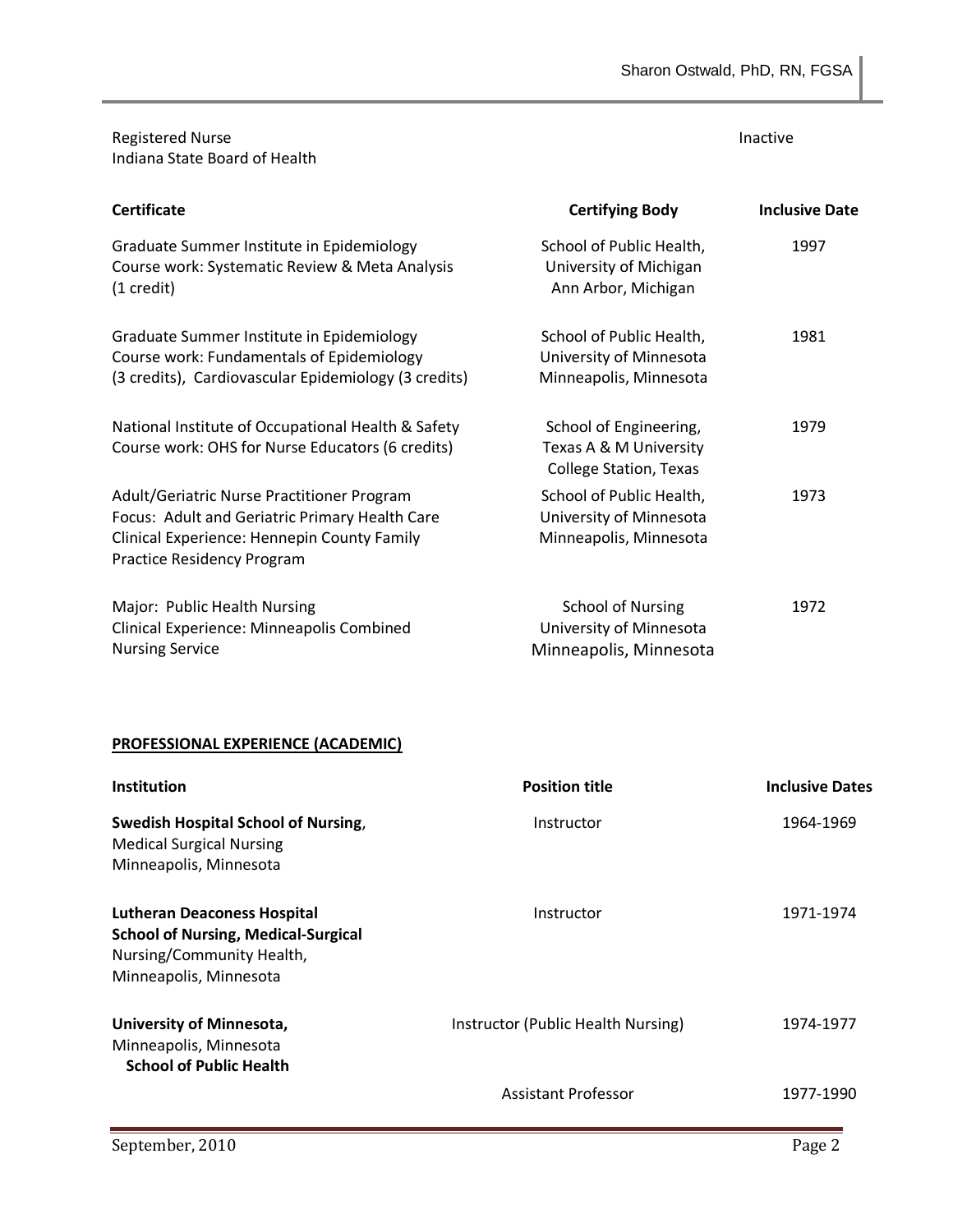|                                                                                                                                       | (Public Health Nursing)                                                  |              |
|---------------------------------------------------------------------------------------------------------------------------------------|--------------------------------------------------------------------------|--------------|
|                                                                                                                                       | Chairperson<br>Adult/Geriatric Nurse Practitioner Program<br>Certificate | 1977-1982    |
|                                                                                                                                       | Chairperson<br>Adult/Geriatric Nurse Practitioner Program<br>Graduate    | 1980-1982    |
|                                                                                                                                       | <b>Assistant Professor</b><br>(Public Health Administration)             | 1986-1992    |
|                                                                                                                                       | <b>Associate Professor</b><br>(Joint Appointment)                        | 1992-1994    |
| <b>University of Minnesota,</b><br>Minneapolis, Minnesota<br><b>Graduate School</b>                                                   | <b>Examining Membership</b><br><b>Graduate Faculty in Gerontology</b>    | 1987-1994    |
|                                                                                                                                       | Associate Membership                                                     |              |
|                                                                                                                                       | Graduate Faculty in Public Health                                        | 1986-1994    |
|                                                                                                                                       | Associate Membership<br><b>Graduate Faculty in Nursing</b>               | 1991-1994    |
| <b>University of Minnesota,</b><br>Minneapolis, Minnesota<br><b>School of Nursing</b>                                                 | <b>Assistant Professor</b>                                               | 1991-1992    |
|                                                                                                                                       | <b>Associate Professor with Tenure</b>                                   | 1992-1994    |
| <b>Augsburg College, Department of</b><br><b>Nursing - Community Health Nursing</b><br>Minneapolis, Minnesota                         | <b>Adjunct Assistant Professor</b>                                       | 1986-1993    |
| <b>University of Texas at Houston</b><br><b>Health Science Center at Houston</b><br><b>Houston, Texas</b><br><b>School of Nursing</b> | Professor with Tenure                                                    | 1994-present |
|                                                                                                                                       | Theodore J. and Mary E. Trumble<br>Professor in Aging Research           | 1994-1998    |
|                                                                                                                                       | <b>Isla Carroll Turner Chair</b><br>in Gerontological Nursing            | 1998-present |
|                                                                                                                                       | <b>Coordinator for International Activities</b>                          | 2005-present |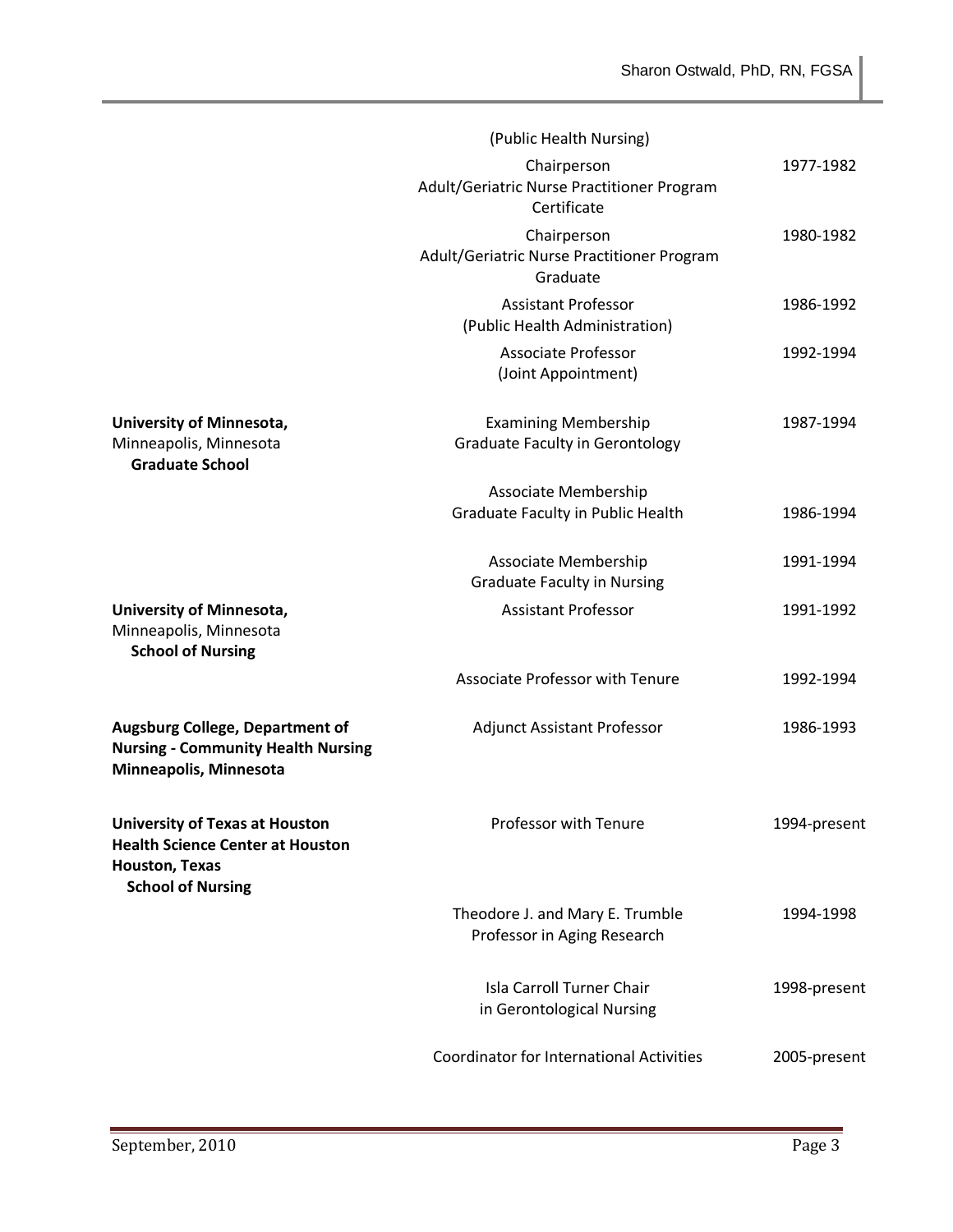| <b>University of Texas Health Science</b><br><b>Center at Houston</b><br>Houston, Texas<br><b>School of Nursing</b><br><b>Center on Aging (COA)</b> | Associate Director for Aging Research                                                                                | 1994-1996    |
|-----------------------------------------------------------------------------------------------------------------------------------------------------|----------------------------------------------------------------------------------------------------------------------|--------------|
|                                                                                                                                                     | Interim Director                                                                                                     | Mar-Sep 1996 |
|                                                                                                                                                     | Co-Project Director,<br><b>Texas Consortium of Geriatric Education</b>                                               | 1996-2001    |
|                                                                                                                                                     | Director                                                                                                             | 1996-2004    |
|                                                                                                                                                     | Co-Director                                                                                                          | 2009-2010    |
| <b>Department of Veterans Affairs,</b><br><b>Medical Center</b><br>Houston, Texas                                                                   | Research Associate (WOS)                                                                                             | 1997-1999    |
| <b>University of Texas Health Science</b><br><b>Center at Houston</b><br>Houston, Texas<br><b>School of Public Health</b>                           | Adjunct Professor (Joint Appointment)                                                                                | 1994-present |
| <b>University of Texas Health Science</b><br><b>Center at Houston</b><br>Houston, Texas<br><b>School of Medicine</b>                                | Adjunct Professor (Joint Appointment)                                                                                | 1998-present |
| Department of Internal<br>Medicine<br>Division of Geriatric &<br><b>Palliative Medicine</b>                                                         | Co-Principal Investigator (Co-PI)<br>(with Carmel Dyer, Medical School)<br><b>Houston Geriatric Education Center</b> | 2007-present |
|                                                                                                                                                     | Director of Evaluation,<br><b>Reynolds Foundation Grant</b>                                                          | 2009-present |
| John P. McGovern, M.D. Center for<br>Health, Humanities & the Human                                                                                 | <b>Faculty Associate</b>                                                                                             | 2004-present |

**Spirit, Houston, Texas**

# **INTERNATIONAL EXPERIENCE**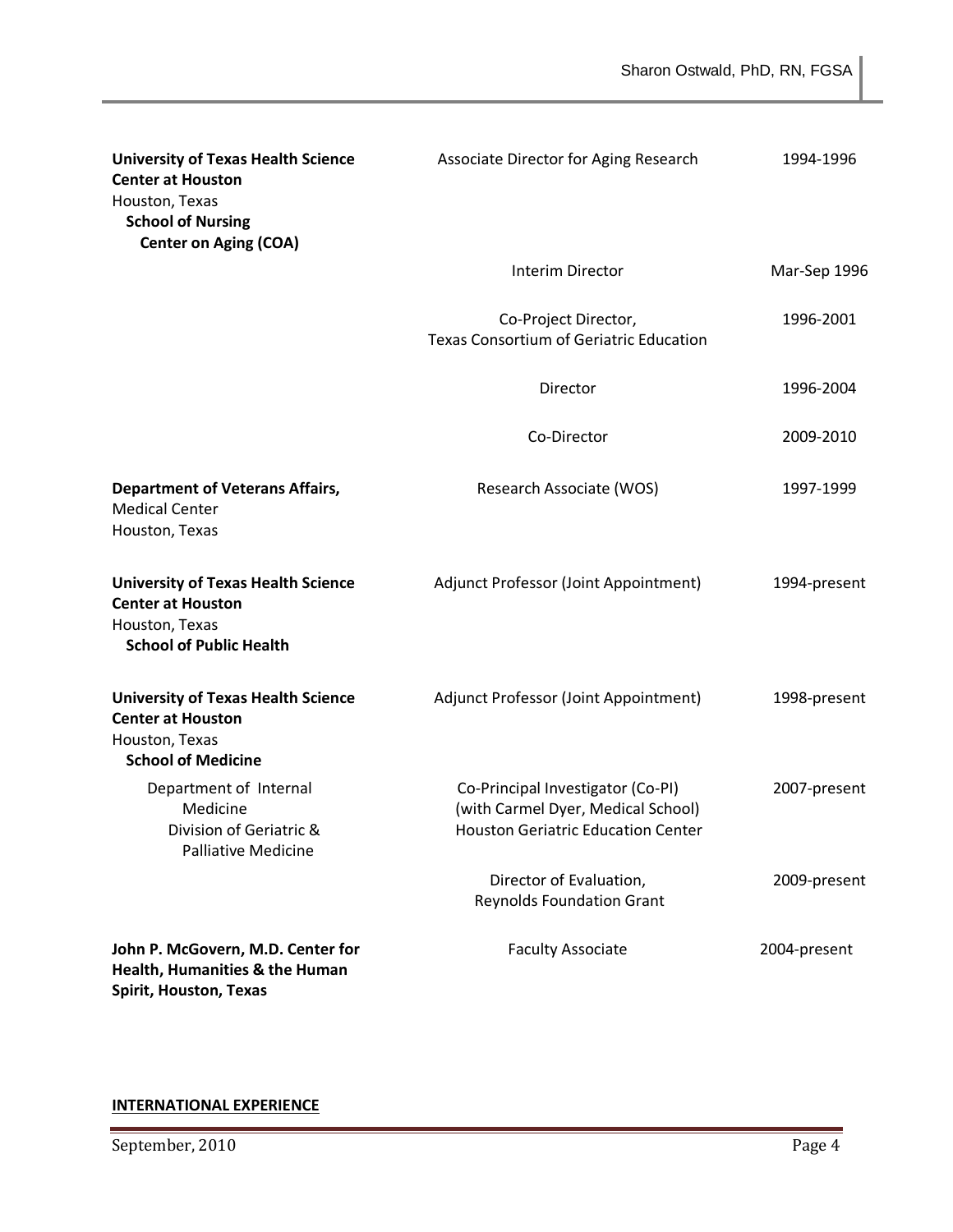Sharon Ostwald, PhD, RN, FGSA

| Institution                                                                                  | <b>Activity</b>                                      | <b>Inclusive</b><br><b>Dates</b> |
|----------------------------------------------------------------------------------------------|------------------------------------------------------|----------------------------------|
| Yamaguchi University<br><b>College of Health Sciences</b><br>Ube City, Japan                 | Consultant                                           | 1999-2003                        |
| University of Stirling, Dementia Services<br><b>Development Centre</b><br>Stirling, Scotland | Visiting Scholar                                     | <b>July 2000</b>                 |
| Florence Nightingale School of Nursing, King's<br>College<br>London, England                 | <b>Visiting Professor</b>                            | <b>June 2000</b>                 |
| Stockholm Center for Gerontology Research,<br>Karolinska Institute<br>Stockholm, Sweden      | Visiting Scholar                                     | May 2001                         |
| Kyungsung University<br>Busan, Korea                                                         | <b>Research Consultant</b>                           | 2003-2004                        |
| Chiang Mai University                                                                        | <b>Visiting Professor</b>                            | Feb 2006                         |
| School of Nursing,<br>Chiang Mai, Thailand                                                   | Consultant, Center on Aging                          | 2003-2006                        |
| <b>Huadong Geriatric Hospital</b><br><b>Fudan University</b><br>Shanghai, China              | Visiting Scholar                                     | Oct 2009                         |
| Macao Polytechnic Institute<br><b>School of Nursing</b><br>Macao, China                      | <b>Visiting Professor</b>                            | Oct 2009                         |
| <b>College of Traditional Chinese Medicine</b><br><b>School of Nursing</b><br>Nanjing, China | <b>Visiting Professor</b>                            | Oct 2009                         |
| Universidad Iberoamericana de Ciencias y<br><b>Tecnologia UNICIT</b><br>Santiago, Chile      | <b>Visiting Professor</b>                            | Dec 2009                         |
| University of Rome "Tor Vergata"<br><b>School of Nursing</b><br>Rome, Italy                  | Visiting Professor and<br><b>Research Consultant</b> | Jan 2010                         |
| Khon Kaen University                                                                         | Visiting Scholar                                     | April 2010                       |
| September, 2010                                                                              |                                                      | Page 5                           |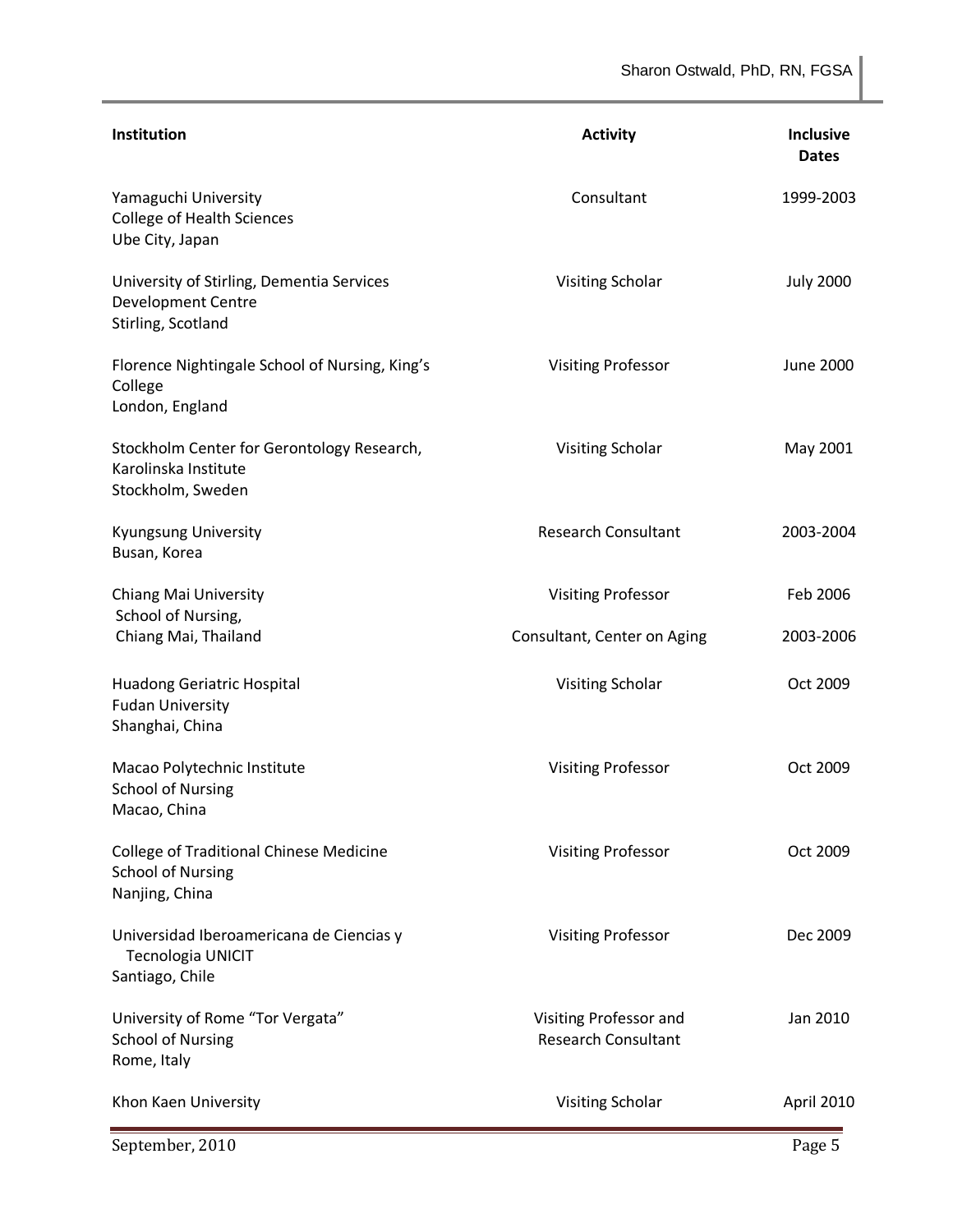School of Nursing Khon Kaen, Thailand

## **CLINICAL EXPERIENCE**

| Institution                                                                                             | <b>Activity</b>                                                 | <b>Inclusive Dates</b> |
|---------------------------------------------------------------------------------------------------------|-----------------------------------------------------------------|------------------------|
| West Suburban Hospital<br>Oak Park, Illinois                                                            | Staff/Charge Nurse<br><b>Medical Surgical Nursing</b>           | 1962-1964              |
| Methodist Hospital<br>Minneapolis, Minnesota                                                            | Staff/Charge Nurse<br><b>Intensive Coronary Care Unit</b>       | 1969-1971              |
| Hennepin County Family Practice Clinic, Lutheran<br><b>Deaconess Hospital</b><br>Minneapolis, Minnesota | Adult/Geriatric Nurse Practitioner                              | 1972-1974              |
| Fremont and Beltrami Community Clinics,<br>Metropolitan Medical Center, Minneapolis,<br>Minnesota       | Adult/Geriatric Nurse Practitioner                              | 1973-1974              |
| Struve Clinic, Inc.<br>Minneapolis, Minnesota                                                           | Adult/Geriatric Nurse Practitioner                              | 1979-1986              |
| <b>HONORS &amp; AWARDS</b>                                                                              |                                                                 |                        |
| Award                                                                                                   | <b>Awarding Organization</b>                                    | Date                   |
| <b>National Nursing Honor Society</b>                                                                   | Sigma Theta Tau                                                 | 1976                   |
| Invitational Educational Institute for Occupational<br><b>Nurse Educators</b>                           | National Institute of<br>Occupational Safety and Health (NIOSH) | 1977                   |
| National Leadership Fraternity                                                                          | Phi Delta Kappa                                                 | 1984                   |
| William Metcalf Award for Excellence in Research                                                        | Minnesota Association of<br>Continuing and Adult Education      | 1986                   |
| Leonard M. Schuman Excellence in Teaching<br>Award                                                      | <b>School of Public Health</b><br>University of Minnesota       | 1988                   |
| National Recipient of Scholarship to attend<br>Institute on Research in Aging                           | <b>Brookdale Foundation and</b><br>National Institute on Aging  | 1988                   |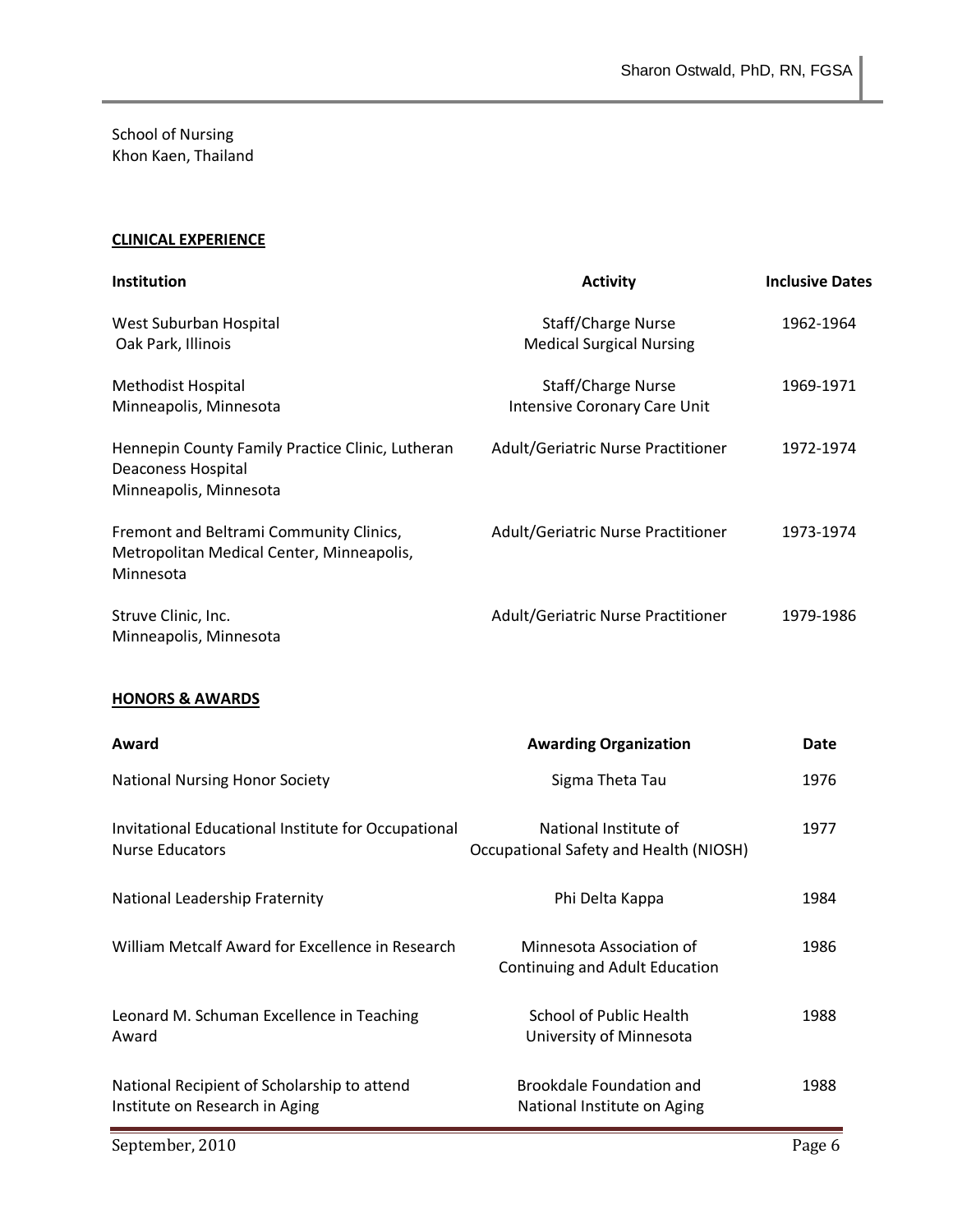# Washington, DC

| Geriatric Scholar                                                         | Illinois Geriatric Education (IGEC)<br>University of Illinois                                      | 1989                    |
|---------------------------------------------------------------------------|----------------------------------------------------------------------------------------------------|-------------------------|
| <b>Geriatric Faculty Fellow</b>                                           | Minnesota Area Geriatric Education<br>Center (MAGEC) University of<br>Minneapolis, MN              | 1990-1992               |
| Public Health Honor Society                                               | Delta Omega, Pi Chapter                                                                            | 1990                    |
| <b>Invitational Congress on Minority Nurse</b><br>Leadership              | <b>HRSA Division of Nursing</b><br><b>Public Health Service</b>                                    | Jul<br>1993             |
| Theodore J. and Mary Trumble Professorship in<br>Aging Research           | <b>Endowed Position</b><br>University of Texas Health Science<br>Center Houston, School of Nursing | Dec<br>1994-1998        |
| <b>Outstanding Nurse</b>                                                  | Nursing Celebration '96,<br>Texas Nurses Association, District 9                                   | Nov<br>1996             |
| National Academic Honor and<br>Professional Society in Gerontology        | Sigma Phi Omega                                                                                    | 1996                    |
| Nurse Leadership '97 Invitational Minority<br>Congress                    | <b>HRSA Division of Nursing</b><br><b>Public Health Service</b>                                    | May<br>1997             |
| Isla Carroll Turner Chair in Gerontological Nursing                       | <b>Endowed Position</b><br>University of Texas Health Science<br>Center Houston, School of Nursing | Jan 1998-<br>to present |
| Invitational State of the Science Workshop:<br><b>Informal Caregiving</b> | National Institute of Health,<br>National Institute of Nursing Research                            | Jul<br>2001             |
| Elected Fellow (FGSA)                                                     | <b>Gerontological Society of America</b>                                                           | 2003                    |
| Judith V. Braun Clinical<br>Research Award                                | <b>National Gerontological</b><br><b>Nursing Association</b>                                       | Oct<br>2003             |
| Joseph C. Valley Gerontological<br>Professional of the Year               | University of Texas Health Science<br>Center at Houston, Center on Aging                           | Sep<br>2004             |
| Stroke Manuscript of the Year                                             | <b>American Heart Association</b><br><b>CVN Council</b>                                            | Nov<br>2004             |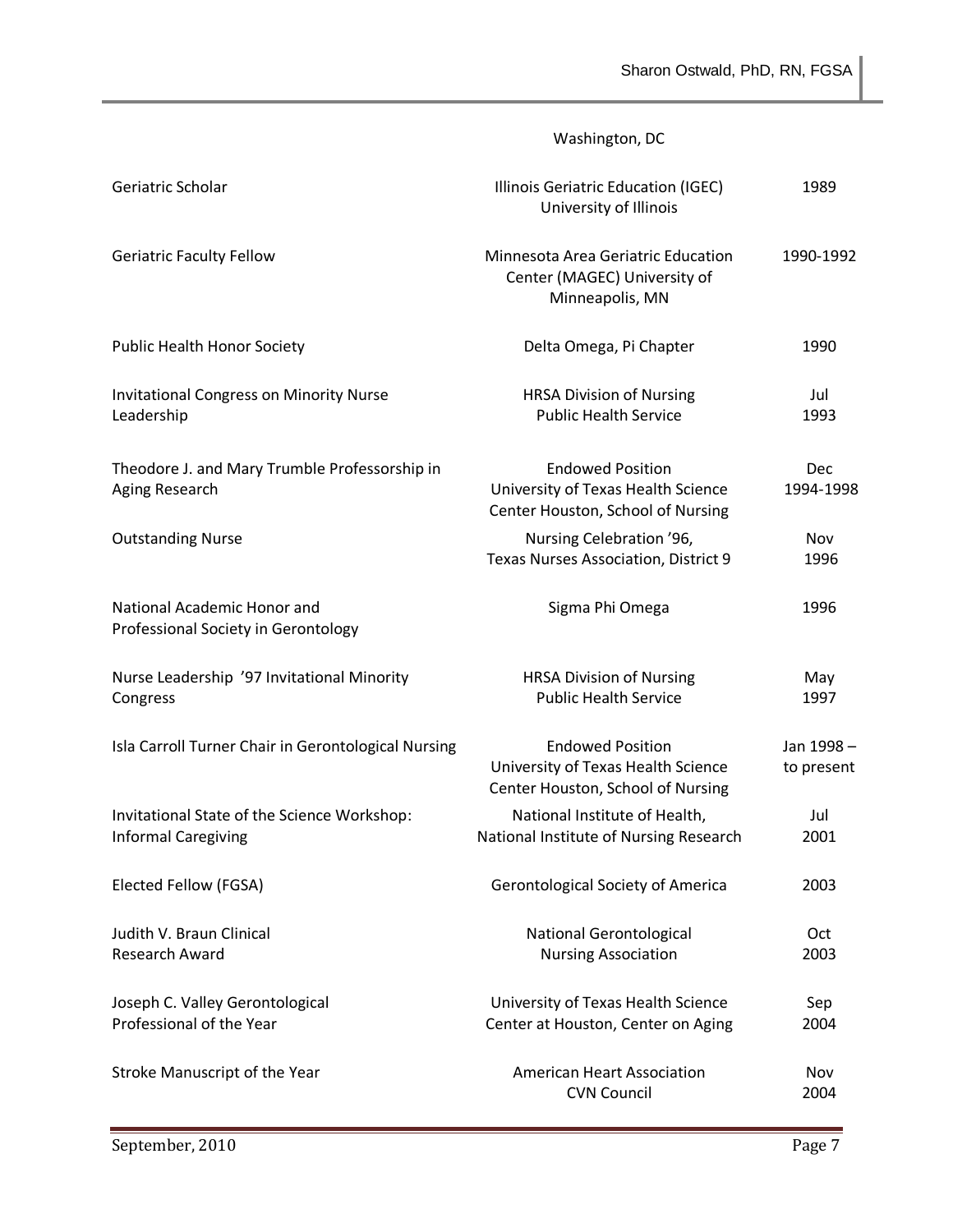| <b>Best Poster Award</b>                                                                                       | NINR State of the Science<br>Conference                                          | Oct.<br>2006 |
|----------------------------------------------------------------------------------------------------------------|----------------------------------------------------------------------------------|--------------|
| Elected Member                                                                                                 | The University of Texas System,<br>Academy of<br><b>Health Science Education</b> | Oct.<br>2007 |
| Platinum Award in the Ethics and Religion<br>Category for "Living After Stroke: Conversations<br>with Couples" | 40 <sup>th</sup> WorldFest International<br>Film Festival                        | Apr<br>2007  |
| Gold Award in the Medical Education Category<br>for "Stroke: Early Recognition and Treatment"                  | 41 <sup>st</sup> WorldFest International<br>Film Festival                        | Apr<br>2008  |
| Elected Fellow (FAHA)                                                                                          | <b>American Heart Association</b>                                                | Nov<br>2010  |

#### **GRANTS**

#### **Research Grants**

The Effect of a Competitive Health Care Market Upon the Utilization of Nurse Practitioners (BRSG S07 RR055448), Biomedical Research Support Grant Program, Division of Research Resources, National Institutes of Health, Principal Investigator, 1983-1985

A Study of the Variables Which Effect Young Men's Attitudes Toward Performing Regular Testicular Self-Examinations (BRSG SO7 RR 055448), Biomedical Research Support Grant Program, Division of Research Resources, National Institutes of Health, Principal Investigator, 1983-1985

Exploration of the Relationship Between Health Practices and the Perception of Peer Attitudes Toward Health (BRSG SO7 RR 055448-64), Biomedical Research Support Grant Program, Division of Research Resources, National Institutes of Health, Principal Investigator, 1984-1986

A Study of the Variables Related to Falls in Elderly Residents in Minneapolis High Rises (BRSG S07 RR 055448-86), Biomedical Research Support Grant Program, Division of Research Resources, National Institutes of Health, Principal Investigator, 1985-1987

Relationship Between Functional Status and the Elderly Woman's Ability to Live Independently, All University Council on Aging/Center for Urban Regional Affairs, University of Minnesota, Principal Investigator, 1986-1988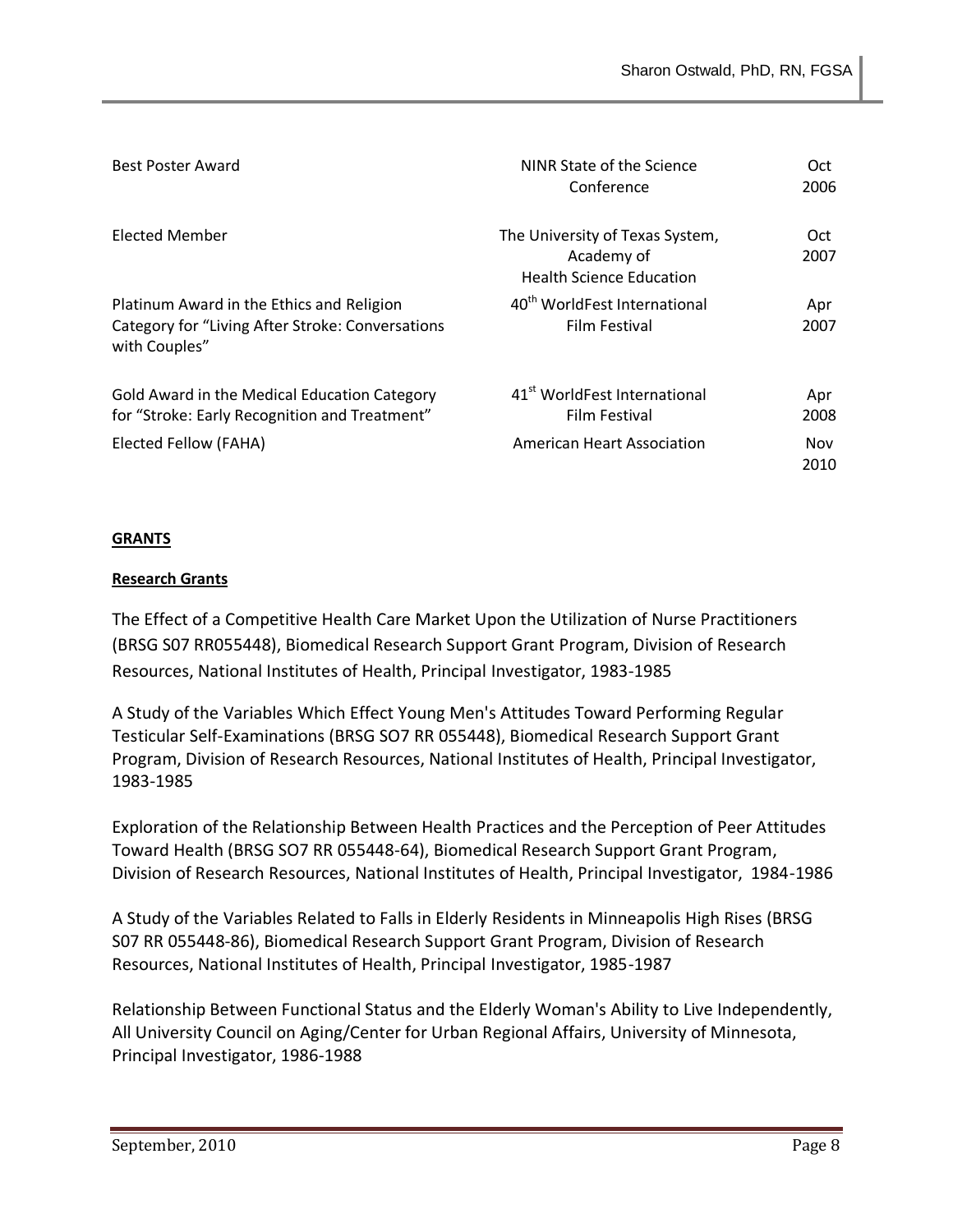A Human Population Model of Aging and Its Relationship to Diet (BRSG S07 RR 055448-24), Biomedical Research Support Program, Division of Research Resources, National Institutes of Health. Co-Principal Investigator, (J. Brown PI), 1986-1988

Caring for Three Highly Dependent Populations at Home: Impact on Informal Caregivers (BRSG S07 RR 055448-59), Biomedical Research Support Program, Division of Research Resources, National Institutes of Health. Co-Principal Investigator, (M. Aroskar PI), 1988-1990

Burden of Caregiving: Real & Opportunity Costs, Sigma Theta Tau-Zeta Chapter, Principal Investigator, 1988-1989

Predictors of Client Movement During the First Year After Pre-Admission Screening (BRSG SO7 RR 055448-27), Biomedical Research Support Program, Division of Research Resources, National Institutes of Health, Principal Investigator, 1989-1991

An Outcome Study of the Movement of Clients Between the Community and Nursing Homes the First Year After Pre-Admission Screening, Center for Urban and Regional Affairs-Academic Affairs Program, Principal Investigator, 1989-1992

Dependent and Independent Life in Elderly Nuns (The Nun's Study), National Institute on Aging, National Institutes of Health RO1, Co-investigator 1990-91, Consultant 1992-94, (D. Snowdon PI), 1990-1994

Videotape Intervention for Rural Caregivers of Persons with Dementia-Related Behavior Problems, Metropolitan Minneapolis St. Paul Chapter Alzheimer's Association, Principal Investigator, 1990-1992

Psychoeducational Intervention for Rural Caregivers of Elderly Persons with Dementia, All University Council on Aging/Center for Urban and Regional Affairs, University of Minnesota. Co-Principal Investigator (K. Hepburn Co-P), \$4,000, 1991-1992

Research Center for LTC of the Elderly, Unit Project: Community-Based LTC Services: Outcomes & Costs National Center for Nursing Research, National Institutes of Health (P20NRO2300), Unit Project Director (S. Donaldson PI), \$30,000, 1990-1992

The Biography Project: A Psychoeducational Intervention for Families About to Institutionalize a Member With Dementia of the Alzheimer's Type, Alzheimer's Association, Co-Investigator (K. Hepburn, PI), 1992-1993

Cost Effective Quality: Improving Patient Outcomes, National Center for Nursing Research, National Institutes of Health (1RO1NR03490), Co-Investigator 1993-1994 - prior to move to UTHSC-H (M. Ryden, PI), 1993-1997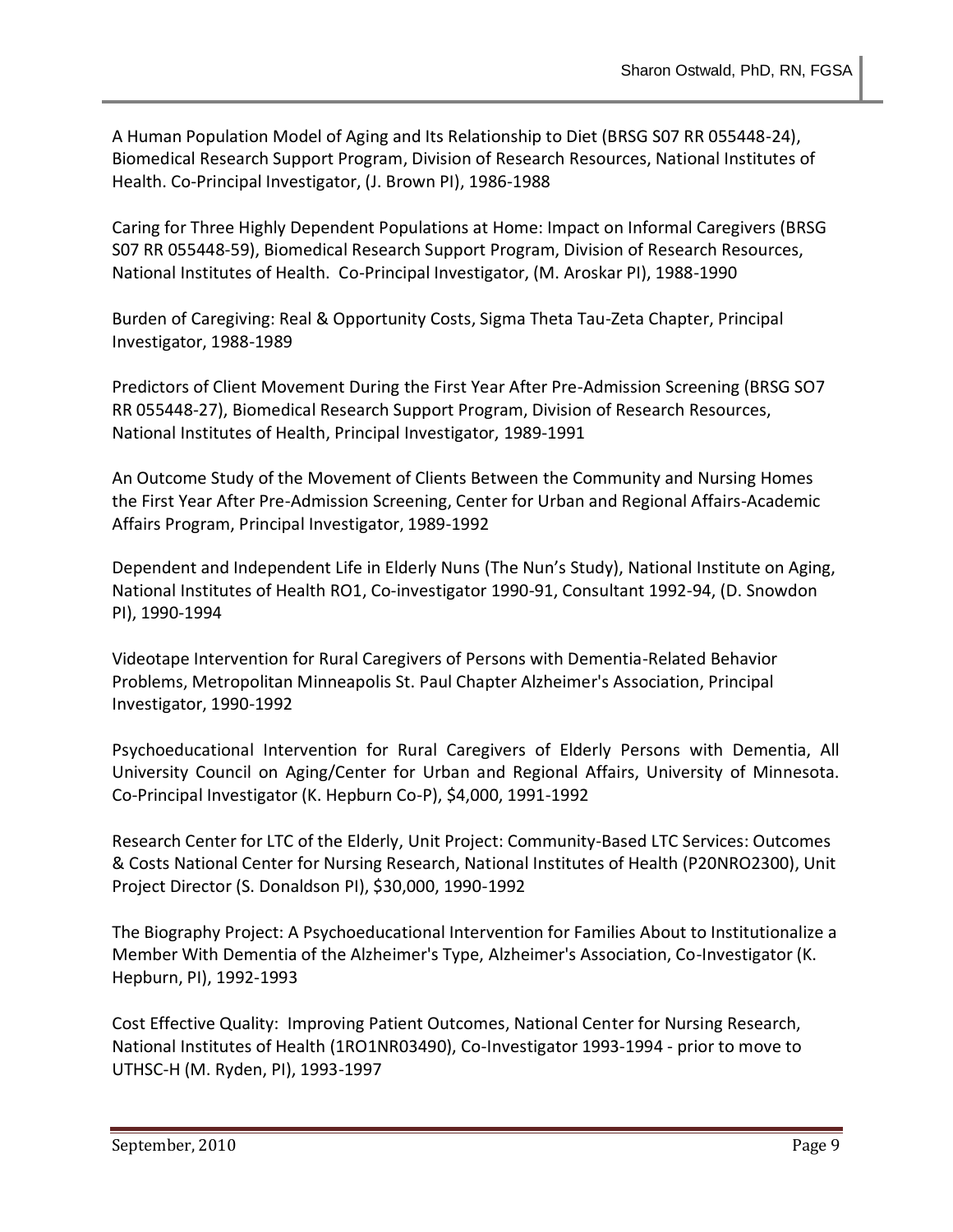Randomized Intervention for Families of Persons with DAT, National Center for Nursing Research, National Institutes of Health (1R01NR02971), Principal Investigator, (~\$330,000), 1993-1997

Psychoeducational Intervention to Decrease Burden and Depression Among Caregivers of Stroke Patients, UTHSC- Houston, Research Transitional Award, Principal Investigator, (\$20,000), 1996-1998

Improving Outcomes for Stroke Patients: A Psychoeducational Program for Family Caregivers, Veteran's Administration Medical Center, Principal Investigator, (\$55,707), 1997-1999

Persons with Early-Stage Dementia: Insight and Awareness, National Institute of Health (1R03AG016130), Co-investigator (Jeffrey Toward, PI), (\$74,750), 1998-2000

Pain Experience of Elderly Hospice Patients, Oncology Nursing Foundation Janssen Pharmaceutical Research Grant, Sponsor/Advisor (Wendy Duggleby, PhD Candidate, PI) (\$8500), 1998-2000

Zuni Elders: Ethnolography of American Indian Aging, National Institutes of Health, National Institute on Aging Minority Dissertation Research Grant, Sponsor/Advisor (Margaret Moss, PhD candidate, PI) (\$50,000), 1999-2001

Managing Anxiety in Caregivers of Alzheimer's Disease Patients: An Intervention, Alzheimer's Disease and Related Disorders Association, Inc. (NIRG-00-1910), Co-investigator (Rhonda Akkerman, PI) (\$96,939), 2000-2002

Intervention for Stroke Survivors and Spousal Caregivers (CAReS), Principal Investigator National Institute of Health, National Institute of Nursing Research, PI, (NR05316), (\$2,226,669), (2001-2005) No cost extension, 2006-2007.

The Impact of a Brief Foot Care Intervention for Person with Diabetes, Center for Border Health Research, Paso Del Norte Foundation, Sponsor/Advisor (Wanda Borges, PhD Candidate, PI) (\$74,700), 2002-2004

Capturing Cost for Outpatient Rehabilitative Stroke Care, American Nursing Foundation, Co-Investigator (Joan Wasserman, PI) (\$7,500), 2004-2005

Border Intervention by Promotores for Hispanics with Type 2 Diabetes, National Institutes of Nursing Research, National Research Service Award, Sponsor/Advisor (Connie Sixta, DSN Candidate, PI) (\$57,996), 2004-2006

Measuring Health-Related Quality of Life in Stroke Survivors, UTHSCH SON/PARTNERS Award Co-Investigator (Joan Wasserman, PI) (\$7,311), 2005-2006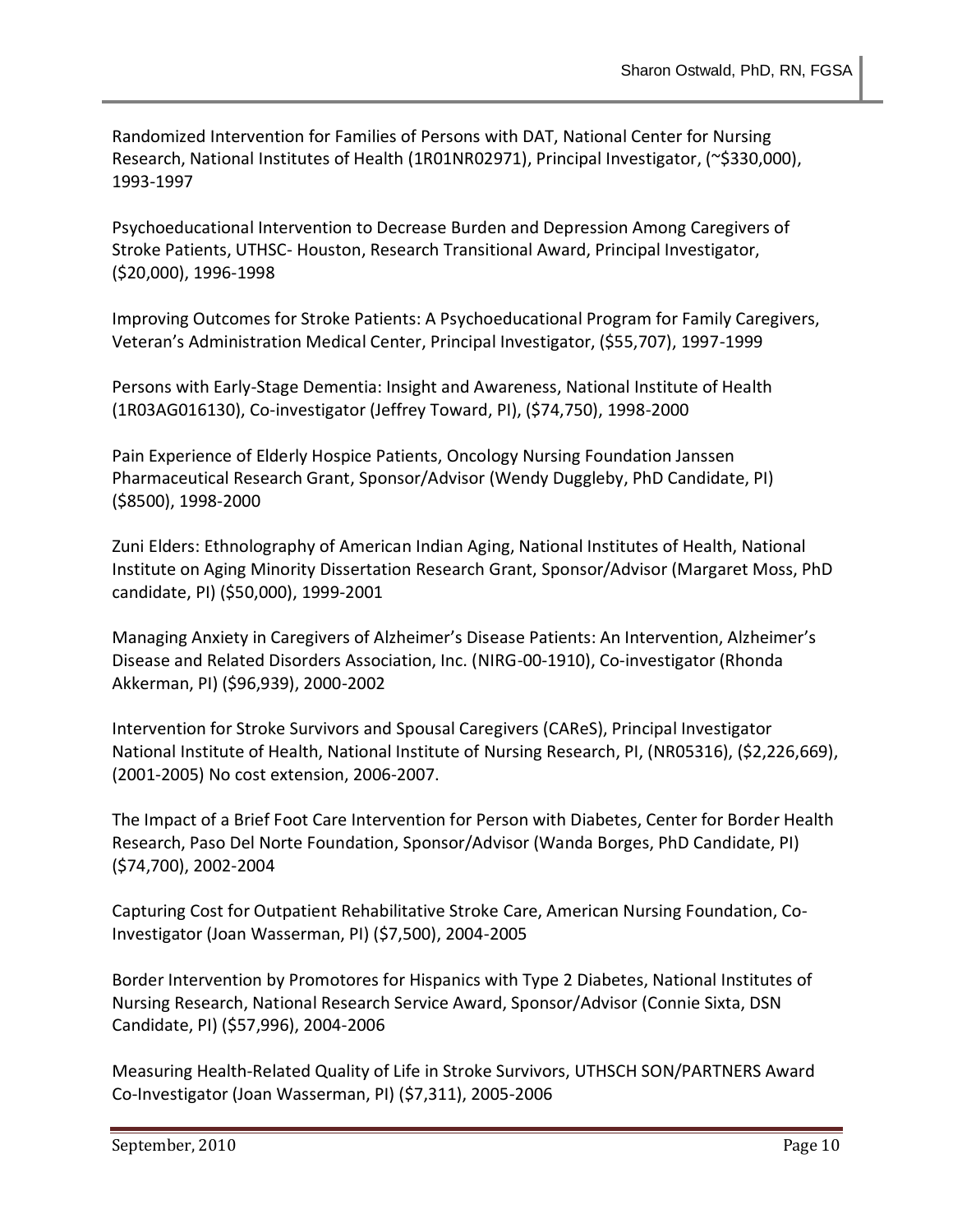Center for Border Health Research, Paso Del Norte Foundation, Promotores Led Diabetes Self-Management Intervention at Centro San Vincente Clinic, Sponsor/Advisor (Josefina Lujan, PhD Candidate, PI) (\$73,192), 2005-2006

Faith, Hope, and Life Satisfaction Among Stroke Survivors and Spousal Caregivers: A CAReS Follow-up, Principal Investigator, Isla Carroll Turner Friendship Trust (~\$37,000), 2008-2010

# **Contracts – Research**

Consumer Perceptions of Assisted Living, Seniors Residential, Inc., (Project Director), 1997

Quality Long-Term Care: The Role of the Volunteer Ombudsman, Southwest Texas State University, (Project Director), 1997-1998

Needs Assessment for Harris County Residents Over Age 65 with Mental Health Problems, Mental Health Association, (Project Director), 1997-1998

# **Educational Grants/Contracts - Non-Research**

Project: Statewide Continuing Education Workshop for Family, Adult and Geriatric Nurse Practitioners, Northland Area Health Education Center (N01-MB-24383) (Program Chair), 1977

Adult/Geriatric Nurse Practitioner Program, Minnesota Legislative Special, (Program Chair), 1977-1982

Project Development Grant: Young Men's Reproductive Health, Sigma Alpha Epsilon National Leadership Foundation, (Co-Principal Investigator) J. Rothenberg (Co-Principal Investigator), Copyright holder University of Minnesota, 1982-1983

Project Development Grant: Young Men's Sexual Responsibility, Northwest Area Foundation, (Co-Principal Investigator). J. Rothenberg (Co-Principal Investigator), Copyright holder University of Minnesota, 1983-1985

Project Development Grant: Young Men and STD Prevention, University of Minnesota, Health Sciences Learning Resources, (Co-Principal Investigator), J. Rothenberg (Co-Principal Investigator), Copyright holder University of Minnesota, 1985-1987

Education of Public Health Nursing for Leadership in Official Public Health Agencies, Division of Nursing, Bureau of Health Professions, HRSA, DHHS, (Project Director, 1993-1994 prior to move to UT-HSC-H), 1993-1996

Texas Consortium of Geriatric Education Centers, Subcontract with Baylor College of Medicine Center on Aging (Project Director), 1997-2004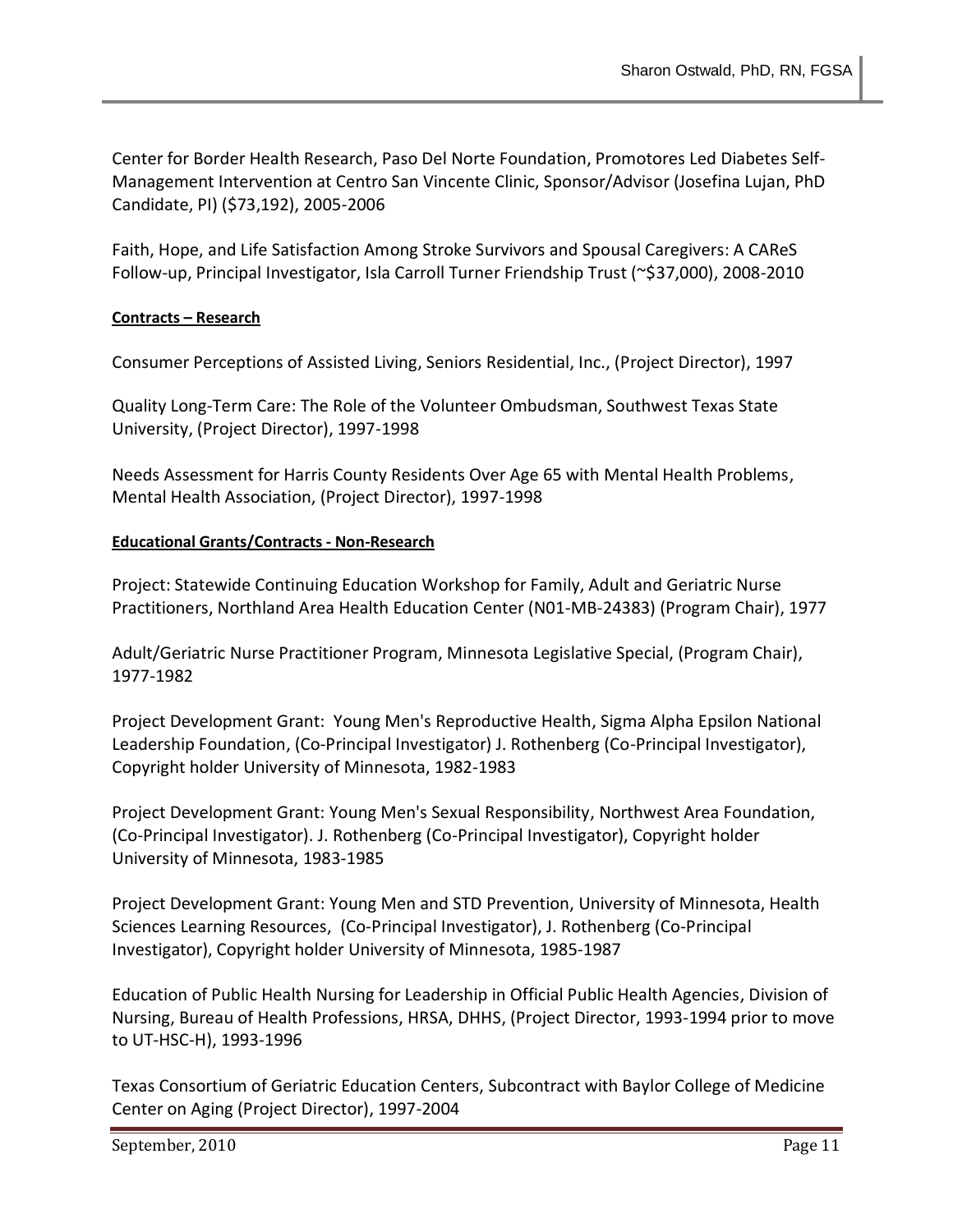Stroke: Conversations and Explanations (2 Videos of Living After Stroke: Conversations with Couples & Stroke: Early Recognition and Treatment), Isla Carroll Turner Friendship Trust, (Executive Producer), See 'Honors and Awards' for recognition of excellence, Copyright holder UTHSC Center on Aging, 2005-2006

Geriatric Resource Nurse, HRSA, Director of Evaluation (V. Fay, PI), 2006-2009

Houston Geriatric Education Center, HRSA, Co-PI (with Carmel Dyer, MD) (~\$600,000), 2007-2010, (~\$1,500,000), 2010-2015

Training Excellence for Aging Studies (TEXAS), Donald W. Reynolds' Foundation, Director of Evaluation, (C. Dyer, MD, PI), (\$2 million + 1.2 million matching), 2009-2012

# **PUBLICATIONS**

Richard, E., Ostwald, S.K. (1983). A model for development of an off-campus rural nurse practitioner program. *Journal of Nursing Education, 22*(2), 87-92.

Ostwald, S.K., Abanobi, O.C., Kochevar, L.K. (1984). Nurse practitioners' perceptions of workplace encroachment. *Pediatric Nursing, 10* (5), 337-341.

Witzig, D.K., Ostwald, S.K. (1985). Knowledge of toxic shock syndrome among adolescent females: A need for education. *Journal of School Health, 55* (1), 17-20.

Sund, K., Ostwald, S.K. (1985). A study of the relationship between dual earner families' stress levels and personal and lifestyle-related variables. *Nursing Research, 34* (6), 357-361.

Ostwald, S. K., Rothenberger, J. (1985). Development of a testicular self-examination program for college men. *Journal of American College Health, 33,* 234-239.

Ostwald, S.K., Williams, H.Y. (1985). Optimizing learning in the elderly: A model. *Lifelong Learning: An Omnibus of Practice and Research, 9* (1), 10-13, 27.

Ostwald, S.K. (1986). Benefit-cost analysis: A framework for evaluating corporate health promotions programs. *AAOHN Journal, 34* (8), 377-383.

Ostwald, S.K., Abanobi, O.C. (1986). Nurse practitioners in a crowded marketplace: 1965-1985. *Journal of Community Health Nursing, 3* (3), 145-156.

Sheehan, M.K., Ostwald, S.K., Rothenberger, J. (1986). Contraceptive responsibility: Do young men and women differ? *Pediatric Nursing, 12* (1), 17-21.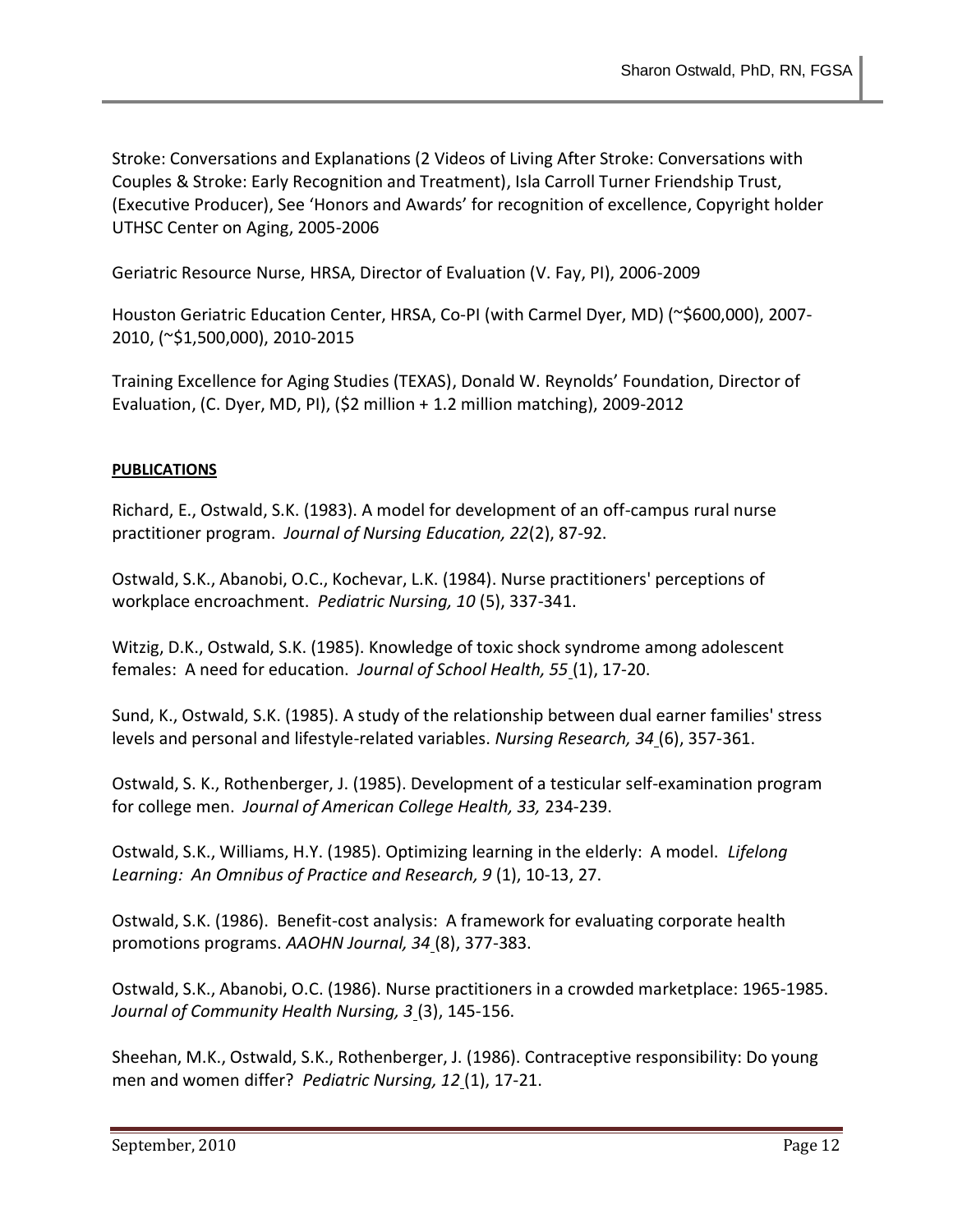Kromminga, S.K., Ostwald, S.K. (1987). The public health nurse as a discharge planner: Patients' perceptions of the discharge process. *Public Health Nursing, 4*(4), 224-229.

Ostwald, S.K., Williams, H.Y. (1987). Community health nursing in workplace health programs: Rationale and ethics. *Journal of Community Health Nursing, 4* (3), 121-130.

Ostwald, S.K., Abanobi, O.C. (1987). Strategies used by nurse practitioners to adjust to workplace encroachment. *Pediatric Nursing, 13* (3), 189-190.

Hedenstrom, J., Ostwald, S.K. (1988). Adult day care programs: Maintaining a therapeutic triad. *Home Health Care Services Quarterly, 9* (1), 85-102.

Harriman, L., Snowdon, D., Messer, L., Rysavy, D., Ostwald, S.K., Lai, C., Soberay, A. (1989). Temporomandibular dysfunction in the elderly. *Journal of Dental Research, 68*,191.

Snowdon, D.A., Ostwald, S.K., Kane, R.L., Keenan, N.L. (1989). Years of life with good and poor mental and physical function in the elderly. *Journal of Clinical Epidemiology, 42*, 1055-1066.

Snowdon, D.A., Ostwald, S.K., Kane, R.L. (1989). Education, survival, and independence in elderly Catholic sisters, 1936-1988. *American Journal of Epidemiology, 130* (5), 999-1012.

Ostwald, S.K., Snowdon, D.A., Rysavy, D.M., Keenan, N.L., Kane, R.L. (1989). Manual dexterity as a correlate of dependency in the elderly. *Journal of American Geriatrics Society, 37* (10), 963-969.

Ostwald, S.K. (1989). Changing employees' dietary and exercise practices: An experimental study in a small company. *Journal of Occupational Medicine, 31* (2), 90-97.

Ostwald, S.K. Knutson, M. (1989). Employee health practices: Relationships between attitudes, perceptions and behaviors. *AAOHN Journal, 37* (1), 26-32.

Brown, J.E., Thorp, T., Laby, B., Snowdon, D., Ostwald, S.K., Buzzard, M., Rysavy, D.M., Wieser, M.A. (1990). Videotape dietary assessment: Validity, reliability and comparison of results with 24-hour dietary recalls from elderly women in a retirement center. *Journal of the American Dietetic Association, 90* (12), 1675-1679.

Ostwald, S.K., Weiss-Farnam, P., Monson, T. (1990). The impact of health education on health status: An experimental program for elderly women in the community. *Journal of Community Health Nursing, 7* (4), 199-213.

Harriman, L., Snowdon, D.A., Messer, L.B., Ostwald, S.K., Lai, C.H., Soberay, A. (1990). Relationship of TMJ disorders to selected oral & systemic conditions in an elderly population. *Oral Surgery, Oral Medicine, Oral Pathology, 70*, 406-413.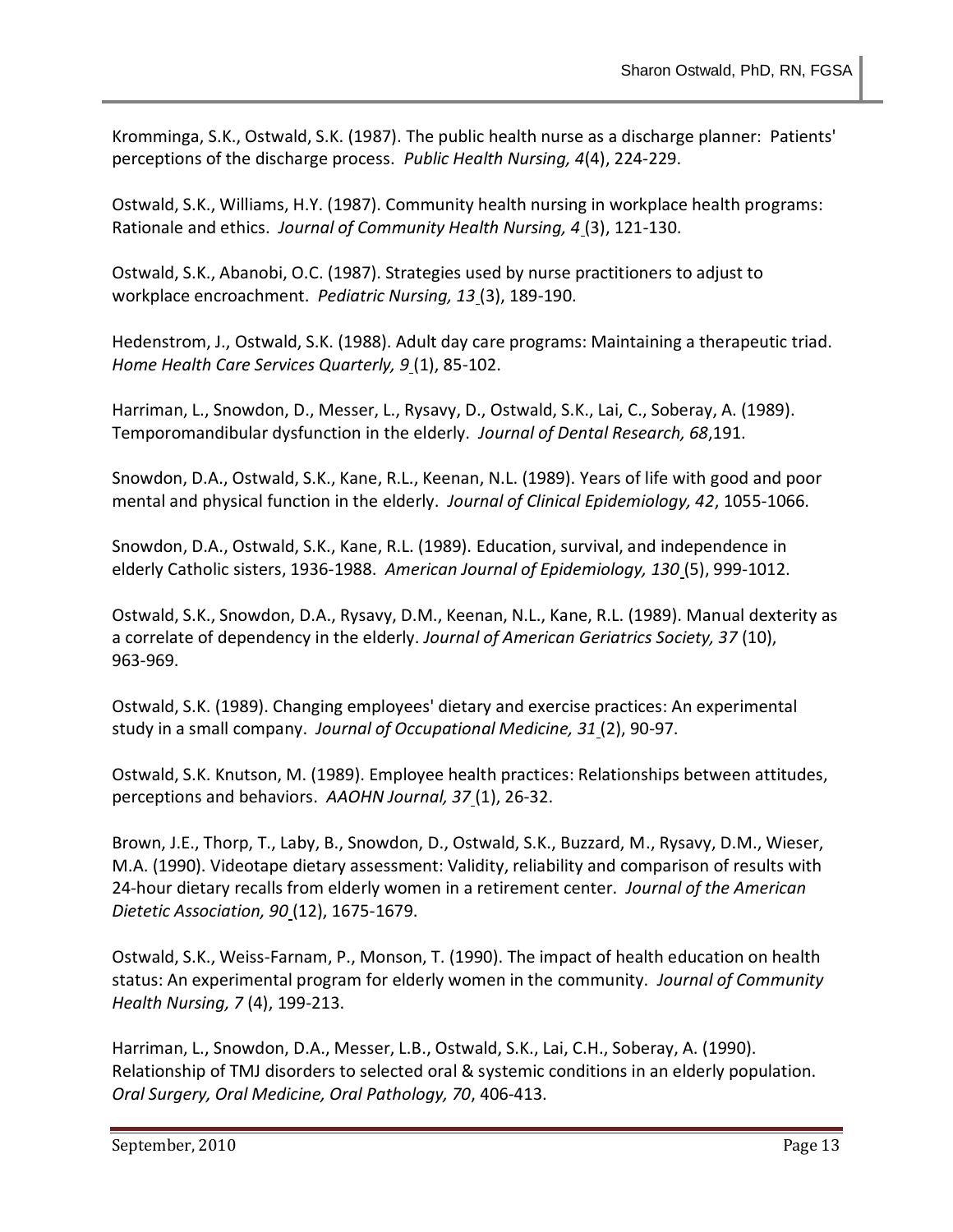Ostwald, S.K., Leonard, B., Choi, T., Keenan, J., Hepburn, K., Aroskar, M.A. (1993). Caregivers of frail elderly and medically fragile children: Perceptions of ability to continue to provide home health care. *Home Health Care Services Quarterly, 14* (1) 55-80.

Josten, L., Clarke, P. N., Ostwald, S. K., Stoskopf, C., Shannon, M. (1995). Public health nursing education: Back to the future for public health sciences. *Family & Community Health, 18*(1) 36- 48.

Ostwald, S.K. (1997). Caregiver exhaustion: Caring for the hidden patients. *Advanced Practice Nursing Quarterly, 3*(2), 29-35.

Hepburn, K.W., Caron, W., Luptak, M., Ostwald, S.K., Grant, L., Keenan, J.M. (1997). The family stories workshop: Stories for those who cannot remember. *The Gerontologist, 37*(6), 827-832.

Ostwald, S.K. (1998). Critique of J. M. Long, C. C. Kee, M. V. Graham, R. B. Saethang, F.D. Dames. Medication compliance and the older hemodialysis patient, entitled Critique to Practice: Facilitating Research-Based Practice. *Journal of American Nephrology Nurse's Association, 3* (1), 50-51.

Ostwald, S.K., Hepburn, K.W., Caron, W., Burns, T., Mantell, R. (1999). Reducing caregiver burden: A randomized psychoeducational intervention for caregivers of persons with dementia. *The Gerontologist, 39* (3), 299-309.

Caron, W., Hepburn, K., Luptak, M., Grant, L., Ostwald, S.K., Kennan, J. (1999). Expanding the discourse of care: Family constructed biographies of nursing home residents. *Families, Systems & Health, 17* (3), 323-335.

Ostwald, S.K., Hepburn, K.W., Caron, W., Burns, T., Mantell, R., (2000, January). What's new in research: Intervention reduces caregiver burden, *The Brown University GeroPsych Report, 4*(1), 2-3.

Hepburn, K. W., Tornatore, J., Center, B., Ostwald, S.K. (2001). Dementia family caregiver training: Affecting beliefs about caregiving and caregiver outcomes. *Journal of the American Geriatric Society, 49*(4), 450-457.

Runge, A., Castle, B., Rush, T. L., Rowe, M., Ostwald, S. K. (2001). A beneficial blend. *Balance, (Official Publication of the American College of Health Care Administrators), 5*(4), 17, 20-22.

Lees, E., Liss, S., Cohen, I., Kvale, J., Ostwald, S.K. (2001). Emotional impact of retirement on physicians. *Texas Medicine, 97*(9), 66-71. Related commentary by Liss, S., Cohen, I., Charalampous, K. (2001). Insights into physician retirement. *Texas Medicine, 97*(9), 72-74.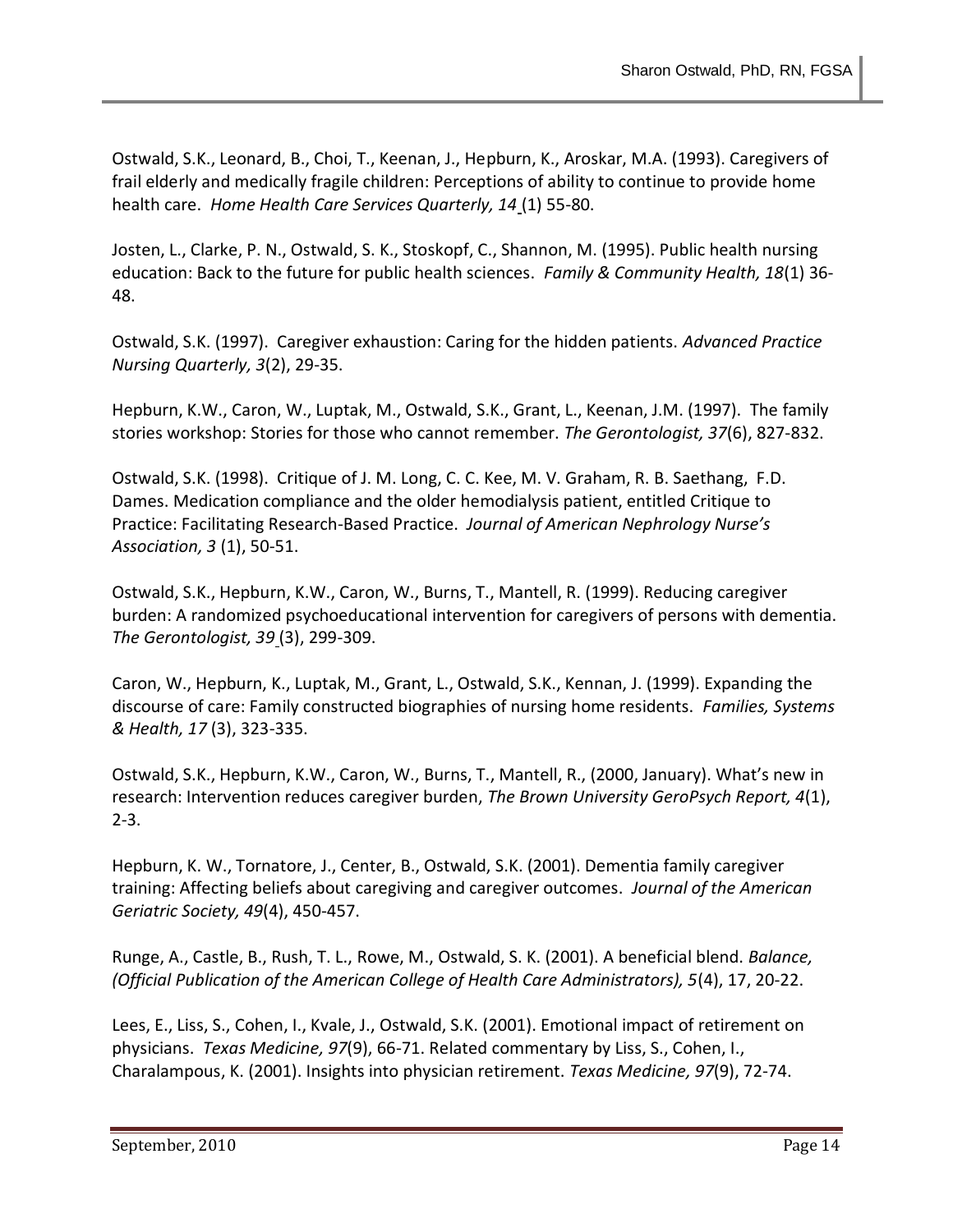Toward, J. I., Ostwald, S.K. (2002). Exploring mental health service needs for the elderly: Results of a modified Delphi study. *Community Mental Health Journal, 38* (2), 141-149.

Ostwald, S.K., Duggleby, W., Hepburn, K. (2002). The stress of dementia: An inside view. *American Journal of Alzheimer's Disease and Other Dementias, 17* (5), 303-312.

Ostwald, S.K., Hepburn, K.W., Burns, T. (2003). Training family caregivers of patients with dementia: A structured workshop approach. *Journal of Gerontological Nursing, 29*(1), 37-44.

Ostwald, S.K., Runge, A., Lees, E., Patterson, G. (Nov/Dec, 2003). Texas certified volunteer LTC ombudsmen: perspectives of role and effectiveness. *Journal of the American Medical Directors Association (JAMDA)*, 323-328.

Ostwald, S.K., Runge, A. S. (2004). Volunteers speak out: motivations for volunteering. *The Journal of Volunteer Administration, 22*(1), 5-11.

Akkerman, R. L., Ostwald, S.K. (2004). Reducing Anxiety in Alzheimer's Disease Family Caregivers: The Effectiveness of Nine-Week Cognitive-Behavioral Intervention. *Alzheimer's Disease and Related Disorders, 19* (2), 117-123.

Williams, L., Ostwald, S.K. (2005). Family Caregivers: A Vital Resource. *Nurse Investigator, 6*(3) 56-64. (Invited)

Ostwald, S.K., Wasserman, J., Davis, S. (2006). Medications, Co-morbidities & Medical Complications in Stroke Survivors: The CAReS Study. *Rehabilitation Nursing, 31* (1), 14-18.

Tariah, H., Hersch, G., Ostwald, S.K. (2006). Factors Associated with Quality of Life: Perspectives of Stroke Survivors. *Physical & Occupational Therapy in Geriatrics, 25* (2), 33-50.

Schulz, C., Wasserman, J., Ostwald, S.K. (2006). Recruitment and retention of stroke survivors: The CAReS experience. *Physical & Occupational Therapy in Geriatrics, 25*(2), 17-29.

Lujan, J., Ostwald S.K., Ortiz, M. (2007)**.** Promotora Diabetes Intervention for Mexican Americans. *The Diabetes Educator, 33*, 660-670.

Borges, W., Ostwald, S.K. (2008). Pies Sanos – Improving foot self-care behavior. *Western Journal of Nursing Research, 30* (3), 325-341

Sixta, C.S. & Ostwald, S.K. (2008). Strategies for Implementing a Promotores-Led Diabetes Self-Management Program into a Clinic Structure: Promotora-Led Diabetes Self-Management Clinic Program. *The Diabetes Educator, 32*(2), 299-309.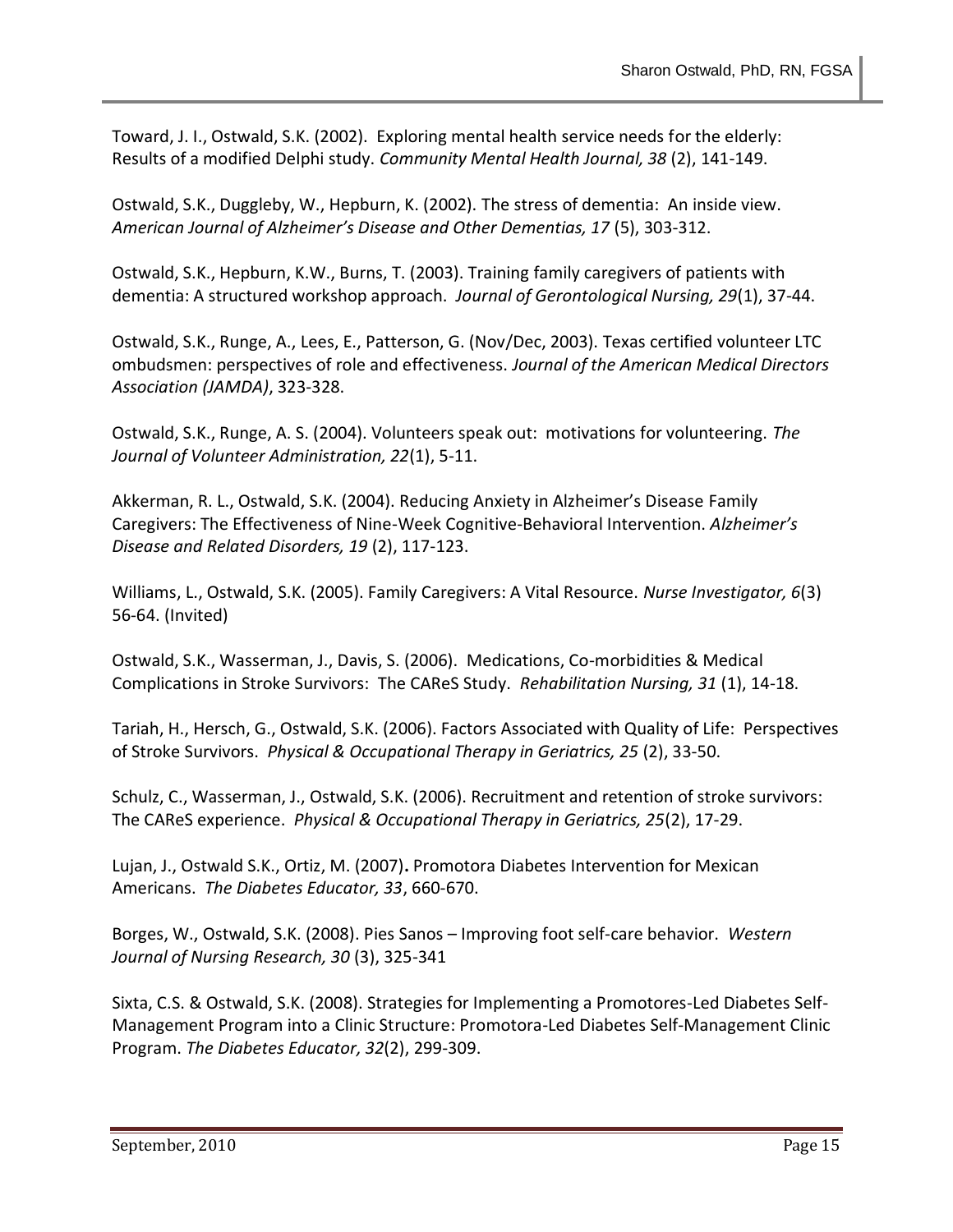Sixta, C.S. & Ostwald, S.K. (2008). Texas-Mexico Border Intervention by Promotores for Patients with Type 2 Diabetes: Promotora Intervention for Type 2 diabetes. *The Diabetes Educator, 32* (2), 285-298.

Ostwald, S.K., Davis, S., Hersch, G., Kelley, C., Godwin, K. (2008). Evidence-Based Educational Guidelines for Stroke Survivors Following Discharge Home. *Journal of Neuroscience Nursing, 40*  (3), 173-179,191.

Ostwald, S.K., Swank, P.R., Khan, M.M. (2008) Predictors of Functional Independence and Stress Level of Stroke Survivors at Discharge from Inpatient Rehabilitation. *Journal of Cardiovascular Nursing, 23*(4), 371-377.

Ostwald, S.K. (2008). [Predictors of Life Satisfaction Among](http://son.uth.tmc.edu/coa/downloads/cares/Life%20Satisfaction%20Narrative%20Review.pdf) Stroke Survivors and Spousal [Caregivers:](http://son.uth.tmc.edu/coa/downloads/cares/Life%20Satisfaction%20Narrative%20Review.pdf) A Narrative Review. *Aging Health, 4*(3), 241-252. (Invited)

Ostwald, S.K., Godwin, K.M., Cheong, H., Cron, S. (2009). Predictors of resuming therapy within four weeks after discharge from inpatient rehabilitation. *Topics in Stroke,16*(1), 80-91.

Ostwald, S.K., Bernal, M.P., Cron, S., Godwin, K.M. (2009). Stress Experienced by Stroke Survivors and Spousal Caregivers During the First Year After Discharge from Inpatient Rehabilitation. *Topics in Stroke, 16*(2), 93–104. (Invited)

Ostwald, S.K., Godwin, K.M., Cron, S. (2009.) Predictors of Life Satisfaction in Stroke Survivors and Spousal Caregivers Twelve to Twenty-Four Months Post Discharge From Inpatient Rehabilitation. *Rehabilitation Nursing, 34*(4), 160-167,174.

Ostwald, S.K. (2009). Who is caring for the caregiver? Promoting spousal caregiver's health. *Journal of Family and Community Health, 32*(1), S5-S14. (Invited)

Persson, D.I., Ostwald, S.K. (2009). Younger Residents in Nursing Homes. *Journal of Gerontological Nursing, 35*(10), 22-31.

Qifang, S., Ostwald, S.K., Wang, S. (2010). Improving glycemic control self-efficacy and glycemic control behavior in Chinese patients with Type 2 diabetes mellitus: randomized controlled trial, *Journal of Clinical Nursing, 19*, 398-404.

Casarez, R.L., Engebretson, J.C., Ostwald, S.K. (2010). Spiritual practices in self-management of diabetes in African Americans, *Holistic Nursing Practice, 24* (4), 227-237.

Chalermwannopong, S., Panuthai, S., Srisuphan, W., Panya, P., Ostwald, S.K. (2010). Effects of the transitional care program on functional ability and quality of life of stroke survivors, *CMU Journal of Natural Science, 9*(1), 49-66.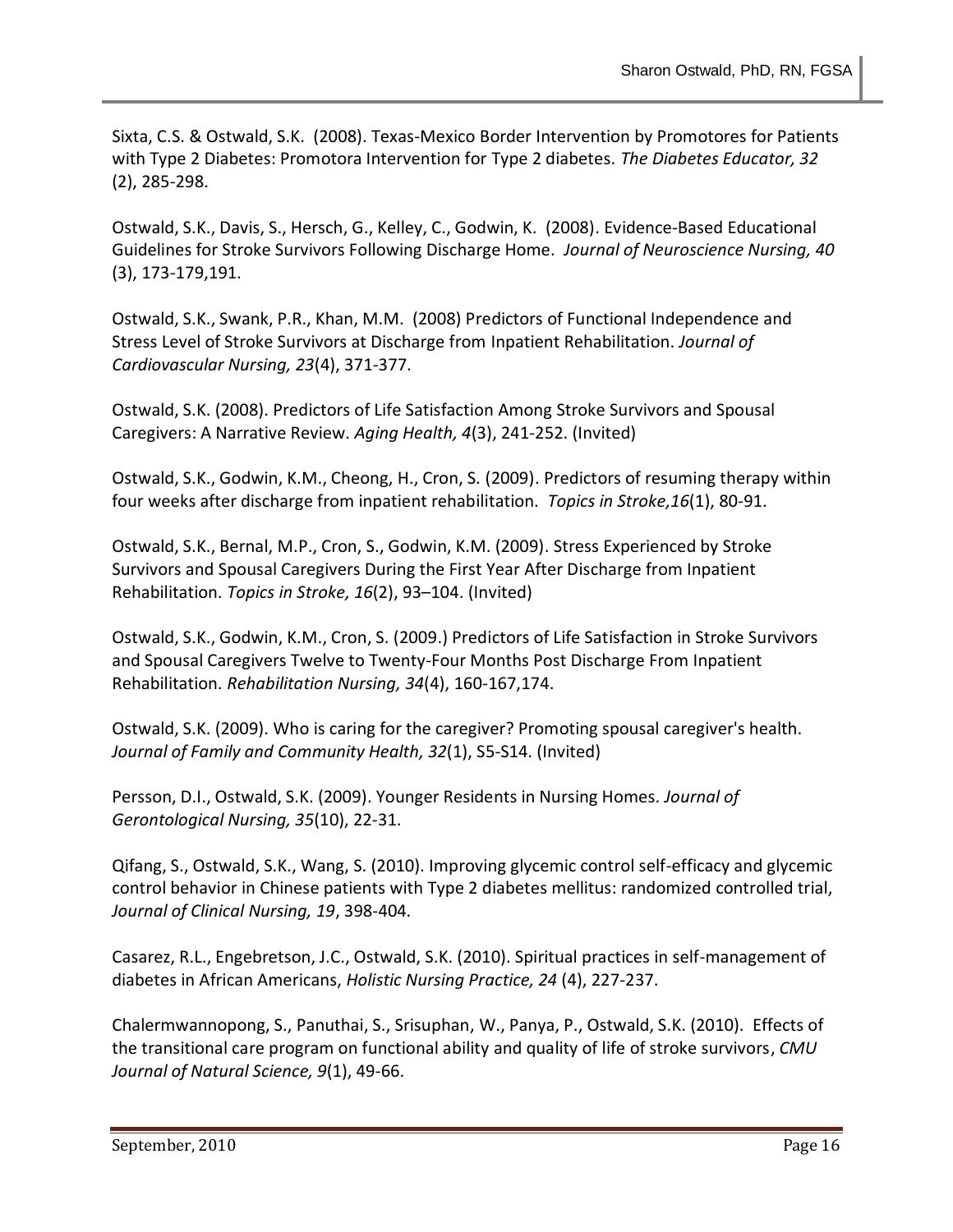Pickens, S., Ostwald, S., Murphy-Pace, K., Bergstrom, N. (2010). Systematic review of current executive function measures in adults with and without cognitive impairments, *International Journal of Evidence-Based Healthcare,* 8:110-125.

Kelley, C., [Graham, C.,](http://informahealthcare.com/action/doSearch?action=runSearch&type=advanced&result=true&prevSearch=%2Bauthorsfield%3A(Graham%252C%2BCecilia)) [Christy, J.B.,](http://informahealthcare.com/action/doSearch?action=runSearch&type=advanced&result=true&prevSearch=%2Bauthorsfield%3A(Christy%252C%2BJennifer%2BBraswell)) [Hersch, G., Shaw, S.,](http://informahealthcare.com/action/doSearch?action=runSearch&type=advanced&result=true&prevSearch=%2Bauthorsfield%3A(Hersch%252C%2BGayle)) [Ostwald, S.K.](http://informahealthcare.com/action/doSearch?action=runSearch&type=advanced&result=true&prevSearch=%2Bauthorsfield%3A(Ostwald%252C%2BSharon%2BK.)) (2010). Falling and Mobility Experiences of Stroke Survivors and Spousal Caregivers, *Physical and Occupational Therapy in Geriatrics,* 28(3), 235-248.

#### **Non-Peer Reviewed Publications**

Ostwald, S.K., Weiss-Farnan, P. (1990). *Health Promotion in the Elderly: Critical Factors for Success*. Report prepared for Health Futures Institute, Minneapolis, Minnesota.

Ostwald, S.K, Weiss-Farnan, P. (1991). *Promoting Health for Seniors: Keys to Success,* Minneapolis, Minnesota: Health Futures Institute.

Ostwald, S.K., Monson, T. (1993). The Frail Elderly At Risk. *CURA Reporter*, XXIII (4), University of Minnesota, 10-14.

Ostwald, S.K. (1993). *Assisted Living Pilot Program: Evaluation of the Dunedin Program, September, 1989 - May, 1992.* Report prepared for Minnesota Department of Human Services, Long Term Care Division (Pursuant to Laws of Minnesota, Chapter 689, Article 2, Section 256).

Boulter, C., Ostwald, S.K., Godbout, B., Stanley, L., Toward, J. I., McDowell, J. (1997). *The RAI-HC Institutional Risk Factors for Medicaid Clients Receiving Home Care.* Report prepared for the Texas Department of Human Services.

Ostwald, S.K., Toward, J., Lees, E., Runge, A. (1998). *The Impact of Mental Illness on Older Adults: People, Programs, and Policies.* Report prepared for the Mental Health Association of Houston and Harris County, Inc.

Ostwald, S. K., Lees, E., Runge, A. (1998). *Quality Long-Term Care: The Role of the Volunteer Ombudsman, Part 1: Survey.* Report prepared for Southwest Texas State University, School of Health Professions, Institute for Quality Improvement in Long Term Health Care (Monograph).

Ostwald, S. K., Lees, E., Runge, A. (1998). *Quality Long-Term Care: The Role of the Volunteer Ombudsman, Part 2: Focus Groups.* Report prepared for Southwest Texas State University, School of Health Professions, Institute for Quality Improvement in Long Term Health Care (Monograph).

Ostwald, S.K., *Consumer Perceptions of Assisted Living: Market Research Study Results*, Houston Gerontological Society Newsletter, January/February, 2000, Volume 43.

## **Books & Chapters**

September, 2010 Page 17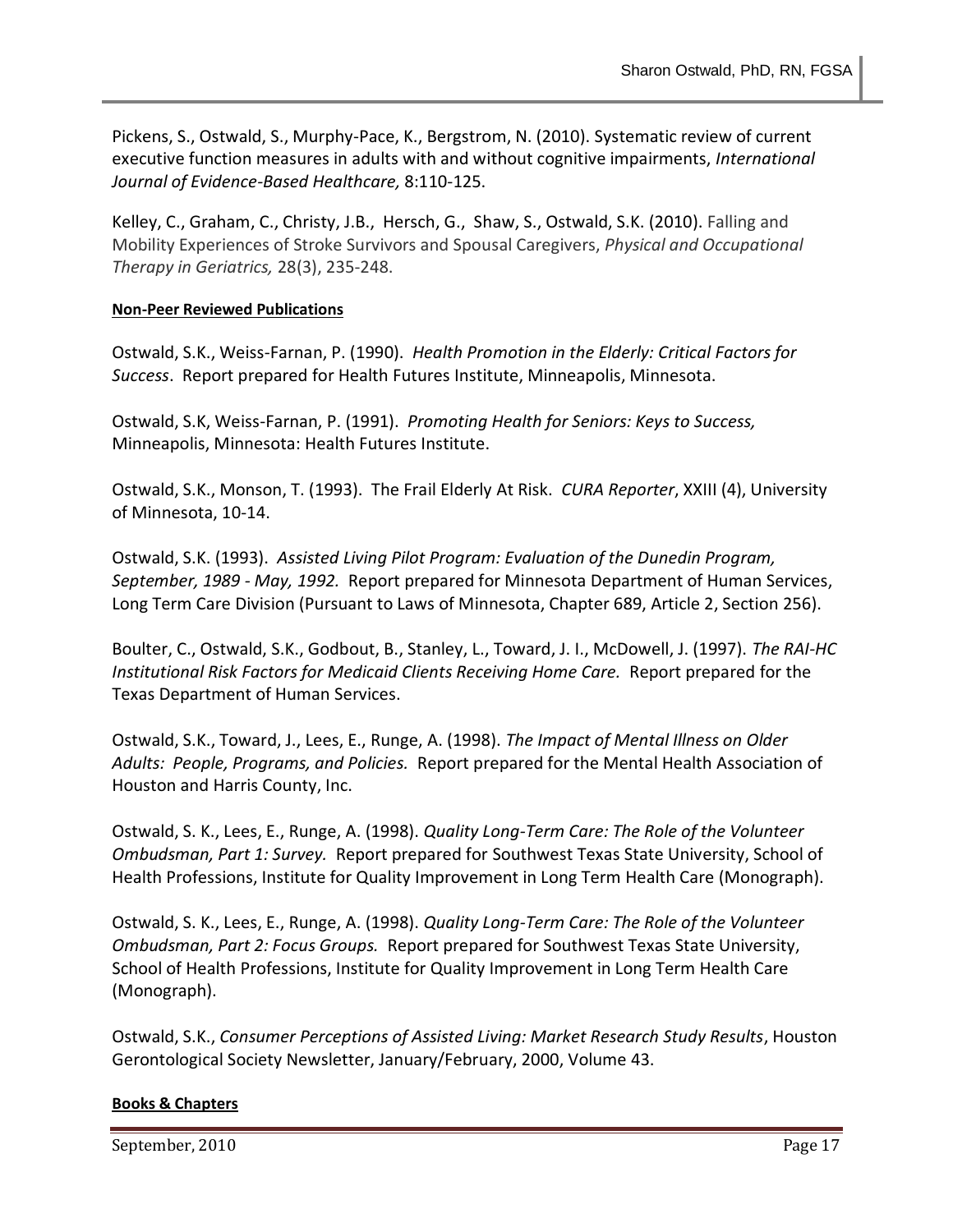Ostwald, S.K., Williams, H.Y. (1986). Optimizing Learning in the Elderly: A Model. In Bradley C. Courtenay, *Helping Older Adults Learn*, (11-18). Glenview, Illinois: Scott Foresman & Company.

Spradley, B., Ostwald, S.K. (1989). Trends Affecting Minnesota's Adult Learners. In Howard Y. Williams (ed.) *Minnesota's Adult Learners*, (27-34) Monograph No. 1, Minneapolis, MN: Minnesota Association for Continuing Adult Education.

Ostwald, S.K., Spradley, B. (1989). General Characteristics of Minnesota's Adult Population. In Howard Y. Williams (ed.) *Minnesota's Adult Learners*, (3-9) Monograph No. 1, Minneapolis, MN: Minnesota Association for Continuing Adult Education.

Burton, J., Beck, J., Ostwald, S.K., Rabins, P., Reuben, D., Roth, J., Shapiro, J., Whitehouse, P. (Asso. Eds.). (1997), *The Year Book of Geriatrics and Gerontology*, Geriatric Nursing (341-372), St. Louis, MO: Mosby. (invited section author)

Burton, J., Beck, J., Ostwald, S.K., Rabins, P., Reuben, D., Roth, J., Shapiro, J., Whitehouse, P. (Asso. Eds.). (1998), *The Year Book of Geriatrics and Gerontology*, Geriatric Nursing (341-374), St. Louis, MO: Mosby. (invited section author)

Ostwald, S.K., Hepburn, K.W., Caron, W., Burns, T., Mantell, R. Reducing burden among caregivers of persons with dementia. (2000) In: B. Vellas & L. J. Fitten (Eds.), *Research and Practice in Alzheimer's Disease* (Vol. 3), (pp. 323-328), New York, NY: Springer Publishing Company. (invited)

Frazier, L., Ostwald, S.K. (2002), Genetics and Gerontological Nursing: A Need to Stimulate Research. In P. G. Archbold, B. J. Stewart & K. S. Lyons (Eds.), *Annual Review of Nursing Research, 20*(Chapter 11, 323 – 337), New York: Springer. (invited)

Ostwald, S.K. (Spring 2004), Caregiving, In: M. H. Beers (Ed.), *The Merck Manual of Health and Aging- Home Edition,* West Point, PA: Merck Research Laboratories, (Softcover, 2006) (invited)

Ostwald, S.K. (2006), The Caregiver in Dementia. In: S.M. Loboprabhu, J.W. Lomax, & V. Molinari (Eds) *Caregiving in Dementia: A Guide for Health Care Providers and Caregivers,* Baltimore, MD: Johns Hopkins Press. (invited)

Ostwald's and Dyer, C.B. (In Press), Fostering Resilience, Promoting Health, and Preventing Disease in Older Adults (Chapter 3), *Introduction to Gerontology*, Stuart-Hamilton, I. (ed), Hamilton, Cambridge: Cambridge University Press. (Invited)

Dyer, C.B. and Ostwald, S.K. (In Press), Ageing and Health: Managing Co morbidities and Functional Disability in Older Adults, (Chapter 4)*, Introduction to Gerontology*, Stuart-Hamilton, I. (ed), Hamilton, Cambridge: Cambridge University Press. (Invited)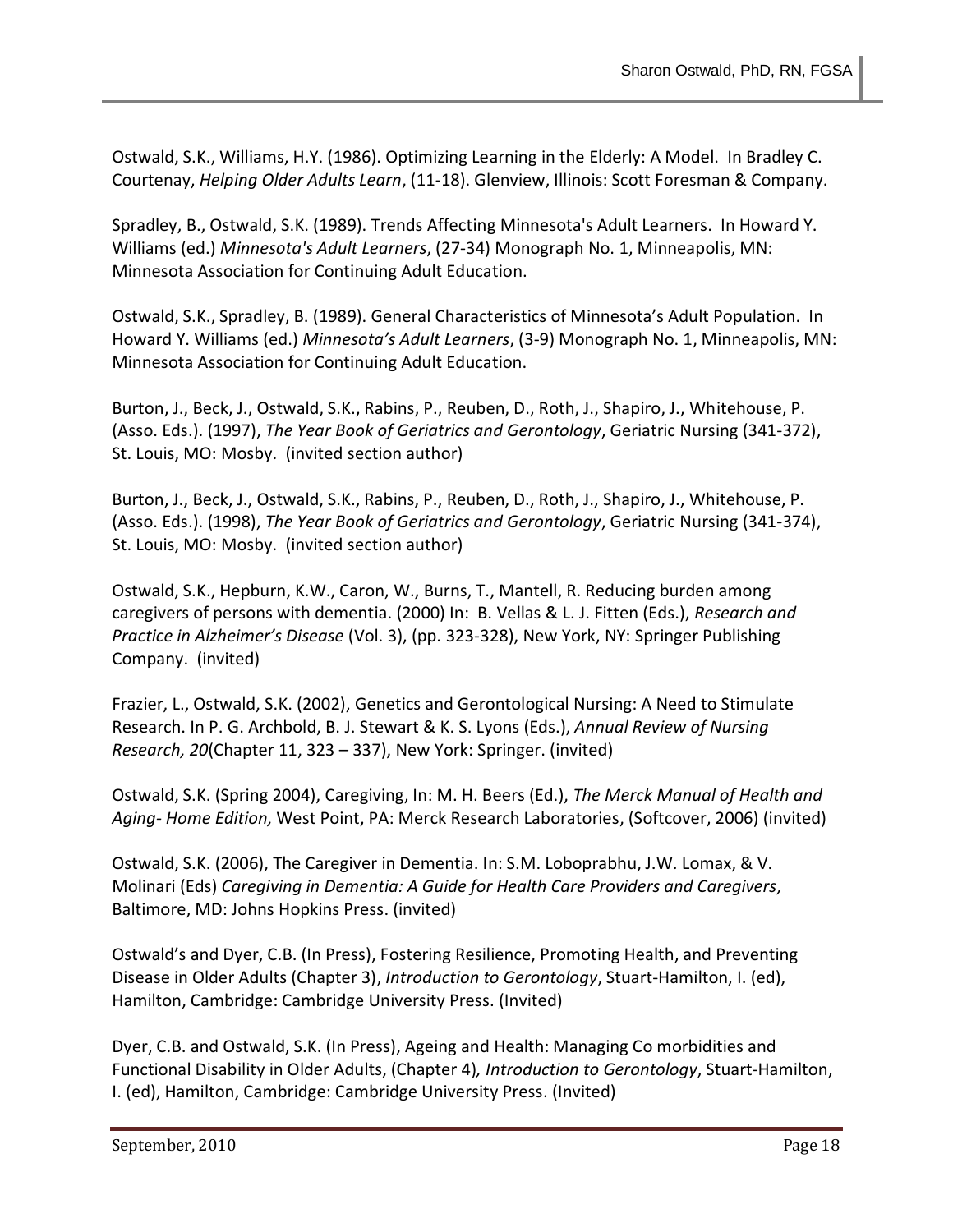## **Media & Other Creative Products**

Ostwald, S.K., (Co-Producer), Rothenberger, J. (Co-Producer), & Sullivan, W. A. (1983), *Young men's reproductive health,* [20 minute slide-tape/video program], Minneapolis, Minnesota, University of Minnesota.

Ostwald, S.K. (Co-Producer), & Rothenberger, J. (Co-Producer), (1984), *Young men's sexual responsibility,* [30 minute slide-tape/video program], Minneapolis, Minnesota, University of Minnesota.

Rothenberger, J. (Co-Producer), Ostwald, S. K. (Co-Producer), (1988), *Young men & sexually transmitted diseases,* [18 minute slide-tape/video program], Minneapolis, Minnesota, University of Minnesota.

Ostwald, S.K. (Executive Producer), Cole. T. (Co-Producer), (2006), *Living after stroke Conversations with couples,* [26 minute DVD]. Houston, Texas, University of Texas at Houston, Copyright 2007 (Platinum Award – see 'Awards and Honors')

Ostwald, S.K.(Executive Producer) Cole, T. (consultant), *Stroke: Early Recognition and Treatment*. (20 minutes DVD) Houston, TX, University of Texas at Houston Copyright 2007 (Gold Award – see 'Awards and Honors')

Ostwald, S.K. (Executive Producer), Cole, T. *Stroke: Conversations and Explanations* (Two DVDs with Trailer) Houston, TX, University of Texas at Houston, Copyright 2007

## **Peer Reviewed Abstracts**

Ostwald, S.K., & Rothenberger, J. (1985) Young men's sexual responsibility, *Journal of American College Health,* 33A.

Ostwald, S.K., and Rothenberger, J. (1985) Male reproductive health care, *Journal of American College Health*, 33A.

Ostwald, S.K. (1987). The Effect of Educational Strategies on Employees' Health: An Experimental Study in the Workplace. In *Adult Education Research Conference Proceedings,* (189-194). Laramie, Wyoming: University of Wyoming.

Snowdon, D., Ostwald, S.K., Kane, R. (1988) Education and mental and physical function in elderly Catholic sisters, *The Gerontologist, 28*, (Special Issue - October) 224A.

Snowdon, D., Messer, L., Ostwald, S.K., Lai, C.H., Soberay, A., Kane, R. (1988) Relationships between education, mortality and dental health, *Journal of Dental Research, 67*, 176A.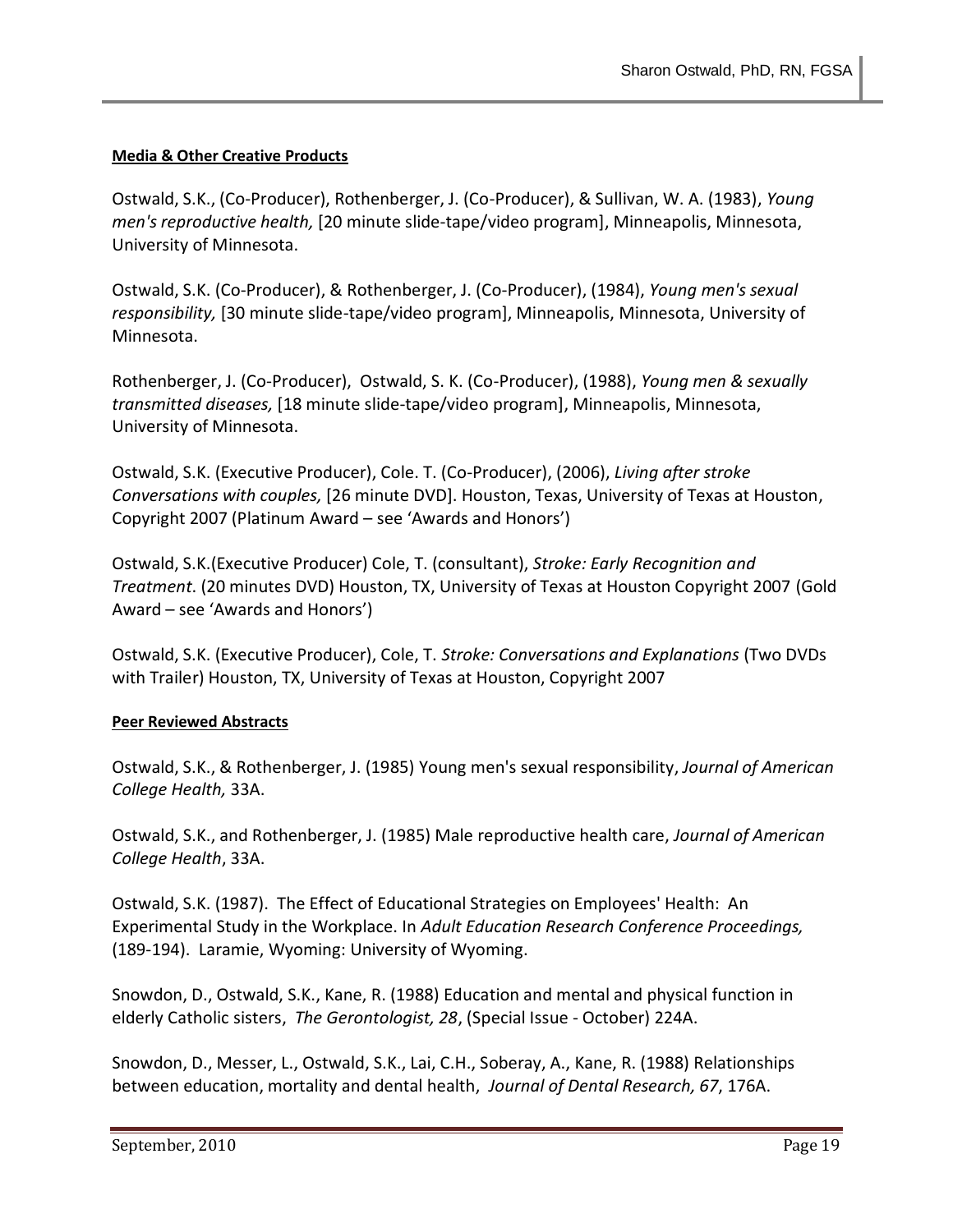Weiss-Farnan, P., Ostwald, S.K. (1989) Learning by elderly women, *The Gerontologist, 29* (Special Issue - October).

Ostwald, S.K., Snowdon, D., Rysavy, D., Kane, R. (1989) The relationship between scores on objective physical and mental tests and ability of elderly women to function in the two subsequent years, *The Gerontologist, 29* (Special Issue - October) 246A.

Keenan, J., Ostwald, S.K., Choi, T., Aroskar, M. (1989) Factors that contribute to a caregiver's positive identification with caring for a frail elderly person, *The Gerontologist, 29* (Special Issue - October) 78A.

Keenan, J.M., Ostwald, S.K., Choi, T., Hepburn, K.W. (1990) The physician's role with caregiving, *The Gerontologist, 30* (Special Issue - October), 325A.

Aroskar, M.A., Keenan, J.M., Ostwald, S.K., Choi, T., Hepburn, K.W. (1990) Comparisons of caregivers of AIDS and elderly, *The Gerontologist, 30* (Special Issue - October), 289A.

Ostwald, S.K., Choi, T., Keenan, J., Hepburn, K. (1990) Variables related to caregivers' predictions of their ability to continue to manage care, *The Gerontologist, 30* (Special Issue - October), 324A.

Donaldson, S.K., Wade, M., Lindquist, R., Ostwald, S.K., Hancock, P. (1991) Advances to promote independent living in the elderly: Preserving autonomy, *The Gerontologist, 31* (Special Issue - October), 1489A.

Ostwald, S.K., Leonard, B., Choi, T., Keenan, J., Aroskar, M. (1991) Caregivers of frail elderly and medically fragile children: Service utilization and perception of ability to manage care, *The Gerontologist, 31* (Special Issue - October), 1010A.

Ostwald, S.K., Hepburn, K., Caron, W., Burns, T., Mantell, R., Vanloy, W., Krasnoff, A., Blount, K., Reckinger, D. (1995) Decreased caregiver burden and negative reactions to disruptive behaviors in persons with ADRD: Preliminary report, *The Gerontologist, 35* (Special Issue – October).

Hepburn, K. W., Ostwald, S.K., Mantell, R., Blount, K., Burns, T., Caron, W., Krasnoff, A., Reckinger, D., Vanloy, W. (1995) Minnesota Family Workshop: Improving caregivers' appraisal of dementia patient behaviors, *The Gerontologist, 35* (Special Issue 1 – October).

Hepburn, K. W., Ostwald, S.K., Mantell, R., Blount, K., Burns, T., Caron, W., Krasnoff, A., Reckinger, D., Vanloy, W. (1996) Minnesota Family Workshop: Training effective dementia family caregivers*, The Gerontologist, 36* (Special Issue 1 – October).

Ostwald, S.K., Hepburn, K., Caron, W., Burns, T. (1997) Decreasing caregiver burden: Outcomes of a three-year randomized psychoeducational intervention, *Annals of Behavioral Medicine, 19* (Supplement), 5132.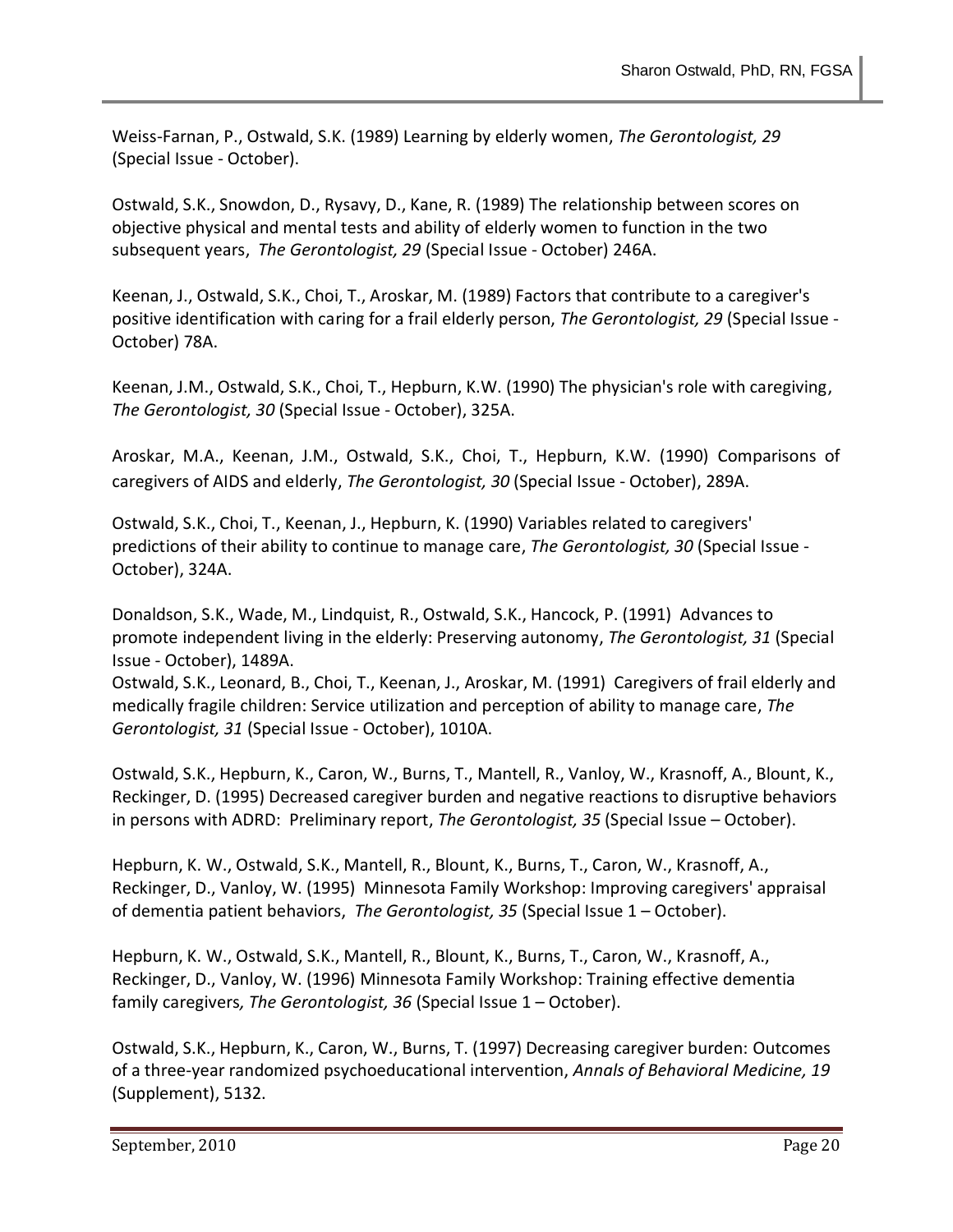Hepburn, K., Ostwald, S.K., Weberg, B., Caron, W. & Johnson, T. (1997) Skills and knowledge improve caregiver outcomes: A qualitative analysis of the Minnesota Family Workshop (MFW), *The Gerontologist, 37* (Special Issue II – October).

Ostwald, S.K., Lim, P., Protas, E., Hersch, G., Robinson-Whelen, S., Turley, J. (1999) Three approaches to assisting family caregivers with in-home rehabilitation of stroke survivors, *Gerontologicie und Geriatric, 32* (Supplement 2), p. 782.

Ostwald, S.K. (1999) Assisted living: A supportive service option for all frail elders, *SYSTED99 Actes du Colloque*, June 29-July 2, 1999, p. 66.

Tornatore, J. B., Siegenthaler, A., Hepburn, K., Ostwald, S.K. (1999) The Minnesota family workshop: Significant changes in the predominance of caregiver, strategy and caregiver problem themes, *The Gerontologist, 39* (Special Issue II – October)

Tornatore, J., Hepburn, K., Ostwald, S.K. (2000) The role of beliefs about caregiving in family caregiver depression and burden, *Nursing and Health Sciences, 3* (2), September.

Akkerman, R. L., Ostwald, S.K. (2001) Managing anxiety in caregivers of persons diagnosed with Alzheimer's disease: A group cognitive-behavioral intervention. *The Gerontologist, 41* (Special Issue 1 - October).

Ostwald, S.K., Hersch, G, Kelley, C, Davis, S., Robinson-Whelen, S, Swank, P., Khan, M., Peck, M. (2002) CAReS: Home-based intervention for stroke survivors and their spouses, *The Gerontologist, 42*, (Special Issue I - October), p. 65.

Ostwald, S.K. (2002). CAReS: Committed to Assisting with Recovery after Stroke, *Australasian Journal on Ageing, 21.*(4), Supplement 1, (December) 21A.

Ostwald, S.K. (2003) Interactions among stress, depression, social support, and physical function in stroke survivors and their spousal caregivers, *The Gerontologist, 43*, (Special Issue I, October).

Ostwald, S.K. (2004) Stroke is a Family Affair: The CAReS intervention study, *Geriatric Nursing, 25* (1), p. 53.

Ostwald, S.K., Swank, P., Robinson-Whelen, S. (2004) Minority stroke survivors and spousal caregivers: are poorer outcomes due to ethnicity, SES, or age. *The Gerontologist, 44* (Special Issue 1- October).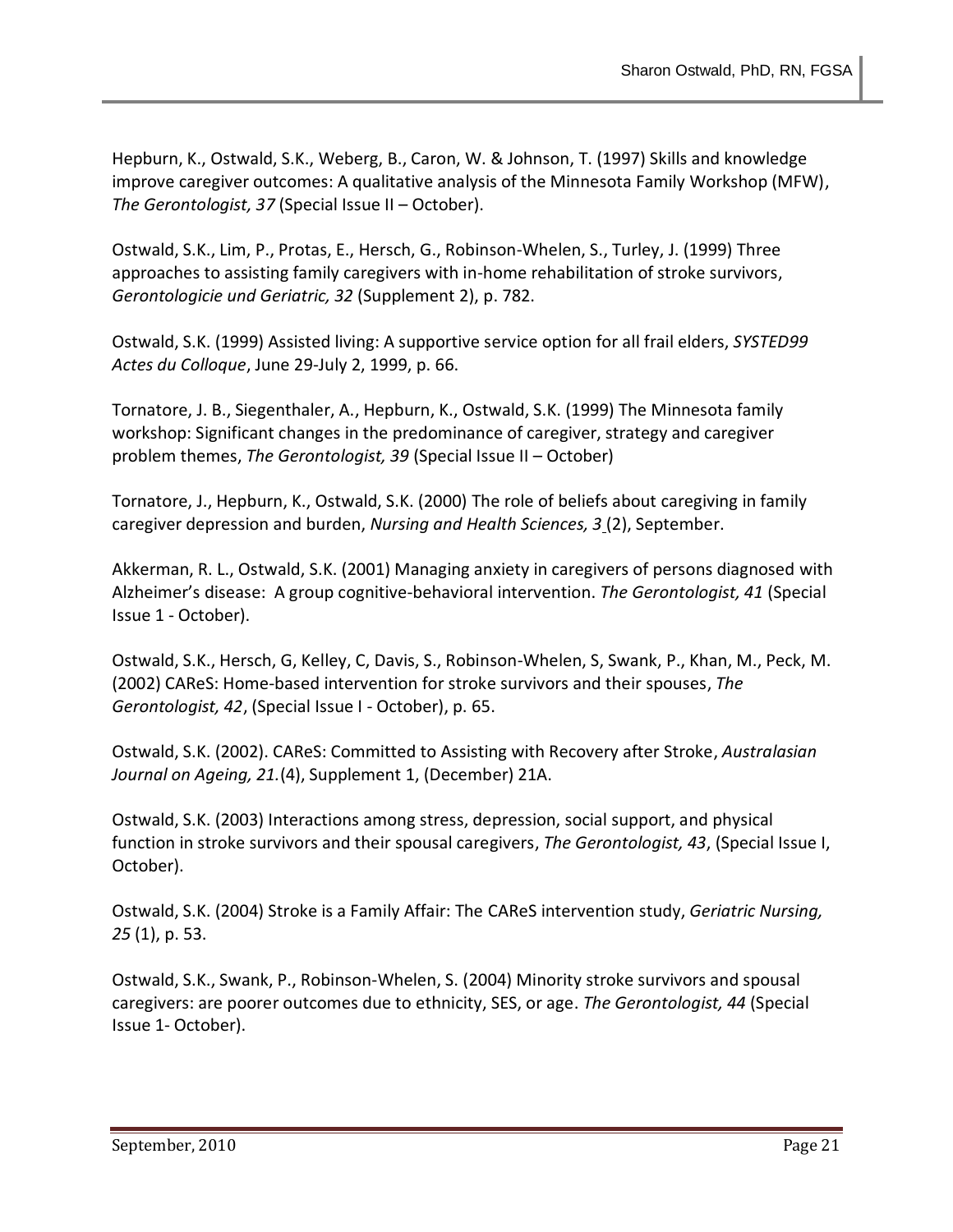Ostwald, S.K., Robinson-Whelen, S., Swank, P. (2005) Examining correlates of burden & depression in spousal caregivers of stroke survivors. *The Gerontologist, 45*(Special Issue 1 - October).

Ostwald, S.K. (2006) Function and economic burden for stroke survivors and their spousal caregivers after hospital discharge: CAReS study. *The Gerontologist, 46*(Special Issue 1 – October) p384-386, 321A

- Ostwald, S.K., Davis, S., Hersch, G., Kelley, C., Janssen, K. Physical and psychological changes in stroke survivors and spousal caregivers over a 12-month period.
- Swank, P., Ostwald, S.K., Robinson-Whelen, S. Predictors of change over time in stroke survivors and their spousal caregivers.
- Wasserman, J., Godwin, K., Ostwald, S.K. Outpatient rehabilitative stroke care: Service utilization and associated costs.
- Hersch, G., Coutinho, F., Ostwald, S.K. Occupational changes for stroke survivors and spousal caregivers during the first year post hospital discharge.

Wasserman, J., Godwin, K., Ostwald, S.K., Cron, S. (2007) Stroke survivors' change in health related quality of life over time as measured by the stroke impact scale, *Value in Health (The Journal of the International Society for Pharmacoeconomics and Outcomes Research)*, *10*(6), A312.

Wasserman, J., Godwin, K.M., Ostwald, S.K., Cron, S., (2008) Changes in Health-Related quality of Life for Long-Term Stroke Survivors as Measured by the Stroke Impact Scale, *Stroke, 39* (2), p702.

Janssen, K., Wasserman, J., Ostwald, S.K. (2008) Impact of Inpatient Rehabilitation Complications on Stroke Survivor Recovery, *Stroke, 39* (2), p734.

Godwin, K.M., Wasserman, J., Ostwald, S.K. (2008) Outpatient Rehabilitative Service Cost the First Year Post Stroke, *Stroke, 39* (2), p706.

Casarez, R., Godwin, K.M., Ostwald, S.K. (2008) Expressions of Spirituality in Caregivers of Stroke Survivors, *Stroke, 39* (2), p736.

Ostwald, S.K., Godwin, K.M., Cheong, H., Cron, S. (2008) Predictors of Resuming Therapy within Four Weeks after Discharge from Inpatient Rehabilitation, *Stroke, 39* (2), p680.

Godwin, K.M., Wasserman, J., Cron, S.G., Ostwald, S.K. (2008) The Effect of Aphasia on Depression and Mutuality Among Stroke Survivors During the First Year Post Stroke, *The Gerontologist, 48* (Special Issue III-October), p75.

Ostwald, S.K., Derkits, L., Janssen, K. (2009) The Role of Faith in Stroke Recovery, *The Gerontologist, 49* (Special Issue 2 – October) p366.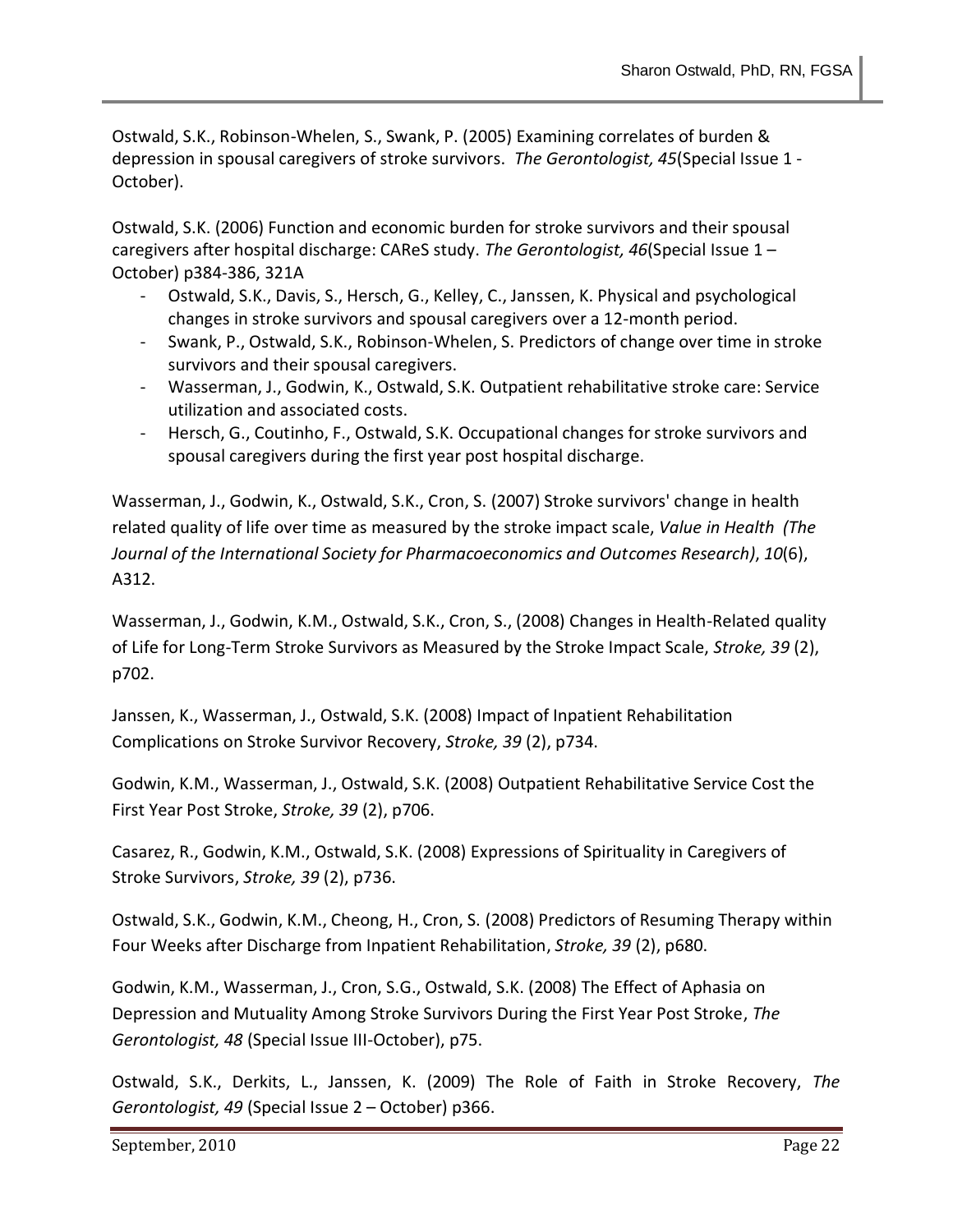Godwin, K.M., Reilley, B., Ostwald, S.K., Dyer, C.B. (2009) Disaster Preparedness for Vulnerable Elders: An Interdisciplinary Student Team Competition, *The Gerontologist, 49* (Special Issue 2 – October) p493.

Godwin, K.M., Cron S.G., Ostwald S.K. (2010) Long- term Stroke Related Health Outcomes for Stroke Survivors and their Spousal Caregivers, *Stroke, 41* (4), p e359.

# **Other**

Lentsch, P.M., Ostwald, S.K. (1977). 1976 Gerontological Nursing Books of the Year. *American Journal of Nursing, 77*(1).

Ostwald, S.K. (1983). Review of Coping with a Hysterectomy: Your Own Choice, Your Own Solutions (Susanne Morgan). *American Journal of Nursing, 83*(4), 650.

Ostwald, S.K. (1984). Review of Women's Health: Volume 1, Ambulatory Care (Lois J. Sonstegard, Karen Mundell Kowalski, & Betty Jennings). *American Journal of Nursing, 84* (6), 843.

Ostwald, S.K. (1985). Review of Nursing Assessment: A Multidimensional Approach (Janis P. Bellack & Penny A. Bamford). *American Journal of Nursing, 85* (2), 213.

Snowdon, D.A., Gonzales, N., O'Leary, B.M., Ostwald, S.K., (1989). Making Mammography a Habit. *JAMA, 262* (2), 207. Letter to the editor with original research findings.

Ostwald, S.K. (2007). Preserving Patient Autonomy and Privacy in an Era of Genetic Discoveries. *Journal of Gerontological Nursing, 33* (5). Invited Guest Editorial.

## **PRESENTATIONS**

## **International**

Ostwald, S.K. (1999, March), *The evolving role of family: Caring for a loved one,* Presented at the Yamaguchi University, Ube City, Japan. (presentation)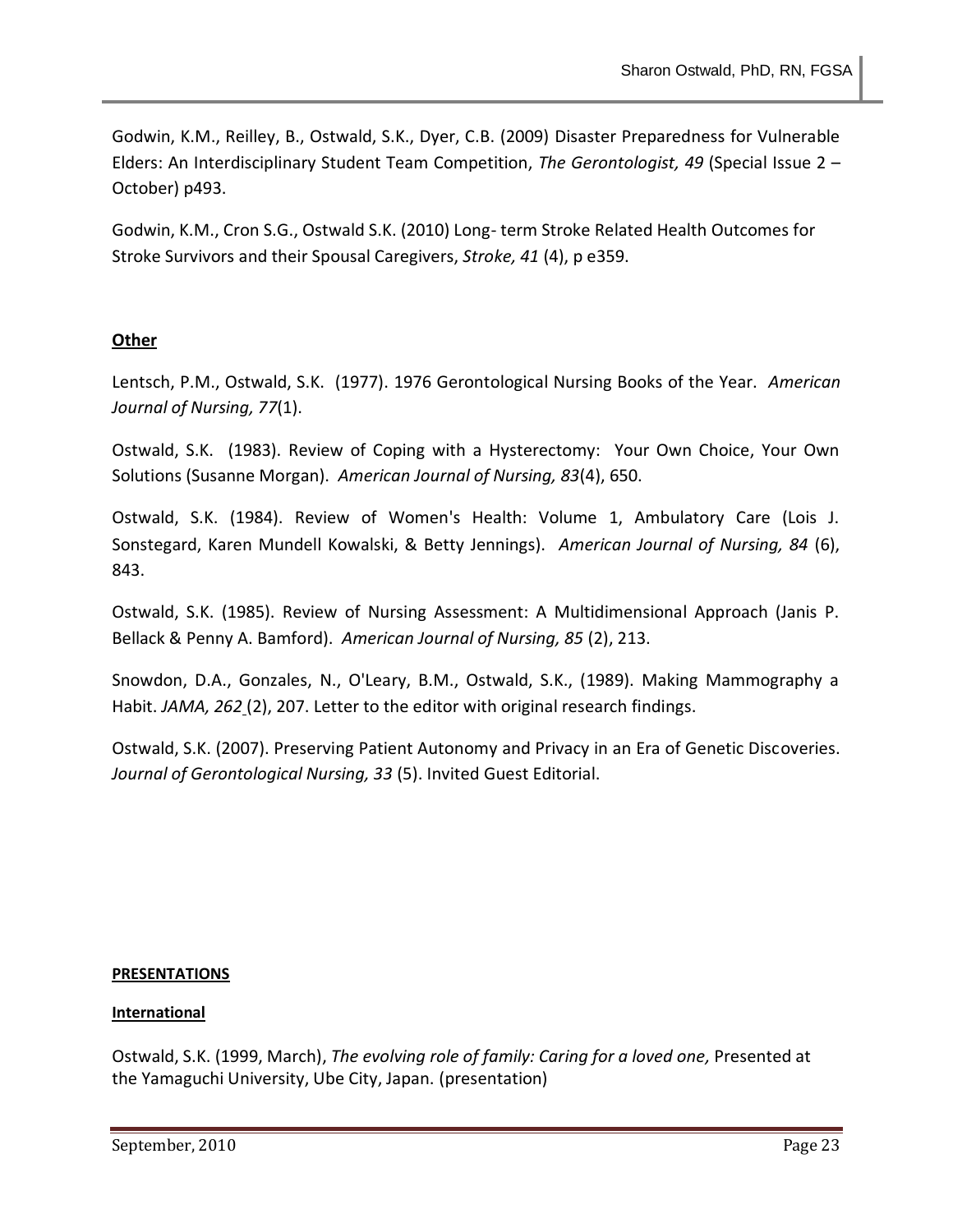Ostwald, S.K., (1999, July), *A supportive service option for frail elders,* Presented at the SYSTED99 International Conference, Grenoble, France, June 29-July 2, 1999. (presentation)

Ostwald, S.K. Lim, A.C., Hersch, G., Protas, G., Kelley, C., Whelen-Robinson, S. Turley, J. (1999, July). *Three approaches to assisting family caregivers with in-home rehabilitation of stroke survivors.* Presented at the IVth European Congress of Gerontology, Berlin, Germany. (presentation)

Ostwald, S.K. (1999, September). *Advocates for nursing home residents.* Presented at the Fourth Global Conference on Ageing, Montreal, Canada. (presentation)

Ostwald, S.K., (2000, March), *Family caregiver research: Multidisciplinary approaches to reduce family stress.* Presented at the Symposium on Health Care for the Elderly, Yamaguchi University, School of Medicine, Ube City, Japan. (presentation)

Ostwald, S.K. (2000, March), *Insights on dementia: The patient's view.* Presented at the Symposium on Health Care for the Elderly, Yamaguchi University, School of Medicine, Ube City, Japan. (presentation)

Ostwald, S.K.(2000, July), *Perceptions of persons with dementia and their caregivers, Presented at the* Dementia Care Services Centre, University of Stirling, Stirling, Scotland. (presentation)

Ostwald, S.K., Hepburn, Kenneth W., Duggleby, Wendy (2001, June), *The stress of dementia: The patient's view.* Presented at the Proceedings of the International Sigma Theta Tau Meeting. Copenhagen, Denmark. (poster presentation)

Ostwald, S.K. (2002, October), *CAReS: Implementing an interdisciplinary home intervention.* Presented at the Aged Care: The Way Ahead. 2<sup>rd</sup> Annual RANHS Symposium, Sydney, Australia. (presentation)

Ostwald, S.K. (2002, October), *CAReS: Committed to assisting with recovery after stroke.*  Presented at the Maturity Matters 6<sup>th</sup> Global Conference of Ageing, Perth, Western Australia. (presentation)

Ostwald, S.K. (2003, May), *Caregivers of alzheimer's disease.* Presented at the Convegno Il malato di Alzheimer: come riconoscerlo, come curarlo, come assisterlo, Oristano, Sardinia. (presentation)

Ostwald, S. K. (2003, June), *Reducing burden among family caregivers.* Presented at University La Sapienza, Rome, Italy. (presentation)

Ostwald, S.K. (2003, June), *Informal caregiver research*. Presented at the Catholic University of the Sacred Heart of Jesus, Rome, Italy. (presentation)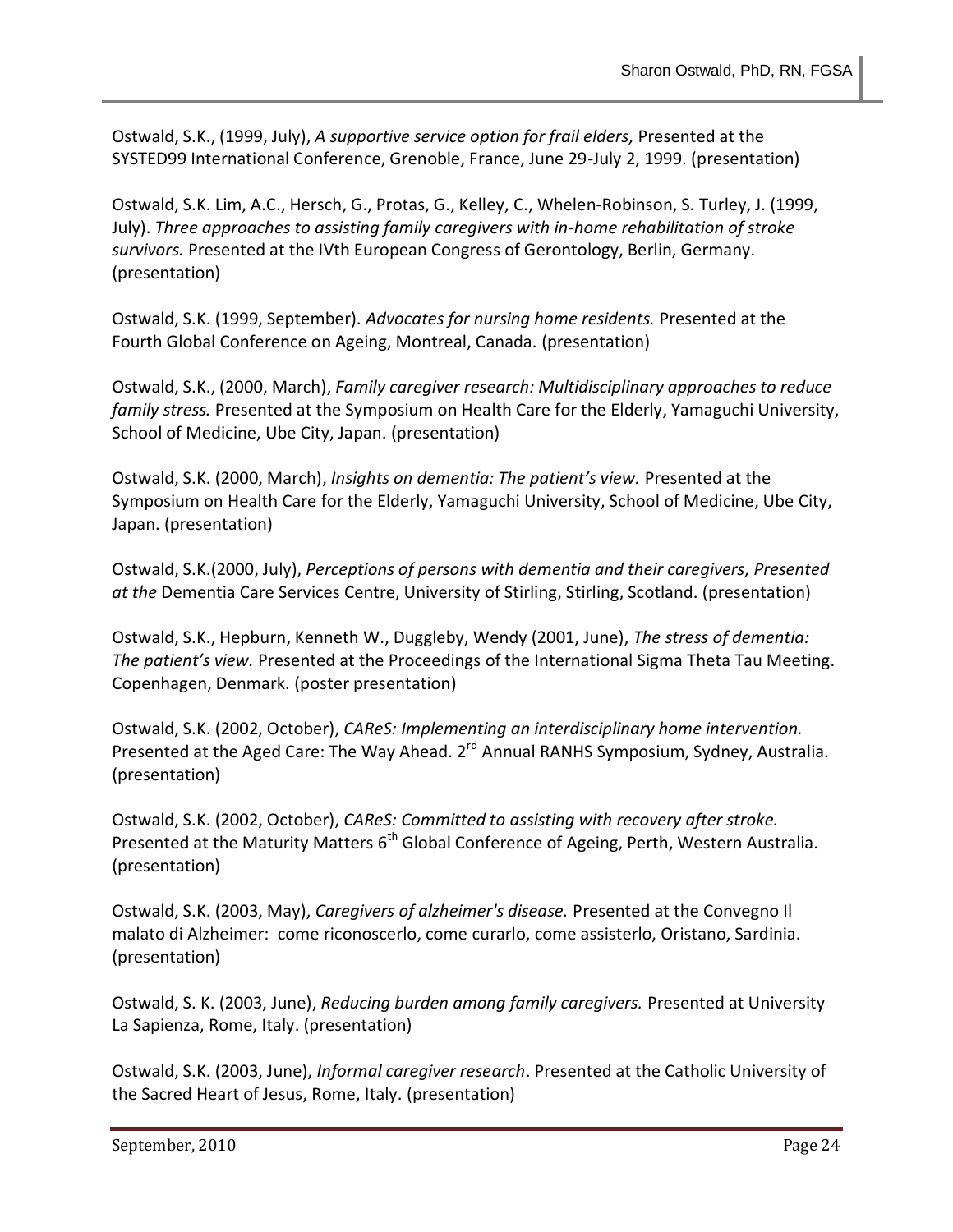Ostwald, S. K. (2003, June). *Preventing caregiver burnout. catholic*. Presented at University of the Sacred Heart of Jesus, Rome, Italy. (presentation)

Ostwald, S.K., Swank, P., Robinson-Whelen, S. (2004, February). *Stress in stroke survivors & spousal caregivers: predictors & differences.* Presented at the 29th International Stroke Conference, San Diego, CA. (presentation)

Ostwald, S.K., Davis, S., Hersch, G., Kelly, C., Griffith, D. (2005, February). *CAReS: An interdisciplinary randomized clinical trial with stroke survivors and their spousal caregivers*. Presented at the 2005 International Stroke Conference, New Orleans, LA. (presentation)

Ostwald, S.K., (2005, August). *CAReS: The development and implementation of a randomized clinical trial with stroke survivors and their spousal caregivers after discharge from the hospital.* Presented at the US-Russian Nursing Conference. (presentation)

Ostwald, S.K., Swank, P., Robinson-Whelen, S. (2005, February*). Predicators of Physical and Psychosocial Function of Stroke Survivors at Discharge from Inpatient Rehabilitation.* Presented at the 2005 International Stroke Conference, New Orleans, Louisiana. (presentation)

Ostwald, S.K., Janssen, K. (2005, February), *The effects of stroke-related comorbidities, impairments and complications on stroke survivors' length of stay in rehabilitation: The CAReS Study.* Presented at the 2005 International Stroke Conference, New Orleans, LA. (presentation)

Ostwald, S.K., Robinson-Whelen, S., Coutinho, F. (2006, January), *Spousal caregivers of survivors: Burden, coping and social support,* Presented at The Congress on Chronic Care, Bangkok, Thailand. (presentation)

Wasserman, J., Godwin, K., Ostwald, S.K., (2006, February), *Capturing cost for outpatient rehabilitative stroke services,* Presented at the International Stroke Association, Kissimmee, FL. (poster presentation)

Wasserman, J., Godwin, K.M., Ostwald, S.K., Cron, S., (2008, February) *Changes in Health-Related quality of Life for Long-Term Stroke Survivors as Measured by the Stroke Impact Scale*. The International Stroke Conference*.* New Orleans, LA. (poster presentation)

Janssen, K., Wasserman, J., Ostwald, S.K. (2008, February), *Impact of Inpatient Rehabilitation Coplications on Stroke Survivor Recovery,* The International Stroke Conference. New Orleans, LA. (poster presentation)

Casarez, R., Godwin, K.M., Ostwald, S.K. (2008, February), *Expressions of Spirituality in Caregivers of Stroke Survivors,* The International Stroke Conference, New Orleans, LA. (poster presentation)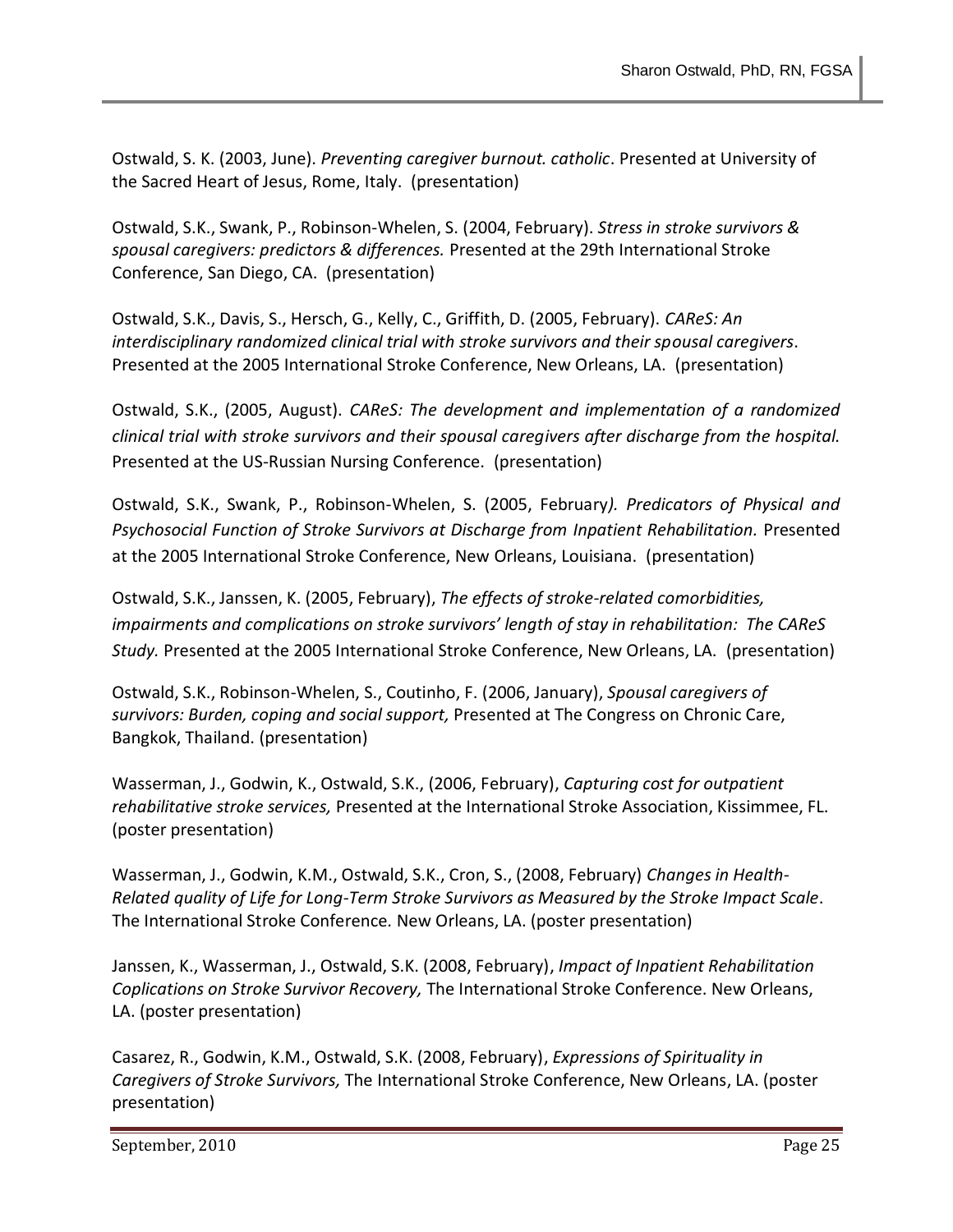Godwin, K.M., Wasserman, J., Ostwald, S.K. (2008, February), *Outpatient Rehabilitative Service Cost the First Year Post Stroke,* The International Stroke Conference, New Orleans, LA, (poster presentation)

Ostwald, S.K., Cron, S.G., Godwin, K.M., Wasserman, J. (2008, September), *Predictors of Burden Among Spousal Caregivers of Stroke Survivors 12 months after Discharge from Inpatient Rehabilitation*. 6th World Stroke Congress. Vienna, Austria. (poster presentation)

Ostwald, S.K., Godwin, K. M., Cheong, H., Cron, S. (2008, February) Predicators of Resuming Therapy within Four Weeks after Discharge from Inpatient Rehabilitation. The International Stroke Conference, New Orleans, LA. (poster presentation)

Reviewed in Lubiner, L. *Resuming Rehabilitation Therapy After Stroke*. Neurology Reviews. May 2008.

Ostwald, S.K., Godwin, K.M., Cron, S.G. (2009, March), *The Impact of Stroke on Couples' Expressions of Mutuality*. XVII International Family Therapy Association World Congress, Portoroz, Slovenia. (poster presentation)

Ostwald, S.K., Dyer, C.B. (2009, March), *Elder Abuse by Family Caregivers: An Issue for Health Care Professionals*. XVII International Family Therapy Association World Congress, Portoroz, Slovenia. (poster presentation)

Ostwald, S.K. (2009, March) *CAReS: A Multidisciplinary Intervention for Stroke Survivors and Spouses after Discharge Home,* University of Ljubjana School of Nursing, faculty and directors of nursing services for the university health science center, University of Ljubjana. (invited podium presentation)

Ostwald, S.K. (2009, September), *Preparing for the Aging Tsunami*. International Geriatric and Gerontological Nursing Conference, Huadong Hospital, Fudan University, Shanghai, China. (invited keynote presentation)

Ostwald, S.K. (2009, September), *CAReS: Multidisciplinary Intervention for Stroke Survivors and Their Spousal Caregivers*. 6 hours Pre-Conference Workshop, Huadong Hospital, Fudan University, Shanghai, China. (invited podium presentation)

Ostwald, S.K. (2009, September), *Research with Stroke Survivors and Their Spousal Caregivers Post Hospital Discharge,* Faculty & Graduate Students, Department of Nursing, College of Traditional Chinese Medicine, Nanjing, China. (invited podium presentation)

Ostwald, S.K. (2009, September), *Health Care of Older Adults*. Undergraduate Students, Department of Nursing, College of Traditional Chinese Medicine, Nanjing, China. (invited podium presentation)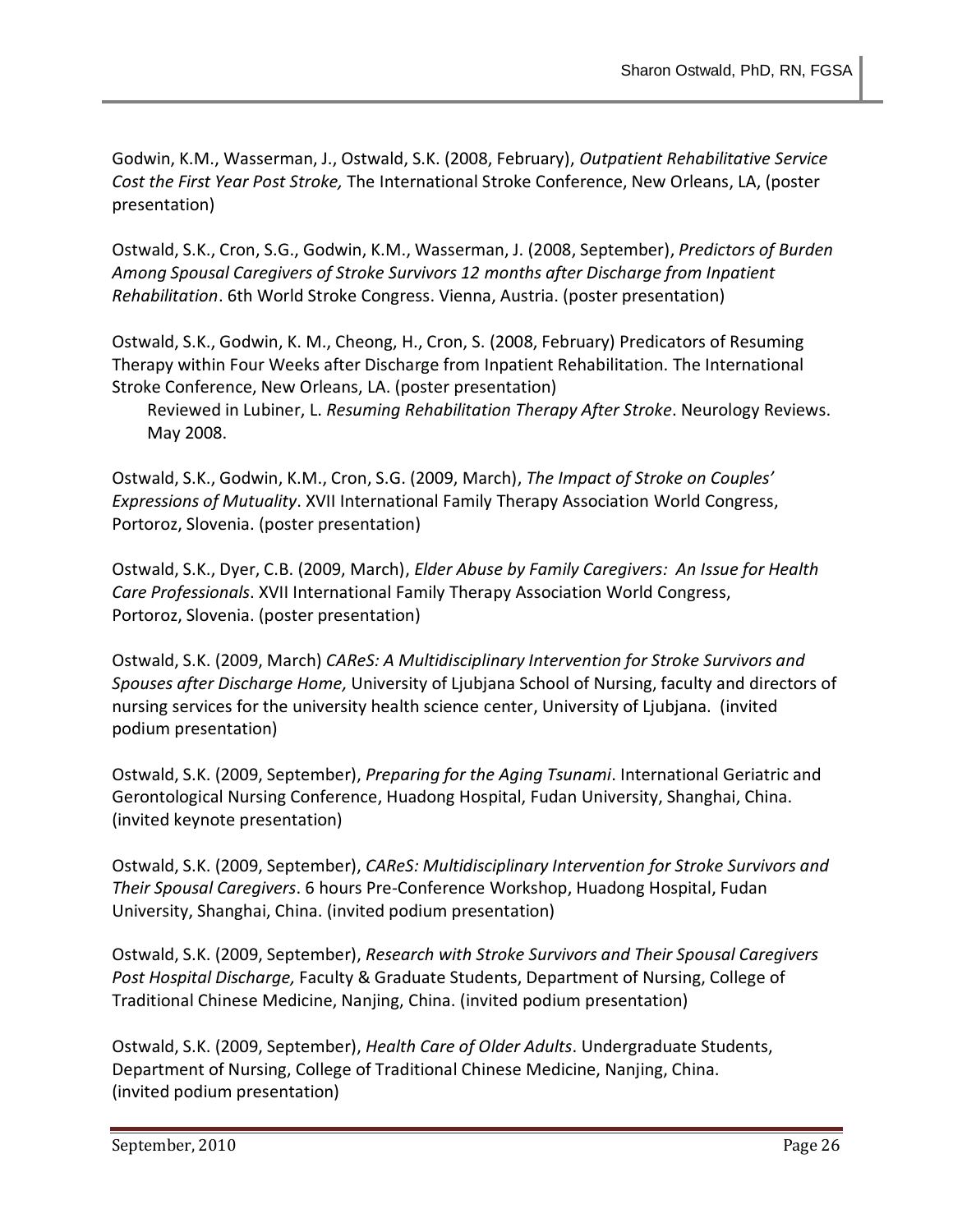Ostwald, S.K. (2009, September), *Factors Related to Stress Among Stroke Survivors and Spousal Caregivers. One Year versus Five Years Post Stroke,* Faculty and Students, College of Nursing, Polytechnic Institute, Macao, China. (invited podium presentation)

Ostwald, S.K. (2009, December), Faculty & Graduate Students, Universidad Iberoamericana de Ciencias y Tecnologia UNICIT, Schools of Nursing, Midwifery, and Physical Therapy, Santiago, Chile (invited podium presentations)

*-Promoting Health and Preventing disease in Older Adults -Managing Comorbidities in High Risk Elders -Fostering Resilience and Preventing Burnout in Family Caregivers -Research Resilience and Preventing Burnout in family Caregivers -When Caregivers Become Abusers*

Ostwald, S.K. (2010, January), Directors, Faculty, & Graduate Students, University of Rome "Tor Vergata", School of Nursing, Rome, Italy (invited podium presentations)

- -The Aging Revolution: Are Nurses Ready?
- -Writing a Successful Grant
- -Design Issues for Intervention Studies
- -After the Grant then What
- -"CAReS: An Interdisciplinary Intervention Research Study with Stroke Survivors and Their Spousal Caregivers

Ostwald, SK. (2010, February), *What Do they Know? Evidence-based Guidelines for Educating Stroke Patients and Their Caregivers after Stroke,* International Stroke Conference 2010, San Antonio, TX. (invited podium presentation)

Ostwald, S.K. (2010, February), *Preparing a Poster,* Stroke Nursing Symposium (sponsored by the American Heart Association CVN Council, American Heart International Stroke Conference 2010, San Antonio, TX. (invited podium presentation)

Godwin, K.G., Cron SG, Ostwald S.K. (2010, February), *Long- term Stroke Related Health Outcomes for Stroke Survivors and their Spousal Caregivers,* American Heart Association International Stroke Conference 2010. San Antonio, TX. (poster presentation)

Ostwald, S.K. (2010, March), CAReS: *Interdisciplinary Intervention for Stroke Survivors and Spousal Caregivers,* School of Nursing, Khon Kaen University, Khon Kaen, Thailand (invited presentation to faculty and doctoral students)

Ostwald, S.K. (2010, April), *Cultural Competence in Nursing*, Nursing Diversity and Dynamic in Art and Science, Phuket, Thailand (invited keynote presentation)

# **National**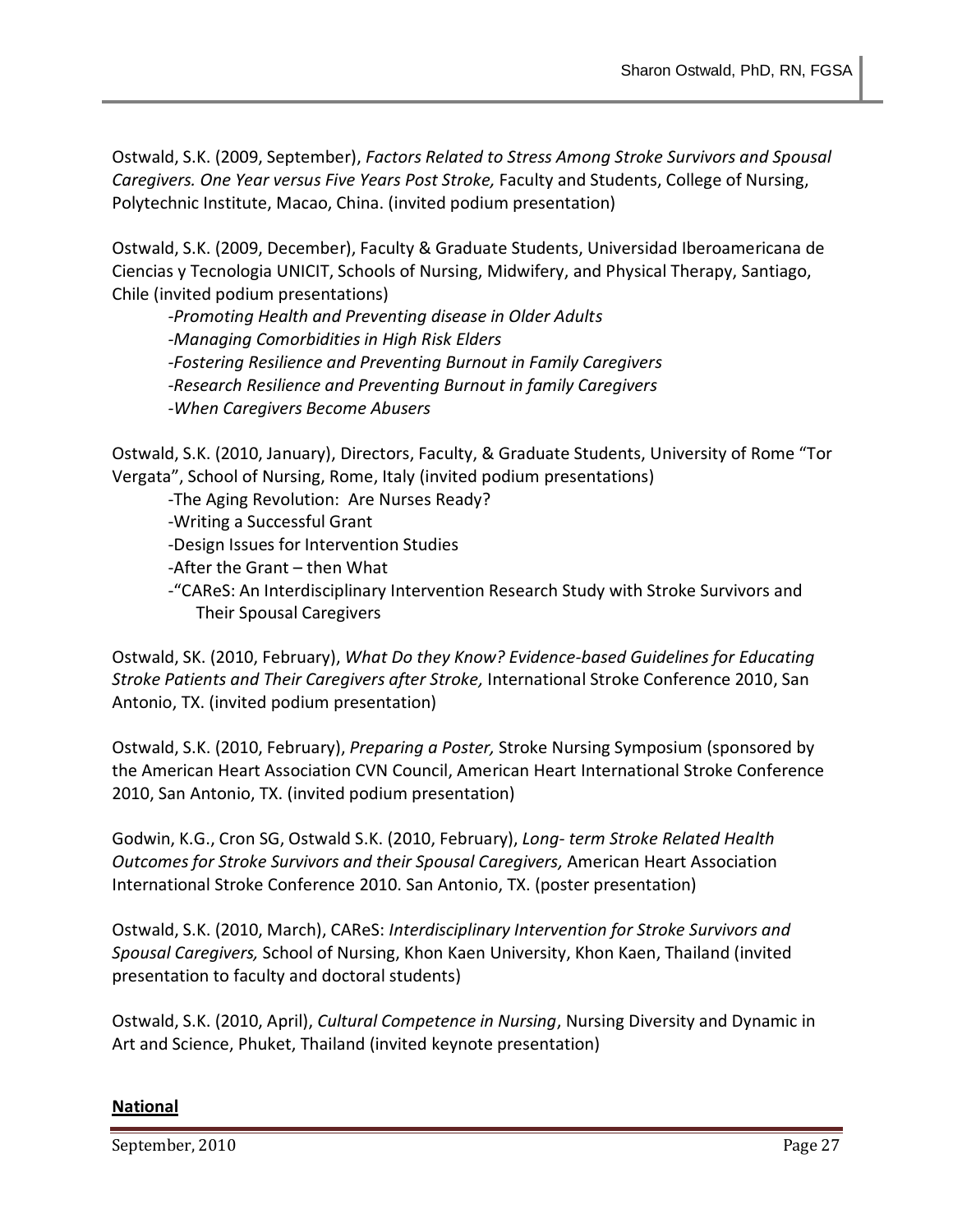Ostwald, S. K. (2003, March), *Discharge disconnect: What happens when the patient goes home?* Presented at Joint Conference of the NCOA and ASA, Chicago, Illinois.

Ostwald, S.K. (2003, November), *Interactions among stress, depression, social support and physical function in stroke survivors and their spousal caregivers,* Presented at the Gerontological Society of America's 56<sup>th</sup> Annual Scientific Meeting, San Diego, CA.

Ostwald, S.K. (2003, November), *CAReS: Home-based intervention for stroke survivors and their spouses. Relationships in a changing world: From aging cells to aging societies,* Presented at the 53<sup>rd</sup> Annual Scientific Meeting of The Gerontological Society of America, Boston, Massachusetts.

Ostwald, S.K., Peck, M., Schulz. (2003, October). *Conducting longitudinal research with older*  adults: Recruitment and retention strategies used in CAReS, Presented at the 18<sup>th</sup> Annual Convention, National Gerontological Nursing Association, Houston, TX.

Ostwald, S.K. (2003, October), *Stroke is a family affair: The CAReS intervention study.* Presented at the 18<sup>th</sup> Annual Convention, National Gerontological Nursing Association, Houston, TX.

Ostwald, S.K. (2003, October), *The black box: Describing the intervention in nursing research.*  Presented at the 18<sup>th</sup> Annual Convention, National Gerontological Nursing Association, Houston, TX.

Peck, M., Ostwald, S.K., Davis, S. (2003, October), *Addressing the wounds of caregiving: Promoting holistic healing through a CAReS intervention study.* Presented at the 18<sup>th</sup> Annual Convention, National Gerontological Nursing Association, Houston, TX.

Ostwald, S.K., Davis, S., Hersch, G., Kelley, C. (2003, October), *The whole is greater than the sum of the parts: Interdisciplinary intervention for stroke survivors and their spouses,* Presented at the 18<sup>th</sup> Annual Convention, National Gerontological Nursing Association, Houston, TX.

Ostwald, S.K., Countinho, F., (2005, October), Recovering from stroke: The journey together, National Gerontological Nursing Association, Myrtle Beach, SC.

Ostwald, S.K., Robinson-Whelen, Swank, P. (2005, November), *Examining correlates of burden and depression in spousal caregivers of stroke survivors,* Presented at the Gerontological Society of America, Orlando, FL.

Ostwald, S.K., Achenbaum, A. W. Justice, B., Justice R., (2006, March), *Symposium on the health in chronic illness.* Presented at the American Society on Aging/National Council on the Aging, Anaheim, CA.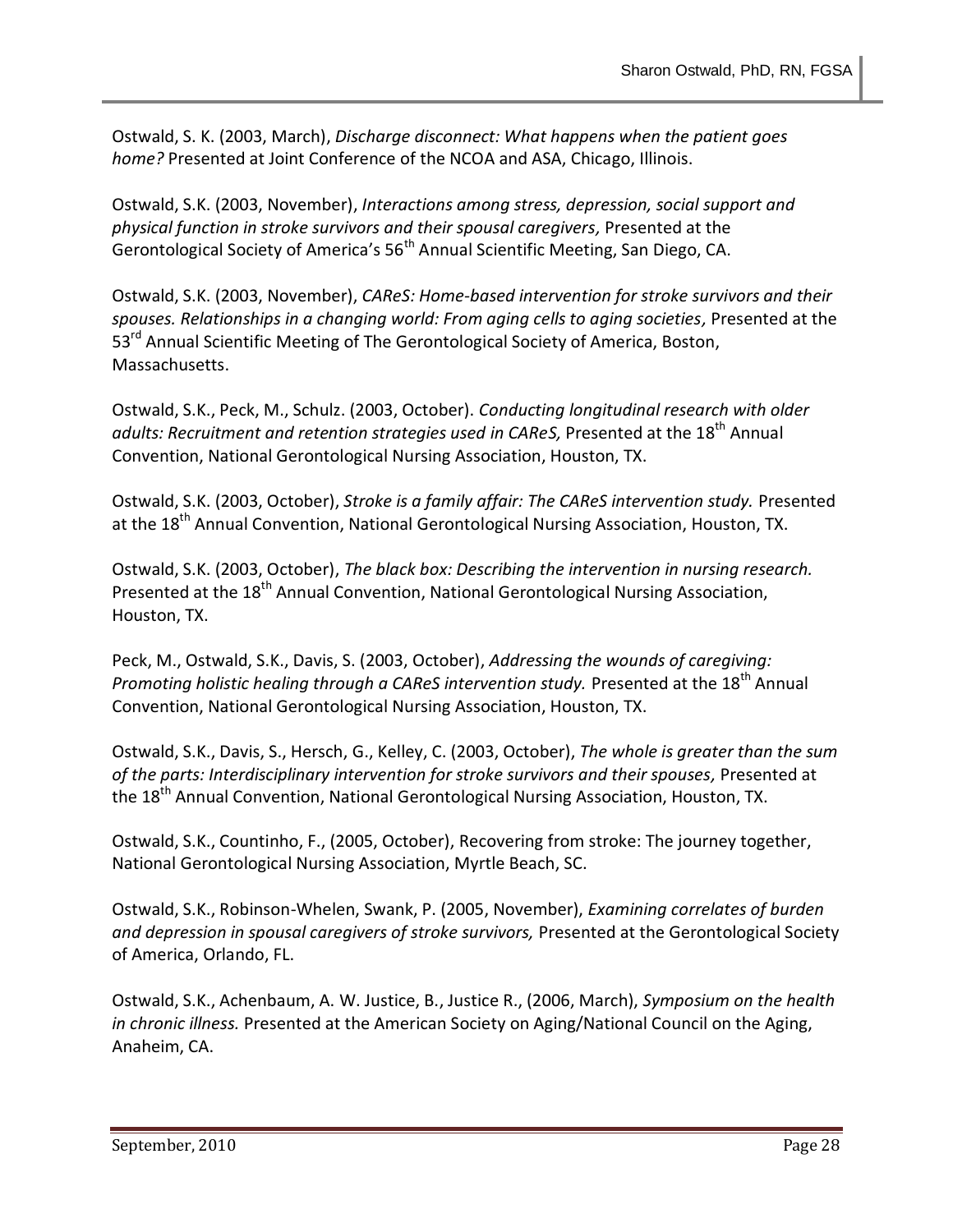Ostwald, S.K., Hersch, G., Coutinho, F. (2006, March), *Work patterns after stroke: Impact on stroke survivors and their spouses,* Presented at the American Society on Aging/National Council on the Aging Anaheim, CA.

Ostwald, S.K. (2006, September), *Preparatory strategies for life after discharge: Lessons from the CAReS study,* Presented at the National Stroke Association Regional Workshops, September, 2006 Las Vegas, NV, & Boston, MA; October, Orlando FL; December, Chicago, IL.

Ostwald, S.K., Wasserman, J. Cron, S. (2006, October), *Predictors of Life Satisfaction Among Stroke Survivors and Spousal Caregivers One Year Post Hospital Discharge,* NINR State of the Science Conference, Washington, D.C. (Won Best Poster Award)

Ostwald, S.K., Hernandez, F., Coutinho, F. (2006, October), *Adverse events experienced by stroke survivors the first year following hospital discharge,* Presented at the American Rehabilitation Nurses Conference, Chicago, IL

Ostwald, S.K. (2006, November), *Function and economic burden for stroke survivors and their spousal caregivers after hospital discharge: CAReS study,* Symposium with 4 papers presented at the Gerontological Society of America Scientific Conference, Dallas, TX.

Ostwald, S.K., Cron, S.G., Godwin, K.M. (2008, October), *Predictors of Stress Among Spousal Caregivers of Stroke Survivors: Coping Skills, Social Support and Preparation for Caregiving*, 2008 National State of the Science Congress on Nursing Research*.* Washington, DC. (podium presentation)

Wasserman, J., Godwin, K.M., Bernal, M.P., Cron, S.G., Ostwald, S.K. (2008, October), *Health-Related Quality of Life for Long-Term Stroke Survivors and Spousal Caregivers*, American Rehabilitation Nurses Foundation Annual Educational Conference, San Francisco, CA. (poster presentation)

Ostwald, S.K. (2008, October), *Sharing Hope with Survivors,* National Stroke Association Regional Conference in Atlanta, GA. (invited plenary presentation)

Godwin, K.M., Wasserman, J., Cron, S.G., Ostwald, S.K. (2008, November) *The Effect of Aphasia on Depression and Mutuality Among Stroke Survivors During the First Year Post Stroke,* Gerontological Society of America. North Harbor, MD. (poster presentation) Also shown at the Southeast Texas Rehabilitation Nurses Expo, June, 2009.

Godwin, K.M., Ostwald, S.K., Prati, L., Dyer, C. (2009, February), *Houston Geriatric Education Center: Interdisciplinary Student Team Competition on Elder Abuse and Mistreatment,* 35th Annual Meeting and Educational Leadership Conference of the Association for Gerontology in Higher Education, San Antonio, TX. (resource exchange presentation)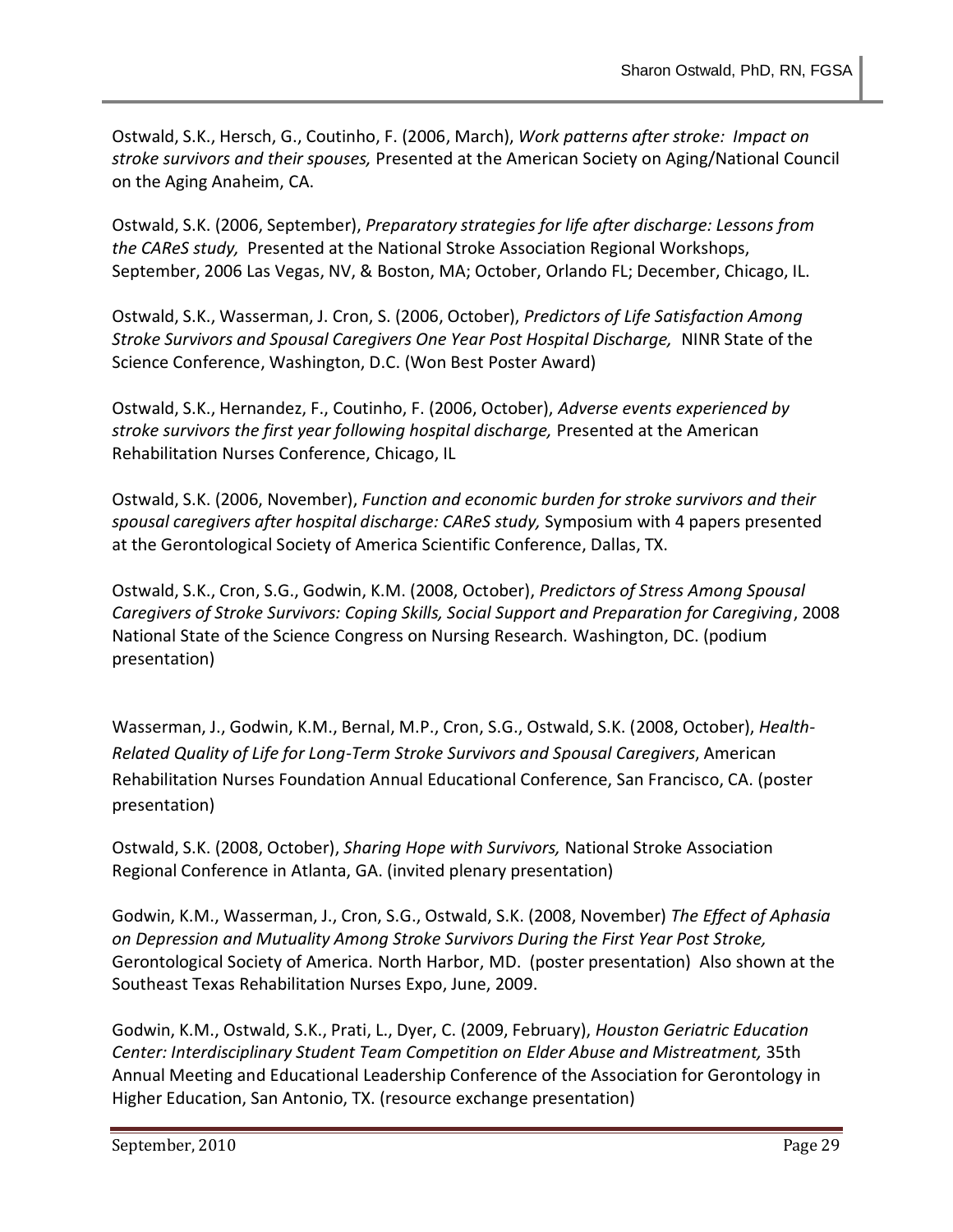Kelly, C., Dyer, C., Ostwald, S.K., Prati, L., Godwin, K. (2009, February), *Multi-Disciplinary Education of Health Profession Students about Elder Abuse and Neglect,* 2009 APTA Combined Sections Meeting. Las Vegas, NV. (poster presentation)

Derkits, L., Janssen, K., Ostwald, S.K. (2009, November), *The Role of Faith in Stroke Recovery* Gerontological Society of America Scientific Sessions, Atlanta, GA. (poster presentation)

Godwin, K.M., Reilley, B., Ostwald, S.K., Dyer, C.B. (2009, November), *Disaster Preparedness for Vulnerable Elders: An Interdisciplinary Student Team Competition.* Gerontological Society of America Scientific Sessions, Atlanta, GA. (poster presentation)

Johnson, K.M., Kelley, C., Ostwald, S.K. (2010, February), *Disability of the Stroke Survivor and Burden of the Spousal Caregiver,* American Physical Therapy Association's Combined Sections Meeting. San Diego, CA. (poster presentation)

Ostwald, S.K. (2010, May), *Caregiver Burden: Helping Those Who Help Others,* American Heart Association Quality of Care and Outcomes Research in Cardiovascular Disease and Stroke 2010 Scientific Sessions, Washington, DC (invited podium presentation)

Ostwald, S.K, Godwin, K.M., Janssen, K., Derkits, L., Weerasinghe, I.S. (2010, September) *Differences in Religious Participation among Couples Coping with Stroke.* Association of Rehabilitation Nurses 36th Annual Educational Conference, Orlando, FL (poster presentation)

# **Regional/State**

Ostwald, S.K. (2003, September), *Overview of the 'Nun's study'-Longitudinal study of the aging brain,*" Presented at the Texas Medical Auditors Association Annual Conference, Houston, TX.

Coutinho, F., Ostwald, S.K., Spencer, J., (2005, November), *Adaptation: The caregiver's experience during the first year after a stroke,* Presented at the Texas Occupational Therapy Association.

Wasserman J., Godwin K., Ostwald S.K. (February, 2007) *Measuring Health Related Quality of Life (HRQoL) in Stroke Survivors.* SNRS, Galveston, TX.

Decker, S.A., Ostwald, S.K., Cron, S., Wasserman, J., Godwin, K. (2007, June), *Pain in Elderly Stroke Survivors,* Presented at the Annual SE Texas 2007 June Expo and Fundraiser, Association of Rehabilitation Nurses, Houston, TX, June 19, 2007.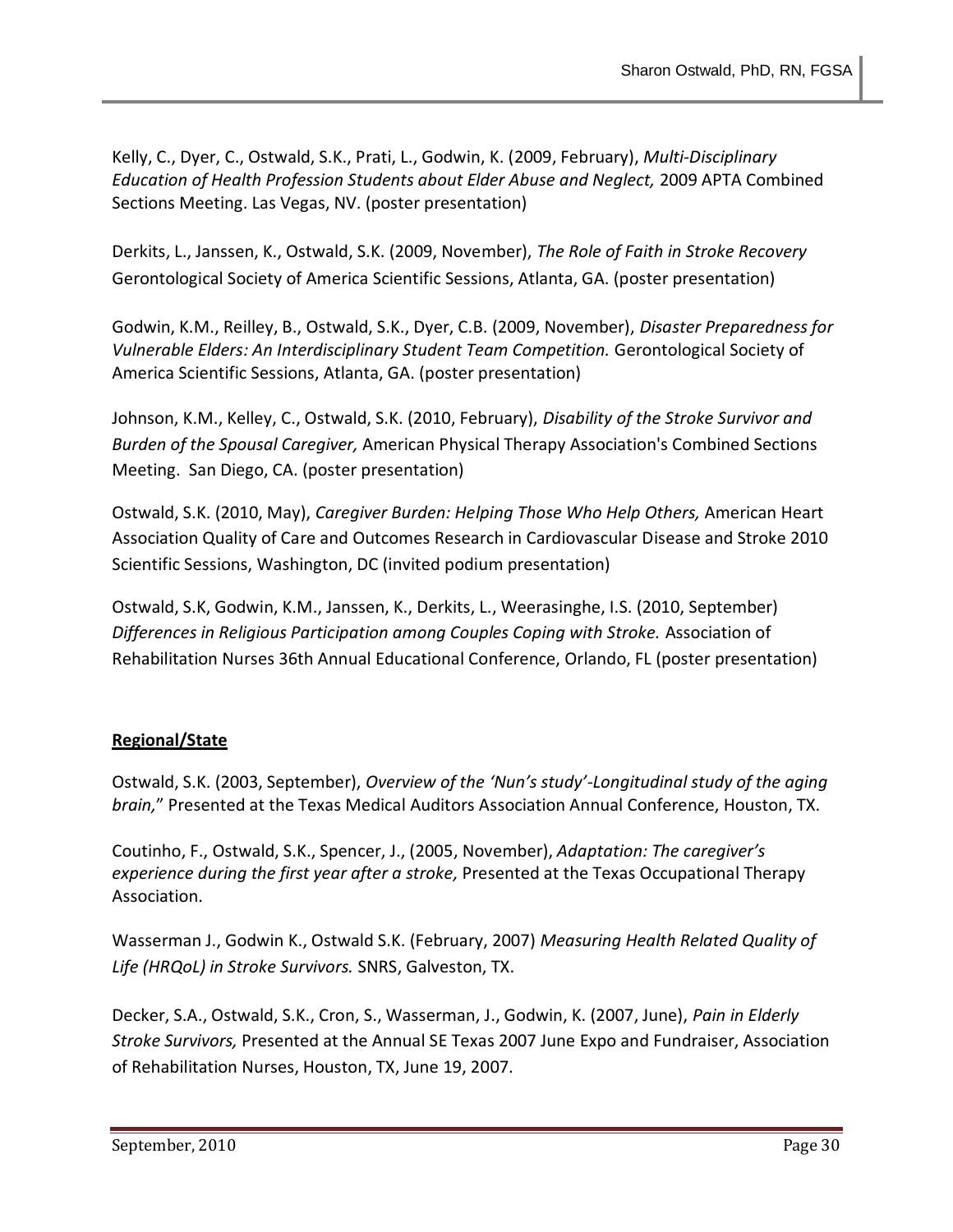Ostwald, S.K. (2008, February), *Promoting Well-Being of Stroke Survivors and Spousal Caregivers*. Promoting Health in Underserved Populations: Advancing Healthy Aging, Austin, TX. (invited podium presentation)

Ostwald, S.K. (2008, November), *Caregiving: Primary Cause of Elder Abuse?* Statewide training session for Long Term Care Ombudsmen in Texas, Houston, TX. (podium presentation)

Derkits, L., Janssen, K., Godwin, K.M., & Ostwald, S.K. (2009, June), The Role of Faith in Stroke Recovery. Southeast Texas Rehabilitation Nurses Expo, Houston, TX. (poster presentation)

Godwin, K.M., Wasserman, J., Cron, S.G., Ostwald, S.K. (2009, June), *The Effect of Aphasia on Depression and Mutuality Among Stroke Survivors During the First Year Post Stroke*. Southeast Texas Rehabilitation Nurses Expo., Houston, TX. (poster presentation), Also shown at the Gerontological Society of America, North Harbor, MD. November, 2008.

Ostwald, S.K. (2010, May), *Offering HOPE: Early Detection and Management of Alzheimer's Disease- Creating & Supporting Informed Patients & Families*, 2010 Schlicting Professional Conference, Alzheimer's Association, Houston & SE Texas Chapter (invited podium presentation)

# **Local**

Ostwald, S.K., Achenbaum, W. A., Wieck, L. (2000, September), *Caring for the elderly. vulnerable populations—elderly/disabled/ women module,* Presented at the 4<sup>th</sup> Annual Houston International Community Health Summit, Houston, Texas.

Ostwald, S.K., (2001, April), *Family caregiving: Meeting the challenge caregiving and loss: Family needs, professional responses, Presented at the 8<sup>th</sup> Annual Hospice Foundation of* America Community Workshop & Live-via-Satellite Teleconference, Memorial Drive United Methodist Church, Houston, Texas.

Ostwald, S.K. (2002, May), *Strokes*. Health & Wellness Seminar, Metropolitan C. M. E. Church, Houston, Texas.

Ostwald, S.K. (2003, January), *Aging with grace: Lessons from the nun study,* Presented at the Christ the King Lutheran Church, Houston, Texas.

Ostwald, S.K. (2003, January), *Aging with grace: Lessons from the nun study,* Presented at the Parkinson's Disease Research, Education and Clinical Center, HVAMC. Houston, Texas.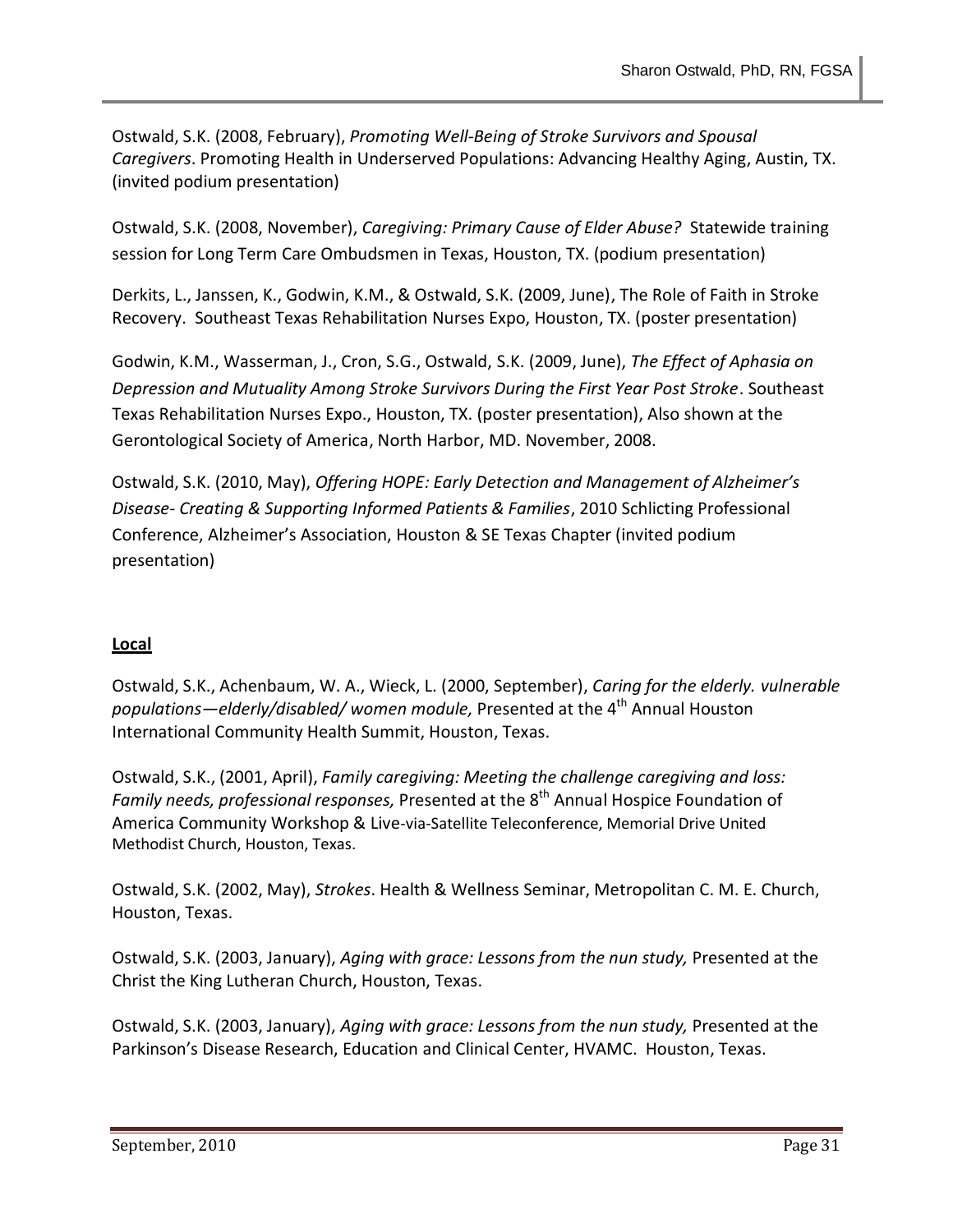Ostwald, S.K. (2003, February), *Aging with grace: Lessons from the nun stud,*. Presented at the Alzheimer's Association, Houston Area Chapter.

Countinho, F., Hersch, G., Ostwald, S.K. (2006, March), *Occupations gained and lost: A caregiver perspective,* Presented at the Occupational Adaptation Symposium.

Decker, S.A., Ostwald, S.K., Cron, S., Wasserman, J., Godwin, K. (2007, June), *Pain in Elderly Stroke Survivors*. Presented at the Annual SE Texas 2007 June Expo and Fundraiser, Association of Rehabilitation Nurses, Houston, TX, June 19, 2007.

Ostwald, S.K. (2007, May), *Preparing to Help Your Parents Age-Lessons for Your Own Aging*, Presented to the Bellaire Rotary Club, Houston, TX, May 17, 2007.

Ostwald, S.K. (2009, April), *Nursing Crisis: UT School of Nursing Approaches,* UT Talks, Luncheon for UTHSC-H Friends. (invited podium presentation)

Ostwald, S.K. (2009, May), *Surviving Stroke*, Harris County Hospital District Community Center. (invited community presentation)

Ostwald, S.K. (2009, November) *Prevention and Early Identification of Elder Abuse. What is the Caregiver's Role?* The Alzheimer's Association Schlicting Educational Conference in Houston. (invited podium presentation)

Ostwald, S.K. (2010, April*), Staying Sharp in Houston: Local Brain Experts Discuss Successful Aging*, Panel Discussion for Public Forum Sponsored by the UTHSC Neuroscience Research Center and Dana Alliance for Brain Initiatives (invited panel discussion)

## **PROFESSIONAL SERVICE**

#### **Consultations**

| <b>Institution</b>                                                             | Location                  | Role                                                            | <b>Inclusive Dates</b> |
|--------------------------------------------------------------------------------|---------------------------|-----------------------------------------------------------------|------------------------|
| Minnesota Hospital Association<br>Long Term Care Quality Assurance<br>Project  | Minneapolis,<br>Minnesota | <b>Clinical Consultant (LTC</b><br><b>Quality Assurance)</b>    | 1975-1976              |
| Mount Olivet Homes, Inc. Edina Care<br><b>Center and Willows Nursing Homes</b> | Minneapolis,<br>Minnesota | <b>Nurse Consultant (Special</b><br>Projects & Staff Education) | 1974-1984              |
| Veterans' Administration Health<br>Center                                      | St. Cloud,<br>Minnesota   | <b>Clinical Nursing Research</b><br>Consultant                  | 1980-1988              |
| The Press, Inc.                                                                | Chanhassen,               | <b>Evaluation Consultant</b>                                    | 1984-1985              |

September, 2010 Page 32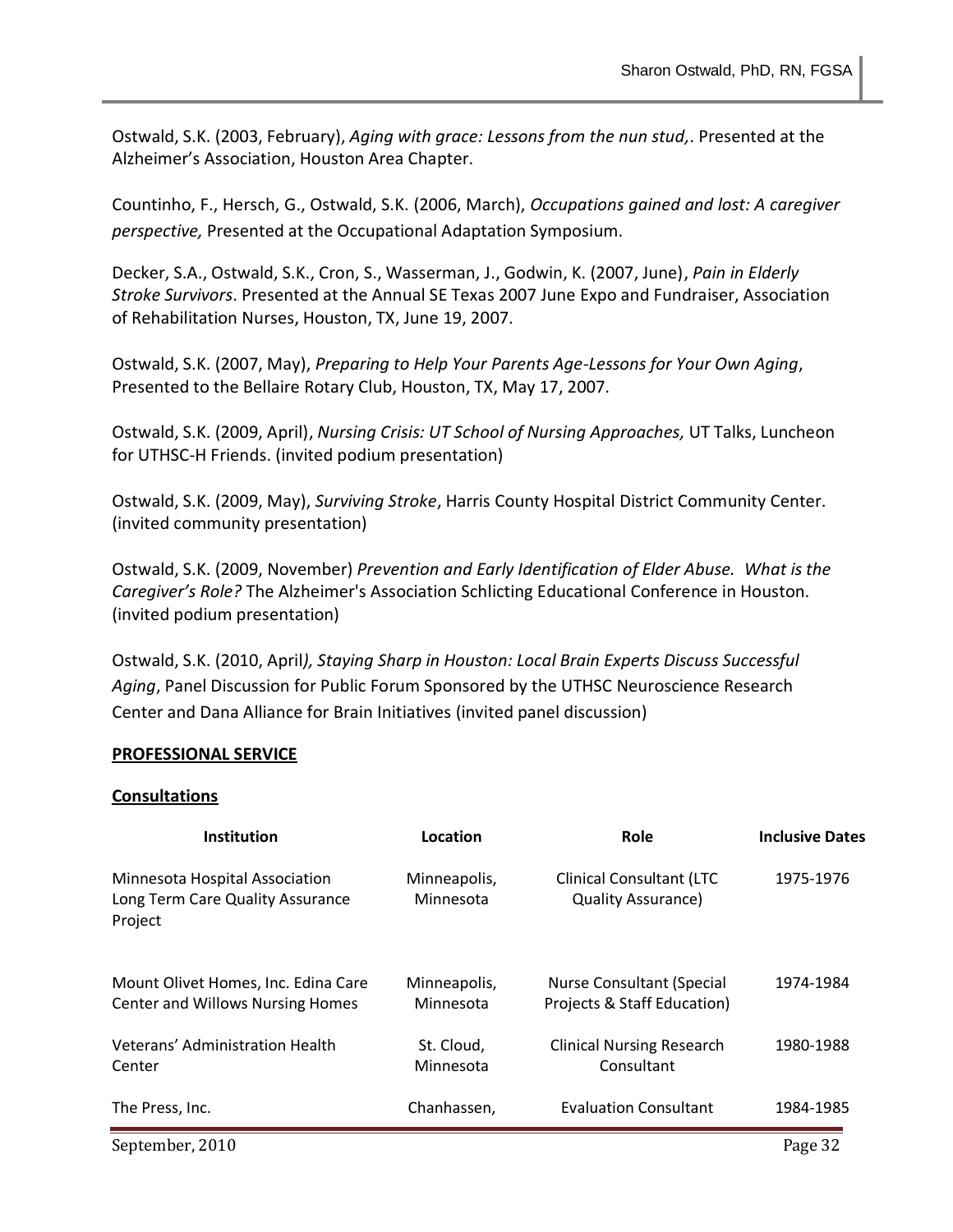Sharon Ostwald, PhD, RN, FGSA

|                                                                                                                                                                                                  | Minnesota                      | (Health Promotion Program)                                        |                        |
|--------------------------------------------------------------------------------------------------------------------------------------------------------------------------------------------------|--------------------------------|-------------------------------------------------------------------|------------------------|
| Hennepin County Community Health<br>Department, Community-Based<br>Long-Term Care Program                                                                                                        | Minneapolis,<br>Minnesota      | <b>Evaluation Research</b><br>Consultant<br>(Client Outcomes)     | 1987-1995              |
| Minnesota Department of Human<br>Services, Long Term Care<br><b>Management Division</b>                                                                                                          | St. Paul,<br>Minnesota         | <b>Evaluation Consultant</b><br>(Evaluation of Assisted Living)   | 1989-1993              |
| <b>Health Futures Institute</b>                                                                                                                                                                  | Minneapolis,<br>Minnesota      | <b>Research Consultant</b><br>(Health Promotion of Elderly)       | 1990-1991              |
| <b>Martin Luther Manor</b>                                                                                                                                                                       | Bloomington,<br>Minnesota      | <b>Evaluation Consultant</b><br>(Evaluation of Adult Day<br>Care) | 1991                   |
| <b>School of Nursing</b><br>University of North Carolina                                                                                                                                         | Chapel Hill, North<br>Carolina | <b>Community Health Nursing</b><br>Consultant                     | 1992                   |
| NINR Grant, Intervention for<br>Spouses of Persons with Dementia<br>Department of Family Practice &<br><b>Community Medicine Medical</b><br>School, University of Minnesota,<br>(PI: K. Hepburn) | Minneapolis,<br>Minnesota      | <b>Research Consultant</b>                                        | 1997-2000              |
| NINR Grant, Telenovela Intervention<br>for Elderly Hispanics<br>College of Nursing, University of<br>Arizona, (PI: J Crist)                                                                      | Phoenix,<br>Arizona            | <b>Research Consultant</b>                                        | 2006-2010              |
| <b>Editorial Boards/Panels</b>                                                                                                                                                                   |                                |                                                                   |                        |
| Publication                                                                                                                                                                                      |                                | Role                                                              | <b>Inclusive Dates</b> |
| The Gerontologist                                                                                                                                                                                | Peer Reviewer                  |                                                                   | 1993-2000              |
| Year Book of Geriatrics and Gerontology<br>(Mosby)                                                                                                                                               | <b>Associate Editor</b>        |                                                                   | 1996 - 1998            |
| Lifetime Health Newsletter, (UT-HHSC)                                                                                                                                                            |                                | <b>Editorial Advisory Board</b>                                   | 1996-2000              |
| Journal of American Geriatric Society                                                                                                                                                            | Peer Reviewer                  |                                                                   | 1996-2000              |
| Aging Well Newsletter                                                                                                                                                                            |                                | <b>Editorial Advisory Board</b>                                   | 1997-1999              |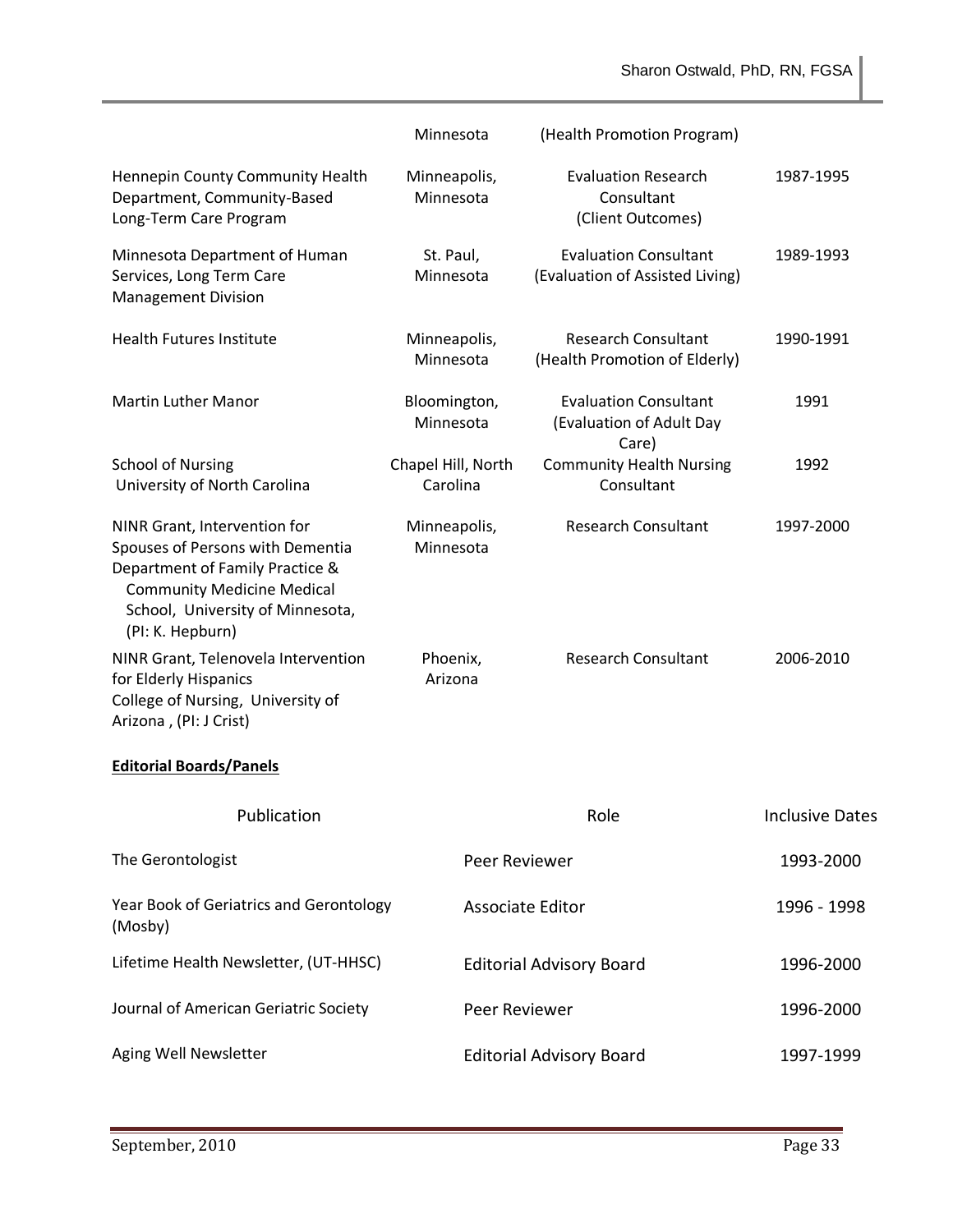Sharon Ostwald, PhD, RN, FGSA

| Nursing & Health Sciences: An International<br>Journal   | Peer Reviewer                                  | 1999,<br>2004-2009 |
|----------------------------------------------------------|------------------------------------------------|--------------------|
| Rehabilitation Nursing Foundation                        | Member, Review Panel for 2000 Grant<br>Process | 2000               |
| <b>International Journal of Nursing Studies</b>          | <b>Assistant Editor</b>                        | 2000-2006          |
| <b>International Journal of Nursing Studies</b>          | Reviewer                                       | 2000-present       |
| Research on Aging                                        | Peer Reviewer                                  | 2001-2008          |
| Review Panel for Research Grants Council of<br>Hong Kong | Member                                         | 2003-2009          |
| Journal of Gerontological Nursing                        | <b>Panel of Reviewers</b>                      | 2001-2010          |
| Journal of Gerontological Nursing                        | Section Co-Editor Genetics and<br>Gerontology  | 2002-2005          |
| <b>Patient Education and Counseling</b>                  | Reviewer                                       | 2010               |
| Journal of Transcultural Nursing                         | Reviewer                                       | 2010               |
| Research in Gerontological Nursing                       | Reviewer                                       | 2010               |
| Research in Nursing & Health                             | Reviewer                                       | 2010               |
| Newsletter of the Neuroscience Research<br>Center        | <b>Editorial Advisory Board</b>                | $2010 -$           |

# **Professional Service**

| Organization                               | Role                                                                                 | Inclusive Dates                    |
|--------------------------------------------|--------------------------------------------------------------------------------------|------------------------------------|
| The Alzheimer's Association                | The Medical and Scientific Advisory<br>Council, Initial Review Board                 | 1998,2000,<br>2006, 2008           |
| FY98 Dean's Research Award Competition     | Proposal Reviewer UT-HHSC School of<br>Nursing, Pre-Submission Grant<br>Reviewer     | 1998, 2006,<br>2009, 2009,<br>2010 |
| American Rehabilitation Nurses Association | <b>Grant Reviewer, Rehabilitation Nursing</b><br>Foundation - Review research grants | 2007-2009                          |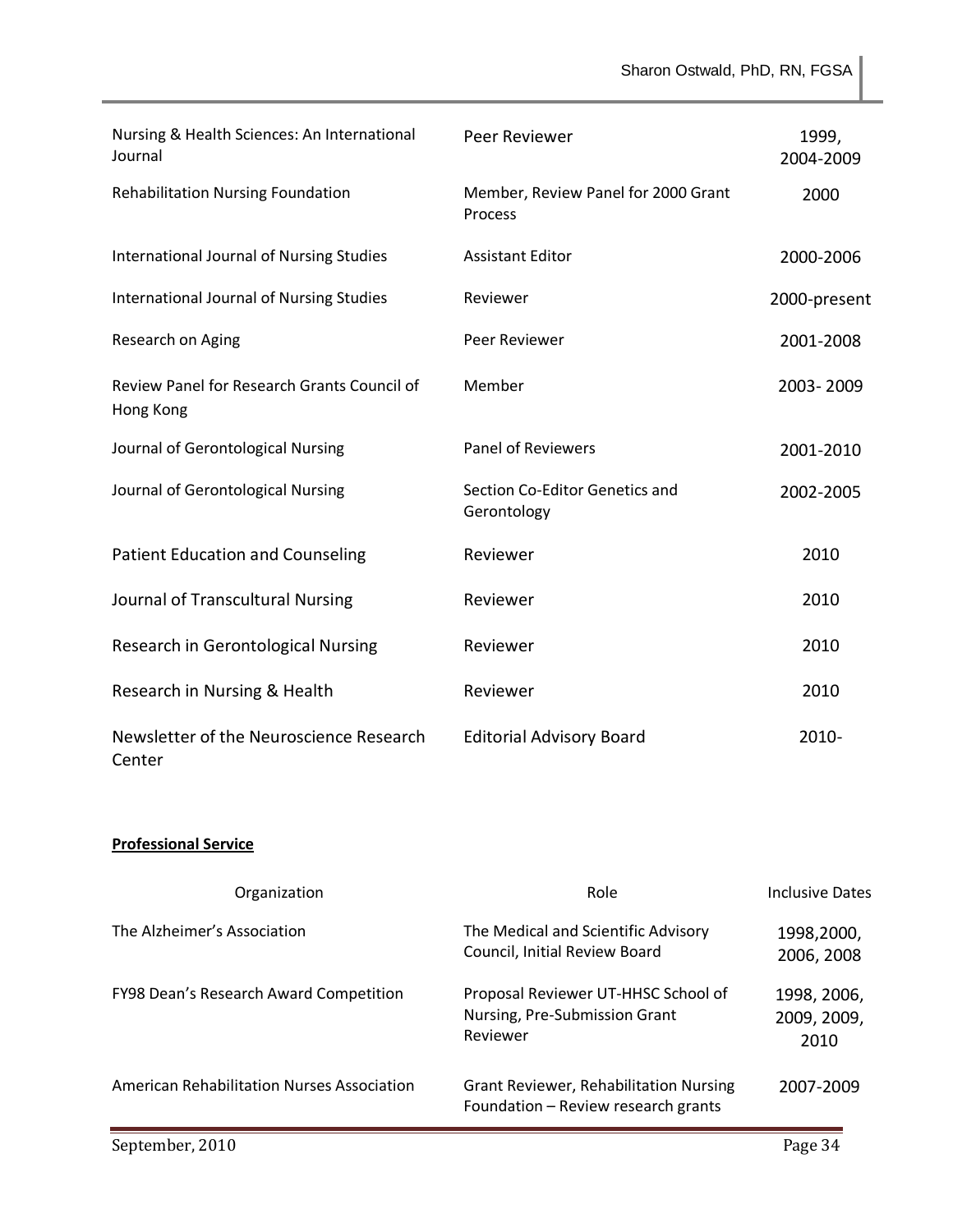|                                                                                                                                     | submitted to the ARN annually and<br>revised criteria for grant submission<br>and review. |           |
|-------------------------------------------------------------------------------------------------------------------------------------|-------------------------------------------------------------------------------------------|-----------|
| <b>National Stroke Association</b>                                                                                                  | Reviewer, CE Module on Stroke<br>Rehabilitation                                           | 2008-2009 |
| The 2010 International Nursing Conference,<br>'Diversity and Dynamic of Nursing Science<br>and Art,' Patong Beach, Phuket, Thailand | Abstract Reviewer                                                                         | 2009      |

#### **Professional Memberships**

| Alzheimer's Association, Greater Houston and SE Texas                                                      |  |
|------------------------------------------------------------------------------------------------------------|--|
| Volunteer 1995-present                                                                                     |  |
| Speaker at caregiver and professional meetings, 2009, 2010                                                 |  |
| <b>Consultant to Education Committee</b>                                                                   |  |
| American Heart / Stroke Association                                                                        |  |
| Member, CVN Council                                                                                        |  |
| Member, Stroke Council                                                                                     |  |
| Older Populations Committee of the Councils on Clinical Cardiology and Cardiovascular<br>Nursing 2010-2012 |  |
| Planning Committee Stroke Nursing Symposium 2008-2010                                                      |  |
| Abstract Reviewer for Stroke Nursing Symposium 2008-2010                                                   |  |
| Stroke Manuscript of the Year Award 2004                                                                   |  |
| Invited Speaker Stroke Nursing Symposium 2005, 2010                                                        |  |
| Invited Speaker International Stroke Conference 2010                                                       |  |
| Invited Speaker Quality of Care and Outcomes Research in Cardiovascular Disease and                        |  |
| Stroke Scientific Sessions, 2010                                                                           |  |
| Gerontological Society of America (Fellow)                                                                 |  |
| Faculty Preceptor, GSA National Student Fellowship Program in Applied Gerontology, 1990                    |  |

Faculty Preceptor, GSA National Student Fellowship Program in Applied Gerontology, 1990 Fellow, 2003 Young in Career Faculty Mentor 2005-2010

National Stroke Association

Rehabilitation and Recovery Advisory Board, 2007-2009 Invited Speaker, Hope Conference, 2007-2008 Conference Planning Committee, 2007-2009 CE Module Reviewer on Stroke Rehabilitation, 2008-2009

Texas Geriatrics Society Board of Directors (1997-1998)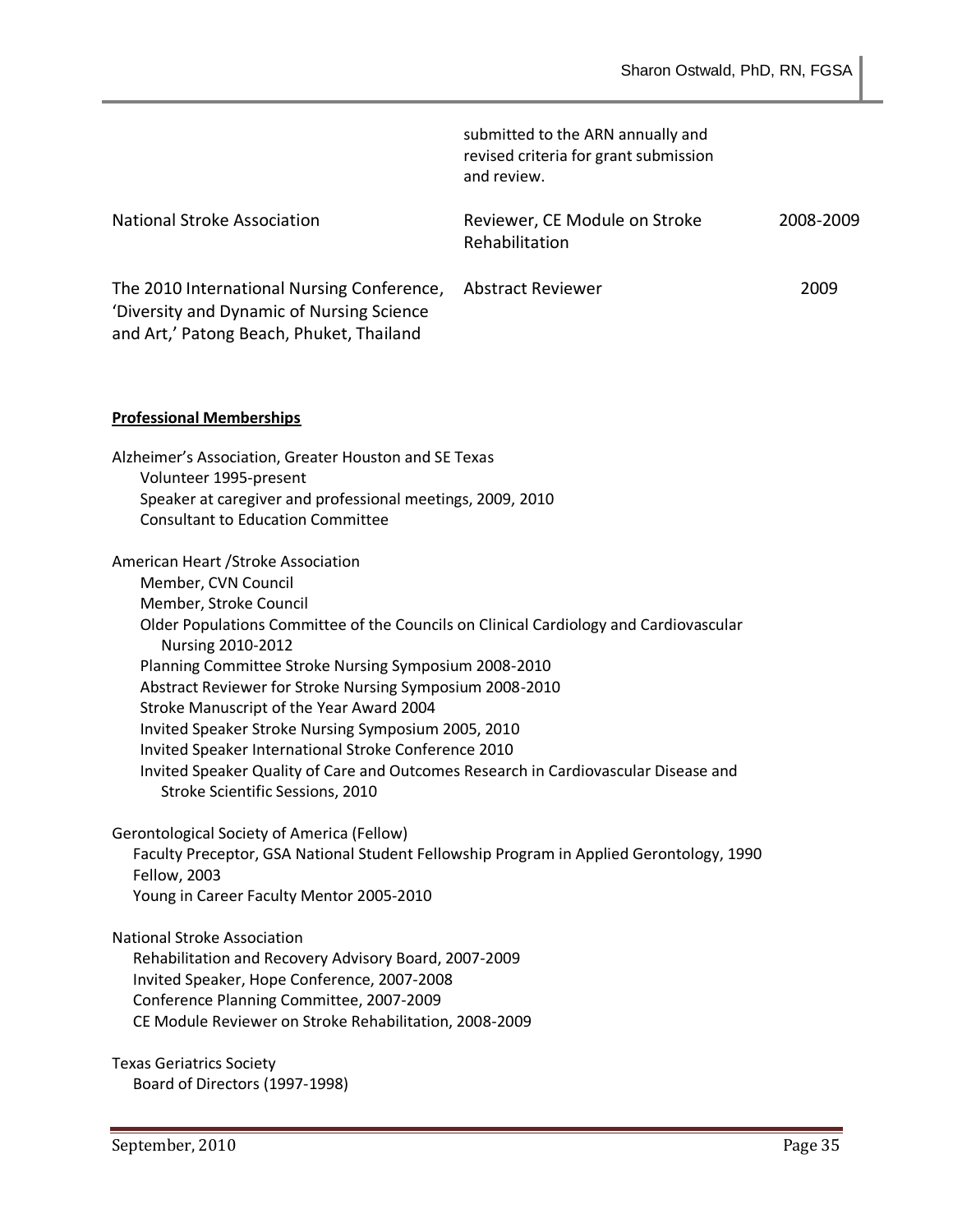World Stroke Organization Member

# **Institutional Service**

# **Institution (#1) – University of Minnesota (University-Wide)**

| Search Committee for Provost for U of MN Health<br><b>Sciences</b>                 | Member                                           | 1993-1994              |
|------------------------------------------------------------------------------------|--------------------------------------------------|------------------------|
| University of Minnesota Council on Aging (AUCA)                                    | Member                                           | 1985-1994              |
| <b>Executive Committee</b>                                                         | Member                                           | 1985-1994              |
| Academic Development Committee                                                     | Co-Chair                                         | 1985-1987<br>1992-1993 |
| Curriculum Sub-Committee                                                           | Chair                                            | 1985-1987              |
| Sub-Committee Multidisciplinary<br>Perspectives on Aging Course                    | Member                                           | 1985-1992              |
| <b>Policy Committee</b>                                                            | <b>School of Public Health</b><br>Representative | 1985-1992              |
| <b>Gerontology Steering Committee</b>                                              | <b>Graduate Minor</b>                            | 1987-1993              |
| Search Committee for AUCA Chair                                                    | Member                                           | 1987-1989              |
| <b>School of Public Health-Minnesota</b>                                           |                                                  |                        |
| <b>Public Health Administration Review Committee</b>                               | Member                                           | 1986-1987              |
| Hospital and Health Care Administration                                            | Faculty                                          | 1986-1992              |
| Division of Health Services Administration,<br><b>Public Health Administration</b> | Faculty                                          | 1986-1992              |
| <b>APT Ad Hoc Review Committee</b>                                                 | Member                                           | 1986 - 1988, 1990      |
| <b>Administrative Council</b>                                                      | Faculty-at-Large<br>Alternate                    | 1986-1987              |
| <b>Review Committee</b>                                                            | <b>Health Education Major</b>                    | 1987-1988              |
| <b>Administrative Council</b>                                                      | Faculty-at-Large<br>Representative               | 1987-1988              |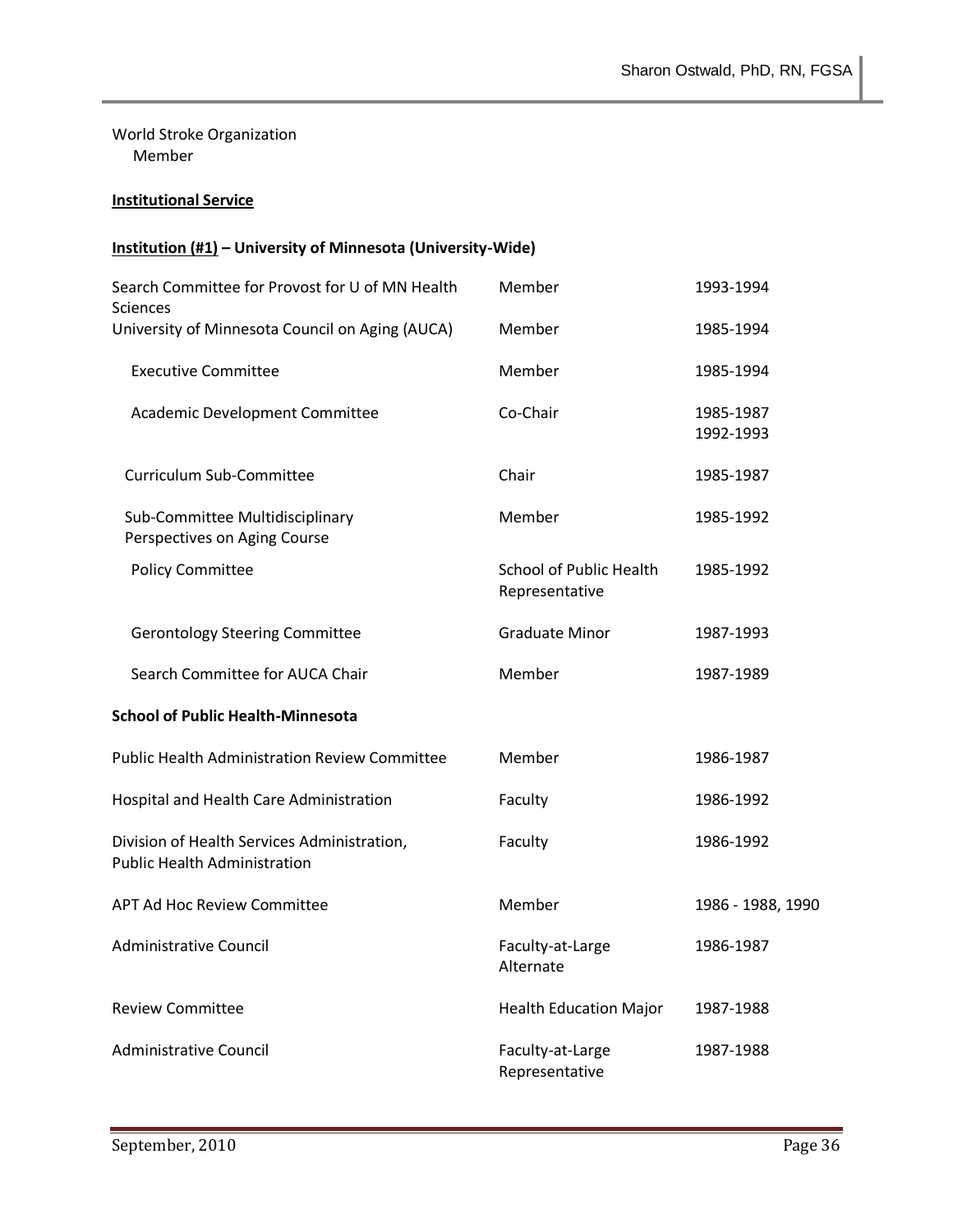| <b>Public Health Nursing</b>                                                   | PHN Interim Chairperson | Summer 1988,<br><b>Winter 1990,</b><br>Summer 1990 |
|--------------------------------------------------------------------------------|-------------------------|----------------------------------------------------|
| Search Committee for Director of Patient Care<br>Administration, ISP           | Member                  | 1988                                               |
| <b>Public Health Nursing Futures' Committee</b>                                | Member                  | 1989-1990                                          |
| <b>MHA Strategic Planning Committee</b>                                        | Member                  | 1989-1990                                          |
| Ad Hoc Task Force on Long Term Care Administration                             | Member                  | 1989-1990                                          |
| <b>Public Health Administration Admission Committee</b>                        | Member                  | 1989-1992                                          |
| Search Committee for Endowed Chair in Long Term                                | Member                  | 1989-1990                                          |
| Care and Aging<br>Joint PHN Planning Committee                                 | Member                  | 1990-1991                                          |
| <b>Public Health Administration Task Force on</b><br>Curriculum                | Member                  | 1991-1992                                          |
| Public Health Nursing Liaison School of Public Health<br>and School of Nursing | Member                  | 1991                                               |

# **School of Nursing-Minnesota**

| Committee                                       | Role                      | Inclusive Dates |
|-------------------------------------------------|---------------------------|-----------------|
| <b>PHN Curriculum</b>                           | Member                    | 1990-1991       |
| <b>PHN Faculty</b>                              | Search Committee          | 1991            |
| PHN 75 <sup>th</sup> Anniversary Celebration    | <b>Planning Committee</b> | 1992-1993       |
| Faculty Practice Policies for School of Nursing | <b>Advisory Committee</b> | 1992-1994       |
| <b>Curriculum Committee</b>                     | Member                    | 1992-1994       |
| Graduate Sub-committee                          | Chair                     | 1992-1994       |
| <b>PHN Steering Committee</b>                   | Member                    | 1992-1994       |
| PHN Advisory Committee                          | Member                    | 1992-1994       |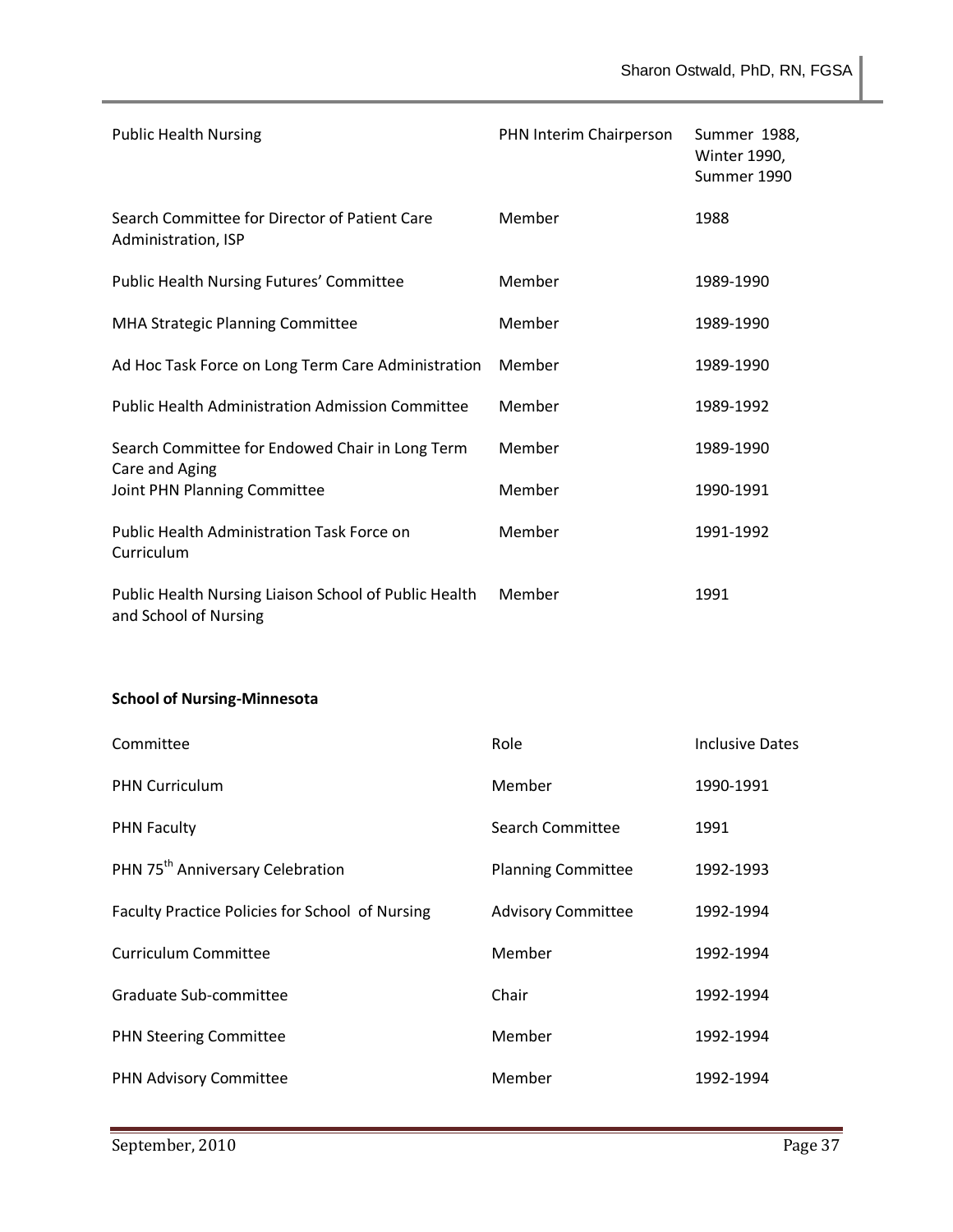| <b>Strategic Planning Committee for Internal</b><br>Environment                            | Co-Chair                                                                         | 1993-1994    |
|--------------------------------------------------------------------------------------------|----------------------------------------------------------------------------------|--------------|
| <b>Consultative Committee</b>                                                              | Member                                                                           | 1993-1994    |
| <b>General Assembly</b>                                                                    | Vice-Chair                                                                       | 1993-1994    |
| Institution (#2) - Texas and UT System                                                     |                                                                                  |              |
| Senator J.E. Buster Brown's Health Care Advisory<br>Council                                | Member                                                                           | 1997-1999    |
| Texas State Steering Committee for CVD and Stroke<br>Prevention                            | Member of Goal IV<br>Committee (Prevention<br>of Secondary Stroke<br>Prevention) | 2007-present |
| UT Academy of Health Science Educators                                                     | <b>Awards Committee</b>                                                          | 2007-present |
| UTHSC-H School of Nursing University-Wide                                                  |                                                                                  |              |
| <b>Research Council</b>                                                                    | Member                                                                           | 1995-1998    |
| <b>Elder Care Task Force</b>                                                               | Member                                                                           | 1996-1997    |
| Committee for Protection of Human Subjects                                                 | Member                                                                           | 1996-2000    |
| Life/Work Council Advisory Committee                                                       | Member                                                                           | 1996-2003    |
| Women's Mental Health Series Planning Committee,<br>Harris County Psychiatric Center       | Member                                                                           | 1997-1998    |
| Medicine Public Health Task Force                                                          | Member                                                                           | 1997-1999    |
| UT-Houston Interdisciplinary Student Health Care                                           | Member                                                                           | 1998-2003    |
| <b>Team Clinical Competition</b>                                                           | Director                                                                         | 2008-2010    |
| Southern Association of Colleges & Schools (SACS)<br>Content Team and Synthesis Task Force | Co-Chair                                                                         | 1998-2000    |
| Feasibility Study: Interdisciplinary Health<br>Professions Education and Training          | Member                                                                           | 1997-2000    |
| <b>Faculty Research Advisory Council</b>                                                   | Member                                                                           | 2004-2006    |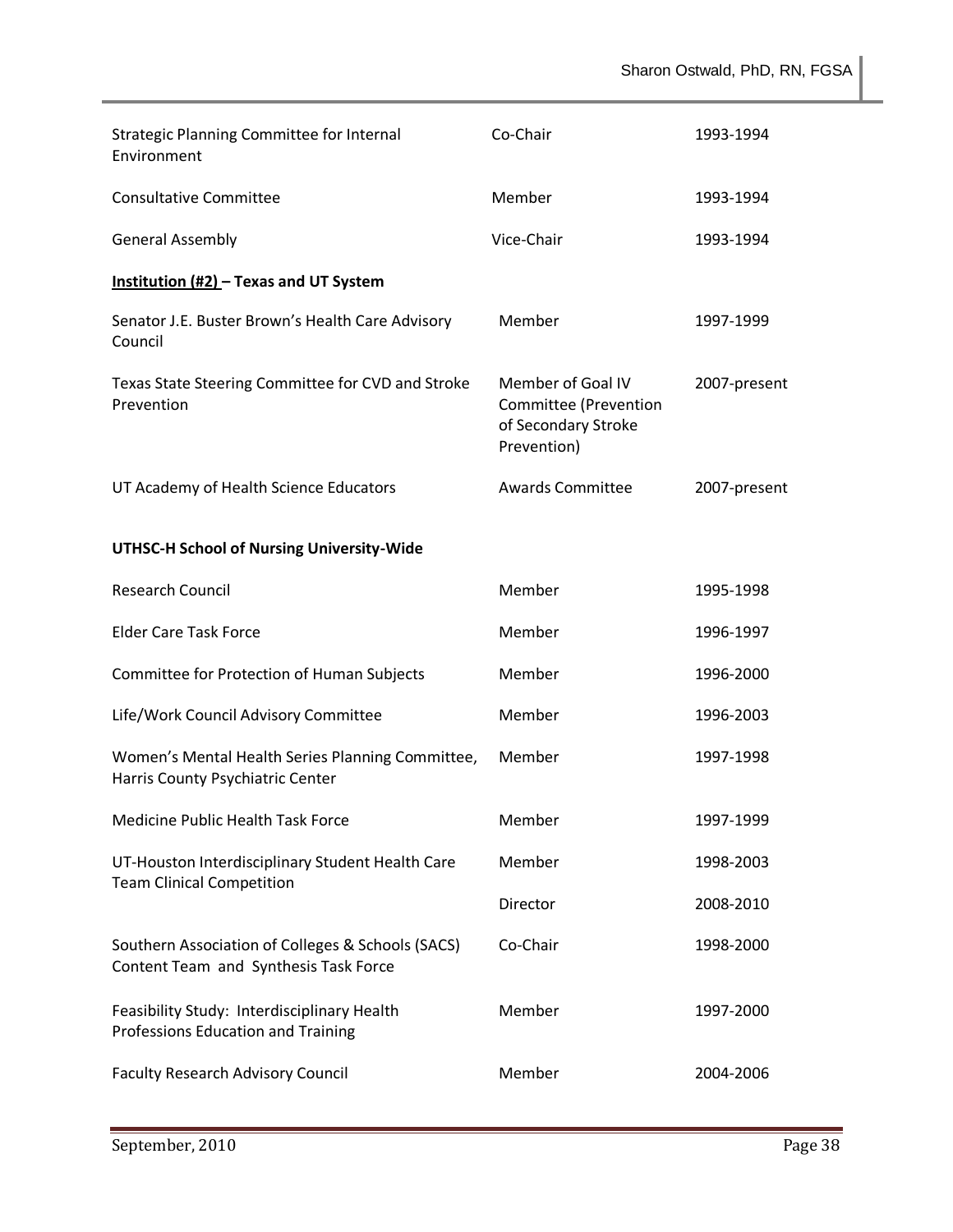| Advisory Council, McGovern Center for Health,<br>Humanities and the Human Spirit | Member                                    | 2005-present                         |
|----------------------------------------------------------------------------------|-------------------------------------------|--------------------------------------|
| <b>Center for Clinical and Translational Sciences</b>                            | <b>Community Advisory</b><br><b>Board</b> | 2007-2010                            |
| <b>Houston Geriatric Education Center</b>                                        | Member                                    | 2007-present                         |
| <b>Inter-faculty Council</b>                                                     | Member                                    | 2008-present                         |
| <b>Global Health Initiative</b>                                                  | Member                                    | 2008-present                         |
| University of Texas Health Science Center-Houston School of Nursing              |                                           |                                      |
| Search Committee for Associate Dean for Research<br>and Evaluation               | Chair                                     | 1995-1996                            |
| Architectural Committee for Nursing & Biomedical<br><b>Sciences Building</b>     | Member                                    | 1998                                 |
| <b>SON Administrative Council</b>                                                | Member                                    | 1995-2004, 2009-<br>2010             |
| <b>Doctoral Planning Committee</b>                                               | Member                                    | 1995-2004                            |
| Doctoral Curriculum Subcommittee                                                 | Member                                    | 1996-2004                            |
| <b>Grant Writing Group</b>                                                       | Member                                    | 1997-2008                            |
| Appointment, Promotion & Tenure Committee                                        | Member                                    | 1998-2000                            |
|                                                                                  | Chair                                     | 1999-2000<br>2005-2006               |
|                                                                                  |                                           | 2008-present                         |
| Six-Year Review Committee for Tenured and Tenure                                 | Chair                                     | 1998-2000                            |
| <b>Track Faculty</b><br>Search Committee, Trumble Professor of Aging<br>Research | Member                                    | 1998-1999                            |
| <b>Faculty Life Council</b>                                                      | Member                                    | 1999-2000 2005-<br>2006 2008-present |
| <b>Graduate Council</b>                                                          | Member                                    | 1999-2001                            |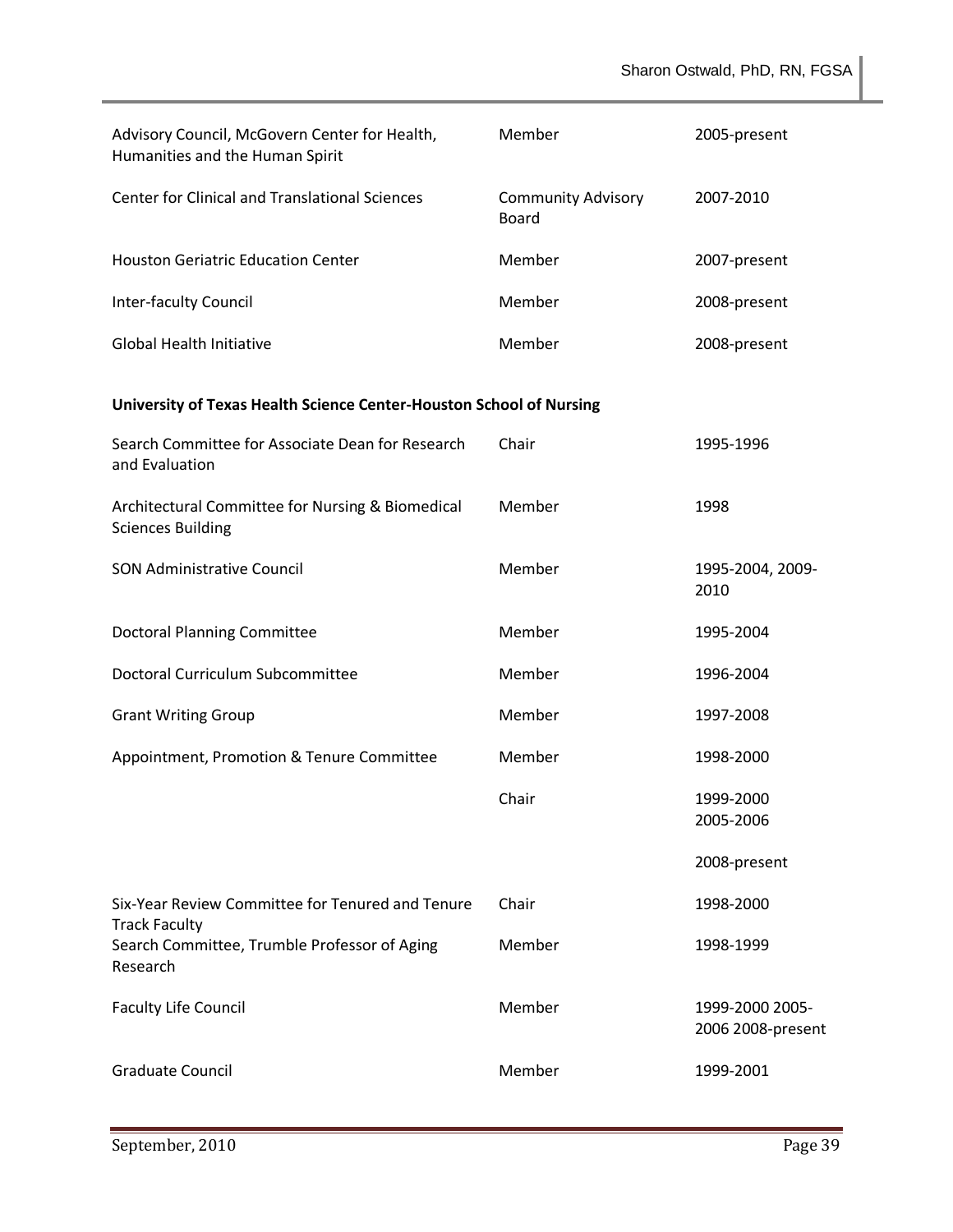| <b>PhD Council</b>                                                                                | Member                           | 2004-present           |
|---------------------------------------------------------------------------------------------------|----------------------------------|------------------------|
| <b>Intramural Research Reviewer</b>                                                               | Member                           | 2004-present           |
| <b>Research Advisory Committee</b>                                                                | Member                           | 2007-present           |
| <b>Research Mentor</b>                                                                            | Junior Faculty                   | 2006-present           |
| <b>Community Service</b>                                                                          |                                  |                        |
| <b>Organization (#1) - MINNESOTA</b>                                                              |                                  |                        |
| Committee                                                                                         | Role                             | <b>Inclusive Dates</b> |
| <b>Ebenezer Society Community Services</b>                                                        | <b>Advisory Committee</b>        | 1986-1993              |
|                                                                                                   | <b>Executive Committee</b>       | 1987-1994              |
| Courage Institute Committee                                                                       | Courage Rehabilitation<br>Center | 1990-1992              |
| Minnesota Association of Continuing and Adult<br>Education                                        | <b>Board of Directors</b>        | 1991-1992              |
| Minnesota Public Health Association                                                               | <b>Governing Council</b>         | 1991-1993              |
| Health Futures Institute Advisory Committee for<br>Senior Health Promotion Initiative             | Member                           | 1991-1992              |
| Minnesota Association of Occupational Health Nurse<br>(MAOHN) Scholarship Fund Advisory Committee | The St. Paul Foundation          | 1991-1994              |
| Journey to Wholeness                                                                              | <b>Board of Directors</b>        | 1993-1994              |
| <b>Organization (#2) - HOUSTON</b>                                                                |                                  |                        |
| Committee                                                                                         | Role                             | <b>Inclusive Dates</b> |
| University of Houston Center's for<br>Pharmaceutical Care of the Elderly                          | <b>Advisory Board</b>            | 1997-1999              |
| <b>Houston Junior Forum</b>                                                                       | <b>Advisory Board</b>            | 1997-2000              |
| Houston Community College System                                                                  | Mental Health Advisory<br>Board  | 1998-2000              |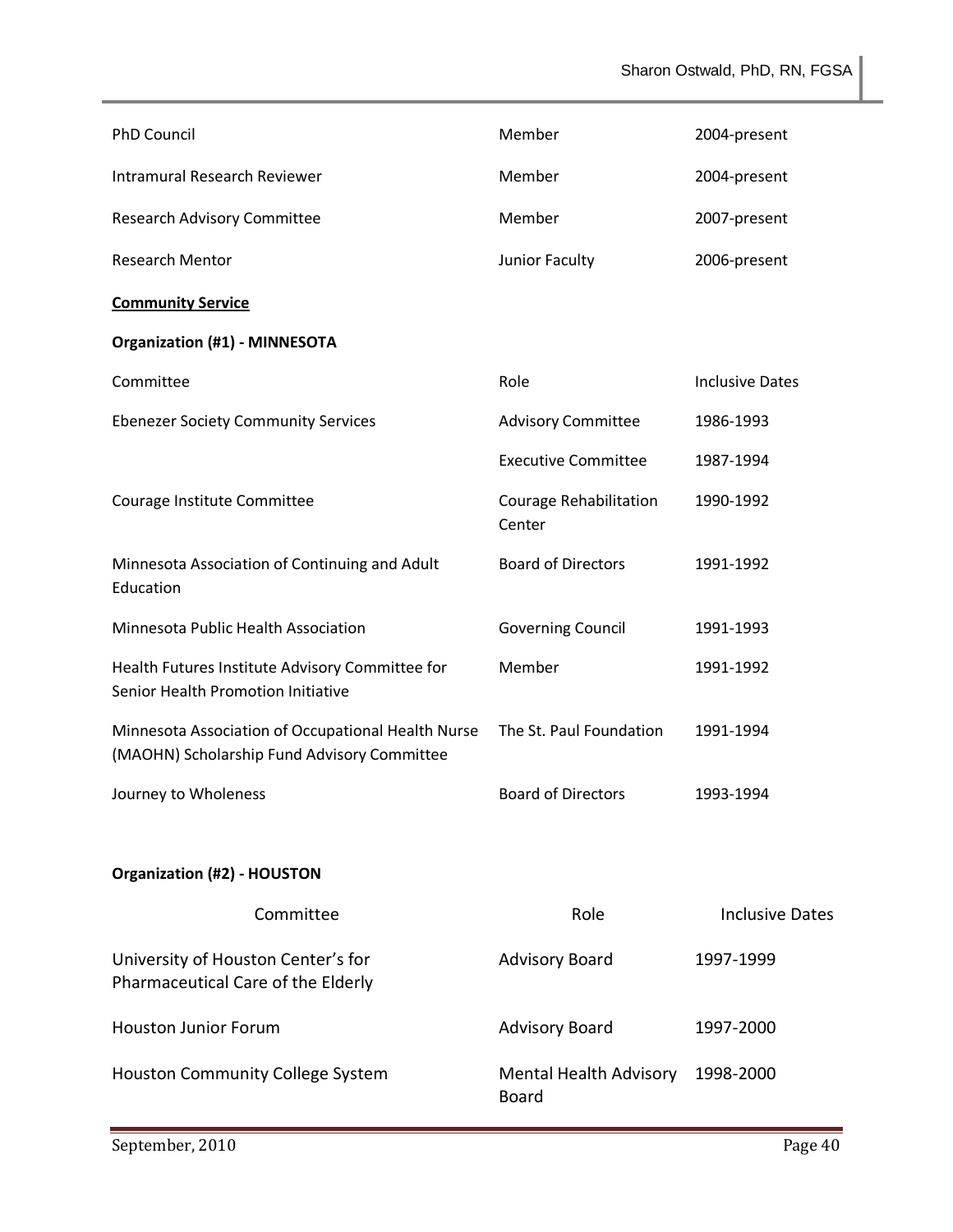| St. Luke Episcopal Hospital     | Community of Hope<br>Lay Chaplain | 2003-present |
|---------------------------------|-----------------------------------|--------------|
| Christ the King Lutheran Church | <b>Health Ministry Council</b>    | 2003-present |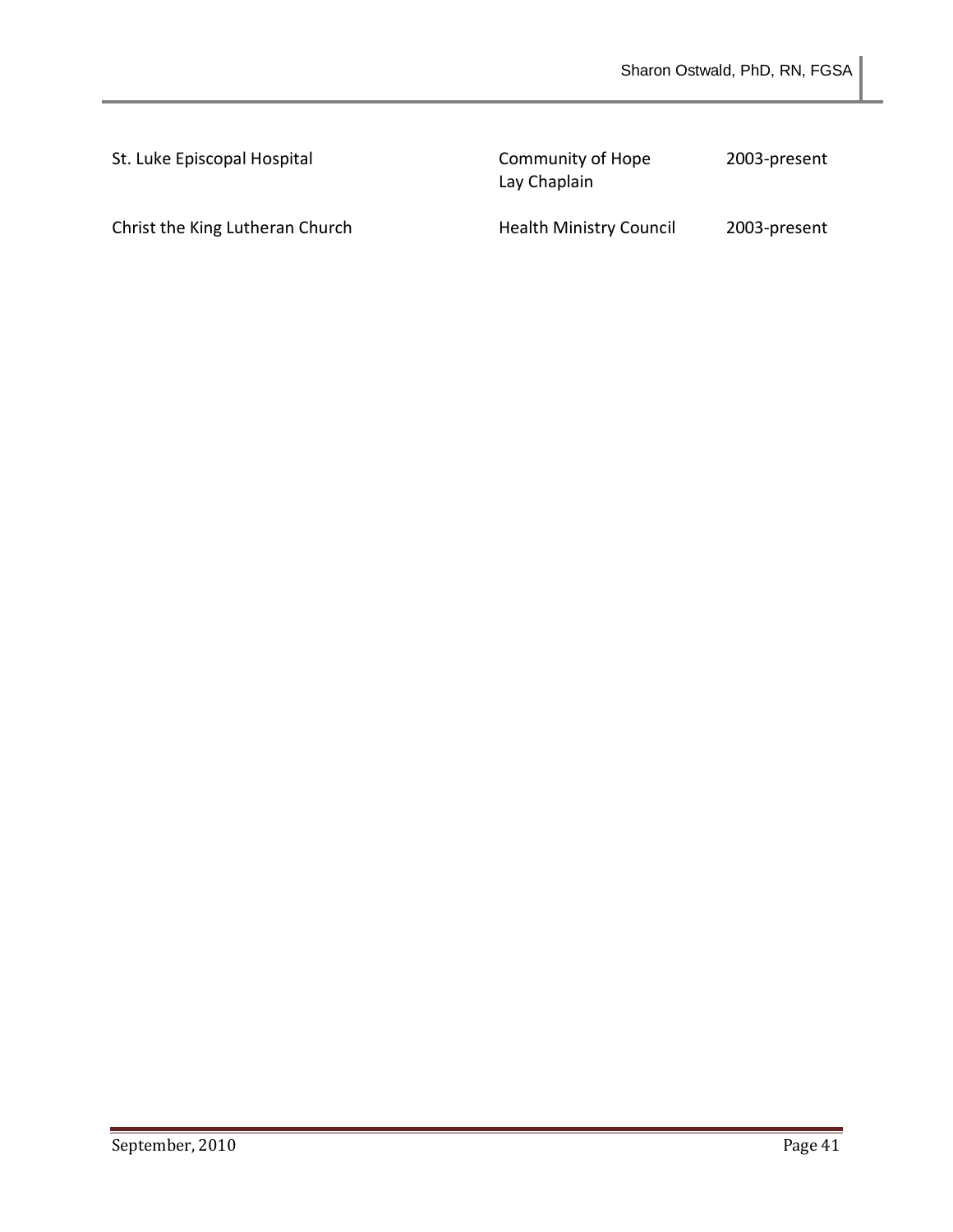#### **OPTIONAL APPENDICES**

# **Courses Taught**

| <u> 2000 - 2000 - 2000 - 2000 - 2000 - 2000 - 2000 - 2000 - 2000 - 2000 - 2000 - 2000 - 2000 - 2000 - 2000 - 200</u><br>University of Minnesota School of Nursing, |
|--------------------------------------------------------------------------------------------------------------------------------------------------------------------|
| Public Health Interventions Across the Lifespan (Nurs 8040), 4 credits, 1992-1994,                                                                                 |
| Public Health Nursing Intervention Practicum (Nurs 8060), 4 credits, 1992-1994                                                                                     |
|                                                                                                                                                                    |
| Masters Research Project (Nurs 8050), 4 credits, 1992-1994                                                                                                         |
| Thesis Credits: MS (Nurs 8777), 16 credits, 1992-1994                                                                                                              |
| Advanced Public Health Nursing (Nurs 5609), 3 credits, 1992-1993                                                                                                   |
| University of Minnesota School of Public Health-Public Health Administration (U of MN)                                                                             |
| Public Health Program Planning and Grant Writing (PubH 5731), 4 credits, 1992-1994                                                                                 |
| Independent Study: Public Health Administration (PubH 5707), 1-12 credits arr, 1987-1994                                                                           |
| University of Minnesota School of Public Health-Gerontology Minor (U of MN)                                                                                        |
| Multidisciplinary Perspectives on Aging (PubH 5737), 4 credits, coordinator, lecturer, curriculum task                                                             |
| force, 1987-1992                                                                                                                                                   |
| The Elderly: A High Risk Population (PubH 5736), 3 credits, 1984-1994                                                                                              |
|                                                                                                                                                                    |
| University of Minnesota School of Public Health-Public Health Nursing (U of MN)                                                                                    |
| Public Health Leaders as Educators (PubH 5506), 3 credits, 1985-1988                                                                                               |
| Topics: Adult Health (PubH 5738), credits arr, 1983-1992                                                                                                           |
| Research Methodology in Public Health Nursing (PubH 5510), credits arr, 1983-1992                                                                                  |
| Healthy Adults: A Public Health Perspective (PubH 5511), 3 credits, 1983-1986                                                                                      |
| Seminar: Leadership Roles in Public Health Nursing (PubH 5529), 1 credit, 1983-1985                                                                                |
| Seminar: Public Health Nursing Research (PubH 5532), 1 credit, 1983-1985                                                                                           |
| Adults at Risk: Public Health Nursing Approaches (PubH 5512), 3 credits, 1983-1985                                                                                 |
| Collaborative Health Care Practice in Gerontology (PubH 5582), 2-3 credits, 1980-1982                                                                              |
| Adult Nurse Practitioner I, II, & III (PubH 5579, 5580, 5581), 28 credits, 3 quarter sequence of                                                                   |
| courses, 1977-1982                                                                                                                                                 |
|                                                                                                                                                                    |
| University of Texas Health Science Center-Houston (UTHSC-H) School of Public Health                                                                                |
| Independent Study LTC Community Options (PH 4499), Fall 1997                                                                                                       |
| University of Texas Health Science Center-Houston (UTHSC-H) School of Nursing                                                                                      |
| Research Applications (N 5508), 4 credits, 1995-1999                                                                                                               |
| Issues in Aging (N5550), 3 credits, 1997-2000                                                                                                                      |
| Science-Based Practice (N 7550), 3 credits, 1997-present                                                                                                           |
| Innovations in Practice (N7752) 3 credits, 2007-2009                                                                                                               |
| Independent Study Gerontology (N5522), (3 credits, 1998-present                                                                                                    |
| Independent Study Research Practicum (N7700), 1998-present                                                                                                         |
| Dissertation (N7704), 2000-present                                                                                                                                 |
| Candidacy (N7705), 2003-present                                                                                                                                    |
| Intervention, Perspectives of the US Health Care System (N5522), 2004-2008                                                                                         |
| BSN Honors Programs, V II for BSN Honors (N5522), 2004-present.                                                                                                    |
| Research Applications (N6501), 4 credits, 2010                                                                                                                     |
|                                                                                                                                                                    |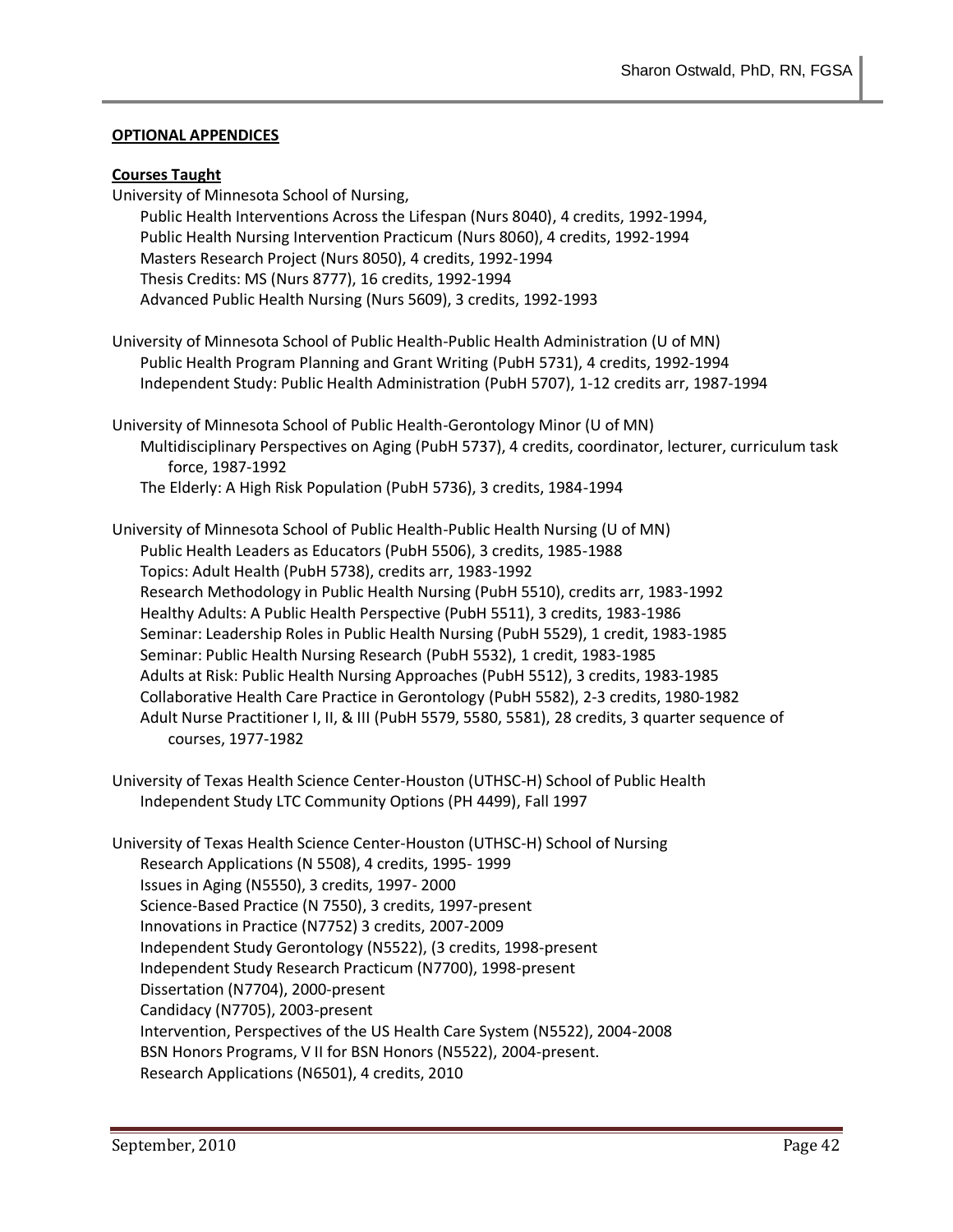# **List of Project/Thesis/Dissertation Advisees**

Institution, name, Title of thesis/dissertation/project, degree obtained, date of degree, role, funding obtained to support work

# **Texas Woman's University Graduate Physical Therapy Program Professional Papers Based on CAReS Study**

Kristen Johnson, PT, advanced masters, "Functional disability and caregiver burden/depression in stroke survivors and spousal caregivers." 2002

Jaime Dadd, chairperson, "Description of home-based physical therapy evaluation and education for stroke survivors and their spouses after hospital discharge." 2003

Lynnette Parmer, "Outcome measures and falls in stroke survivors." 2006 and ongoing

Kendrick Widemon, "Adverse events of stroke survivors and spousal caregivers, 1 year post discharge from hospital." 2006

# **Texas Woman's University Graduate Occupational Therapy Program Professional Papers Based on CAReS Study**

Stephanie Jane Lawrence, MS. "Effectiveness of occupational therapy telephone interventions on stroke caregiving" May 2000

Brenda Rowlett, "Occupational therapy intervention outcomes for caregivers of stroke survivors" May 2000

Heather Bluzard. "Improving outcomes for stroke patients: A website prototype" December 2000

Ronni G. Espinoza. "Assisting in recovery after stroke with leisure occupations" December 2003

Tina Lakeshia Bailey. "Home safety and environmental adaptations for stroke survivors and their caregivers" December 2003

Quyen Kim Tran. "Environmental adaptation for stroke survivors and level of stress experienced by caregivers" December 2004

Salimah Virani. "A comparison of the clinical value of the SAFER tool with the Stroke Impact Scale and the Perceived Stress Scale" May 2005

Reagan Marie Kruppa. "The effects of unilateral neglect on the stroke survivor and spousal caregiver during post stroke rehabilitation" December 2005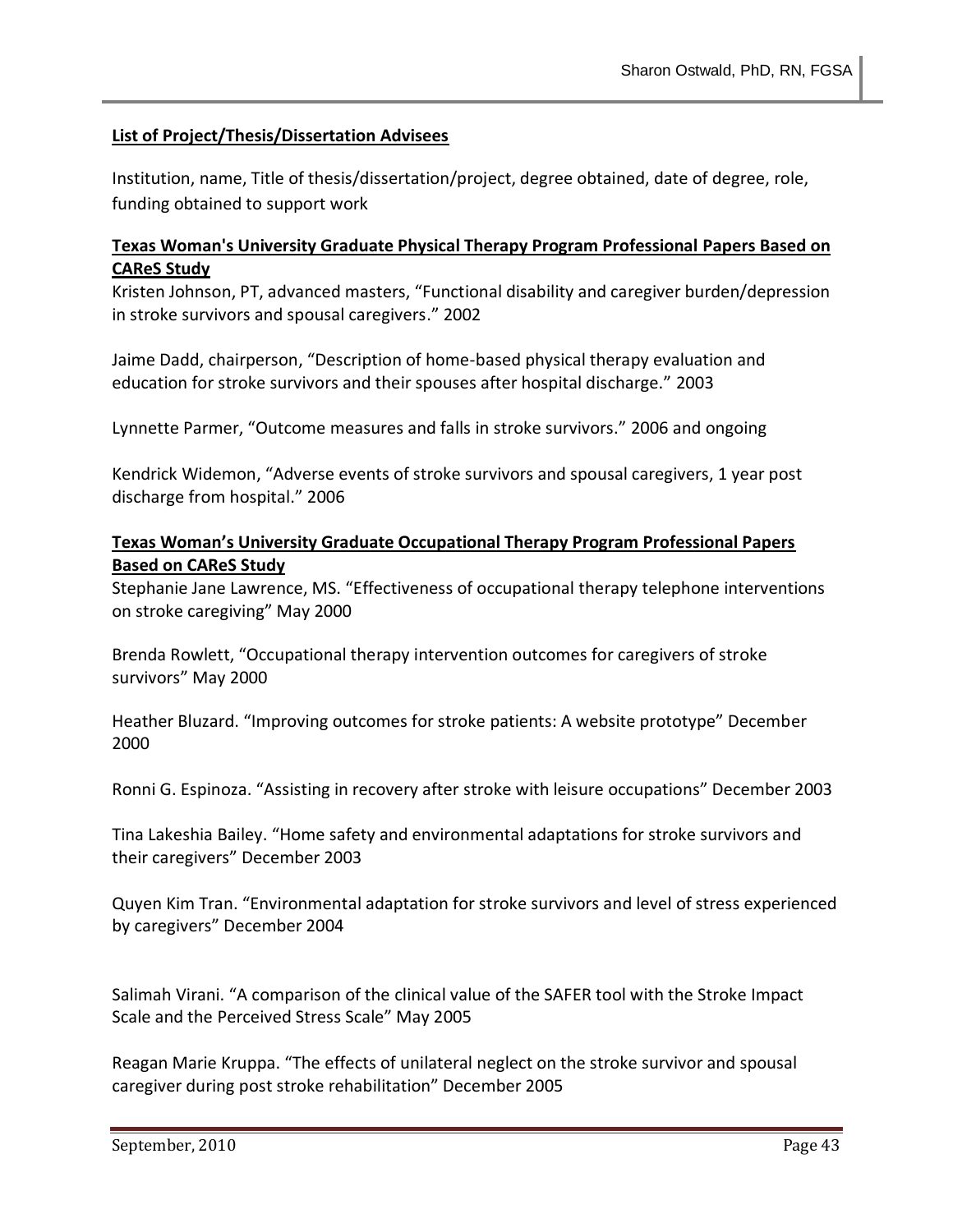Danese Elayne Zander. "Home safety and its influence on the stroke dyad" December 2005

Laura Pustejovsky. "Performing leisure occupations safely for stroke survivors" December 2006

Jessica Foust, "Analysis of an occupational therapy equipment protocol for stroke survivors" December 2007

Kelly Richard, "Post-stroke effects on leisure activities of stroke survivors and occupational wellness." December 2007

Alicia Wyatt, "A retrospective study of intervention recommendations made to stroke survivors following SAFER assessment." December 2007

Violeta Chen, MOT, "Wellness of stroke survivors". December 2008

Jocelyn Bey, MOT, "Return to work patterns of stroke survivors". December 2008

Lacey Moore, MOT, "Leisure participation of female stroke survivors". December 2008

Leslie Weichert, MOT, "The effect of stroke upon the employability of the stroke survivor and spousal caregiver". December 2008

Marla Herring, MOT, "Social and Leisure Participation of Stroke Survivors", (In process)

#### **Texas Woman's University PhD Occupational Therapy Program**

Franzina Countinho, BS, PhD, MOT, "A Caregiver Prospective: Adaptation after Stroke" Graduation August, 2006-PhD, Department of Occupational Therapy, Texas Woman's University, Houston, TX (Committee Member).

Hashem Salman Abu Tariah, BS, MSN, PhD, MOT. "Perspectives of Stroke Survivors on their Post Stroke Transitions" Graduation May, 2006- PhD, Department of Occupational Therapy, Texas Woman's University, Houston, TX (Committee Member).

#### **University of Houston**

Tristan Amador, MS, PhD (May, 2007, School of Social Work) Geriatric social workers: An exploration of job satisfaction, strengths, and motivation for continued care for older adults. (Dissertation Committee Member).

#### **International Doctoral Program with Chiang Mai University**

Totsaporn Khampolsiri, MSN, PhD "Nursing Intervention For Enhancing Quality of Life of Stroke Survivors" (Dissertation Committee Member, 2006, USA Advisor 2003).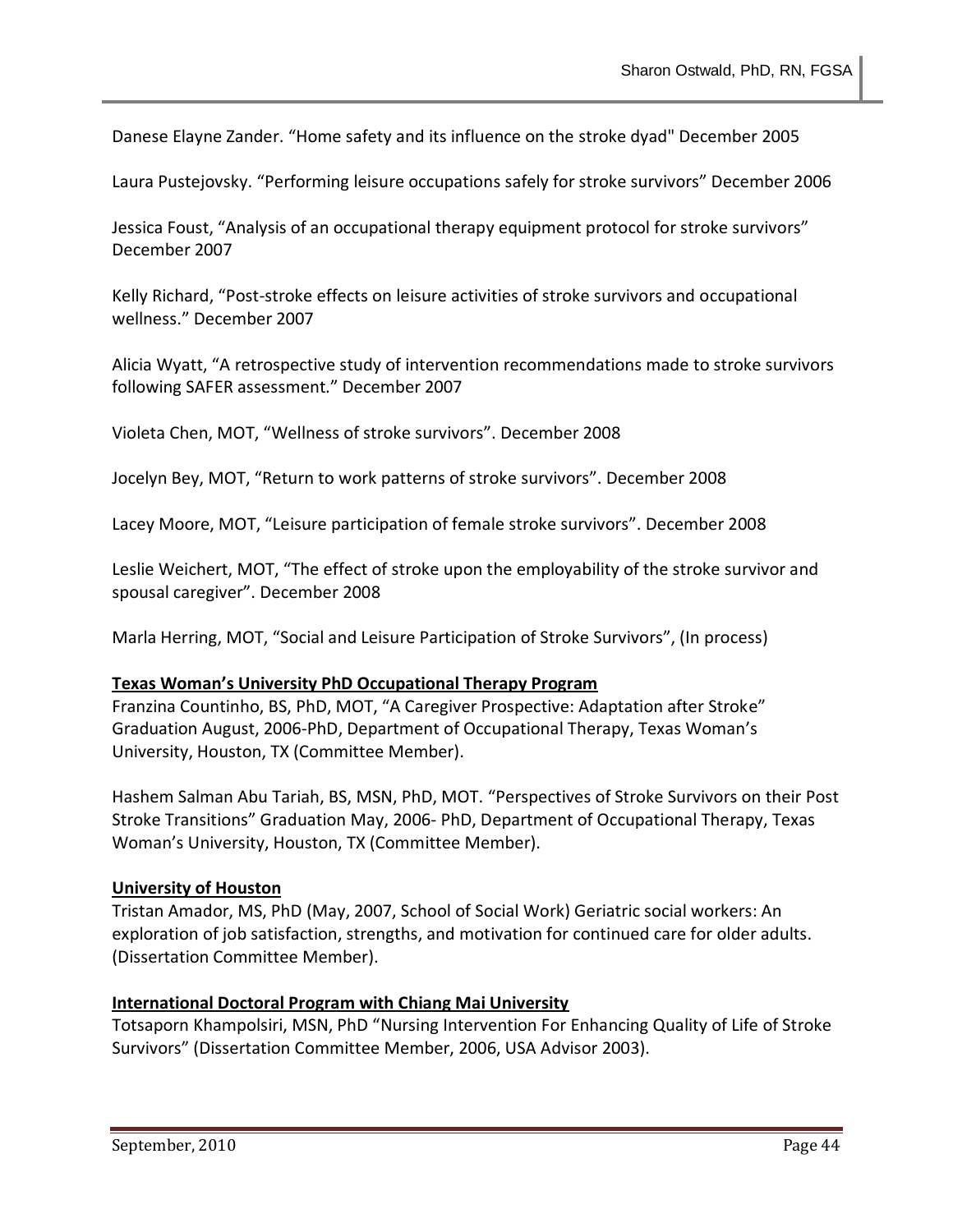Shi Qifang, MSN "Effects of Health Education Focus on Behavioral Factors Affecting Glycemic Control Among Diabetes Mellitus Patients in China" (USA Advisor 2006, Co-Advisor Chiang Mai University, 2006-2007, Dissertation Committee Member, 2007).

Salee Chalermwannapong, MSN "Effectiveness of a Transitional Care Program for Stroke Survivors" (Dissertation Committee Member, 2009) (USA Advisor 2005).

Nongyauw Meethien, MSN "Community Based Nutritional Intervention for Thai Elderly in NE Thailand" (in process) (USA Advisor 2006).

## **The University of Texas School of Nursing-Houston**

#### **PhD Dissertation Committee Member:**

Loretta Williams, MSN, DSN Melinda Stanley-Hermanns Cleo Richards, MSN

#### **PhD Candidacy Committees:**

Patricia Washington Wendy Duggleby Margaret Moss Wanda Borges Connie Sixta Loretta Williams (Chair) Josefina Lujan Michelle Pacquin Gia Mudd (Chair) Cleo Richards (Chair) Carlee Lehna (Chair) Melinda Stanley-Hermanns (Chair) Kathleen Misseldine (Chair) Thittaya Phutthikhamin (Chair) Diane Monsivais (Chair) Krittapat Fulfon (Chair) Danice Greer Sabrina Pickens

#### **PhD Dissertation Chair**

Wendy Duggleby, MSN, DSN, "Pain Experience of Elderly Hospice Patients with Cancer," August 1999. (\$8,500) Oncology Nursing Foundation Janssen Pharmaceutical Research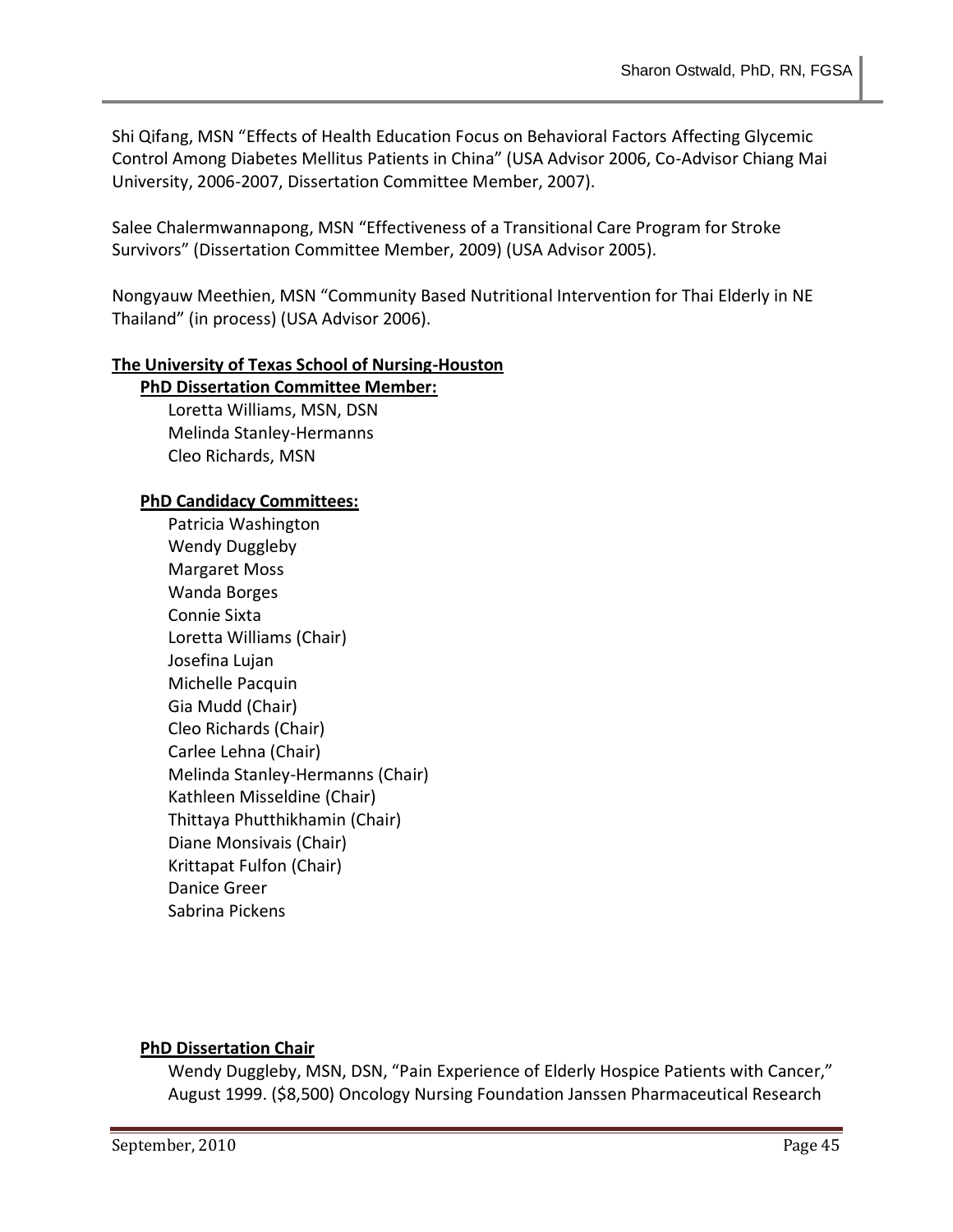Grant (Dissertation Chair). Current Position- Research Chair, School of Nursing, University of Alberta, Edmonton, Alberta, Canada.

Patricia Washington, MSN, DSN, "Culturally Sensitive Cancer Education: Effect on Fatalism, Knowledge, Participation in Mammography Screening Among Black Women," August 1999. (\$5,000) Dissertation funding from Joseph C. Valley Memorial Trust Fund and local community banks (Dissertation Chair) Current Position- Educator, MD Anderson Cancer Center.

Margaret Moss, MSN, PhD, JD, "Zuni Elders: Ethnography of American Indian Aging," August 2000. (\$50,000) National Institute of Health, National Institute on Aging Minority Dissertation, (Dissertation Chair). Current Position- Chair of Leadership and Policy, School of Nursing, Yale University.

Wanda Borges, MSN, PhD "Brief Foot Care Intervention for Type 2 Diabetics," December 2004 (\$74,000) Dissertation Grant from Paso del Norte Foundation, Center for Border Health (Dissertation Chair). Current Position- Associate Professor, University of New Mexico, Los Cruses, NM.

Lujan, Josefina, MSN, PhD, "Promotora-led Diabetes Self Management Intervention," May 2006 (\$73,192) Center for Border Health Research, Paso Del Norte Foundation, (Dissertation Chair). Current Position- Dean, School of Nursing, Texas Tech University in El Paso

Connie Sixta, PhD, " Border Intervention Promoters for Type 2 Diabetes," May, 2007 (\$57,996, National Institutes of Nursing Research, National Research Service Award), Speros Martel Scholarship, Cynda Clark Dissertation Award, (Dissertation Chair)

Danice Greer, MSN, PhD(c) "Intervention for Management of Hypertension in African American Women" (in process)

Sabrina Pickens, MSN, PhD(c), (Dissertation: Executive Function in Self Neglectors) (in process) Dissertation Chair

## **MSN Program**

Sharon Faye Rorick, MSN, "The Relationship Between Frequency of Urinary Incontinence and Pressure Ulcers in Texas Nursing Facility Residents," August 1996.

Joyce Mickanin, MSN, "The Relationship of Pressure Ulcers and Urinary Tract Infections with Activities of Daily Living in Texas Nursing Home Residents," December 1996.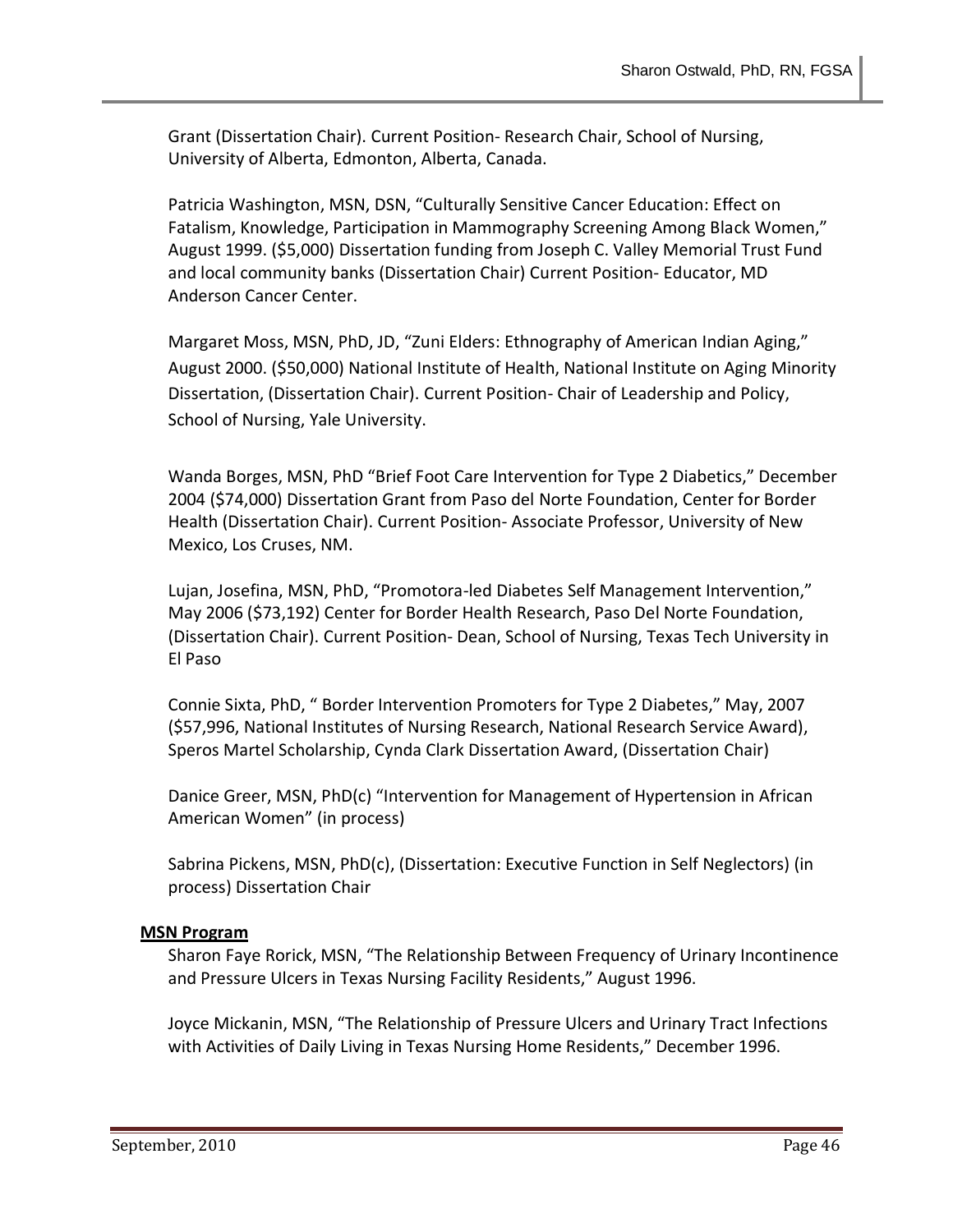Anna Kathleen Hamilton, MSN, "The Relationship of Pressure Ulcers and Urinary Track Infections with Activities of Daily Living in Texas Nursing Home Residents," December 1996.

Joyce Ruth Halliday, MSN, "The Relationship Between Urinary Track Infection and Bladder Control in a Random Sample of Medicaid Residents in Texas Nursing Facilities in September 1990," December 1996.

Janet M. Davis, MSN, "Cognitive Status and Toileting: The Effects on Bowel Control in the Nursing Home Elderly," December 1996.

Peggy Sue Bourque, MSN, "The Relationship of Pressure Ulcers and Urinary Tract Infections with Activities of Daily Living in Texas Nursing Home Residents," December 1996.

Joan Fitzsimmons, MSN, "The Relationship Between Hearing Ability and Cognitive Status in a Sample of Elderly Nursing Home Residents," May 1997.

Barbara McMurray, MSN, BSN, "Nursing Management of Eating and Feeding Needs of Residents with Senile Dementia of the Alzheimer's Type: An Educational Module," May 1997.

Carol L. Mayer, MSN, BSN, "Assisting the Long-Term Care Ombudsman to Resolve Complaints: An Algorithm," May 1997.

Elizabeth Dianne Carlson, MSN, "Health-Promotion Lifestyle Profile II: Health Promotion," December 1997 (Chair).

Cynthia E. Williams, MSN, "Change in Cognition in the Elderly in Nursing Homes Over a 12-Month Period," May 1998.

Maria Skillas, MSN, "The Relationship Between Age and Gender on Frequency of Disruptive Behavior in a Random Sample of Medicaid Residents in Texas Nursing Facilities," May 1998.

Kelly Ann McGraw, MSN, "Change in Cognition in the Elderly in Nursing Homes Over a 12-Month Period," May 1998.

Ryan Dean Johnson, MSN, "Hearing and Functional Communication," May 1998.

Nancy Hooser Gilman, MSN, "The Relationship Between Age and Gender on Frequency of Disruptive Behavior in a Random Sample of Medicaid Residents in Texas Nursing Facilities," May 1998.